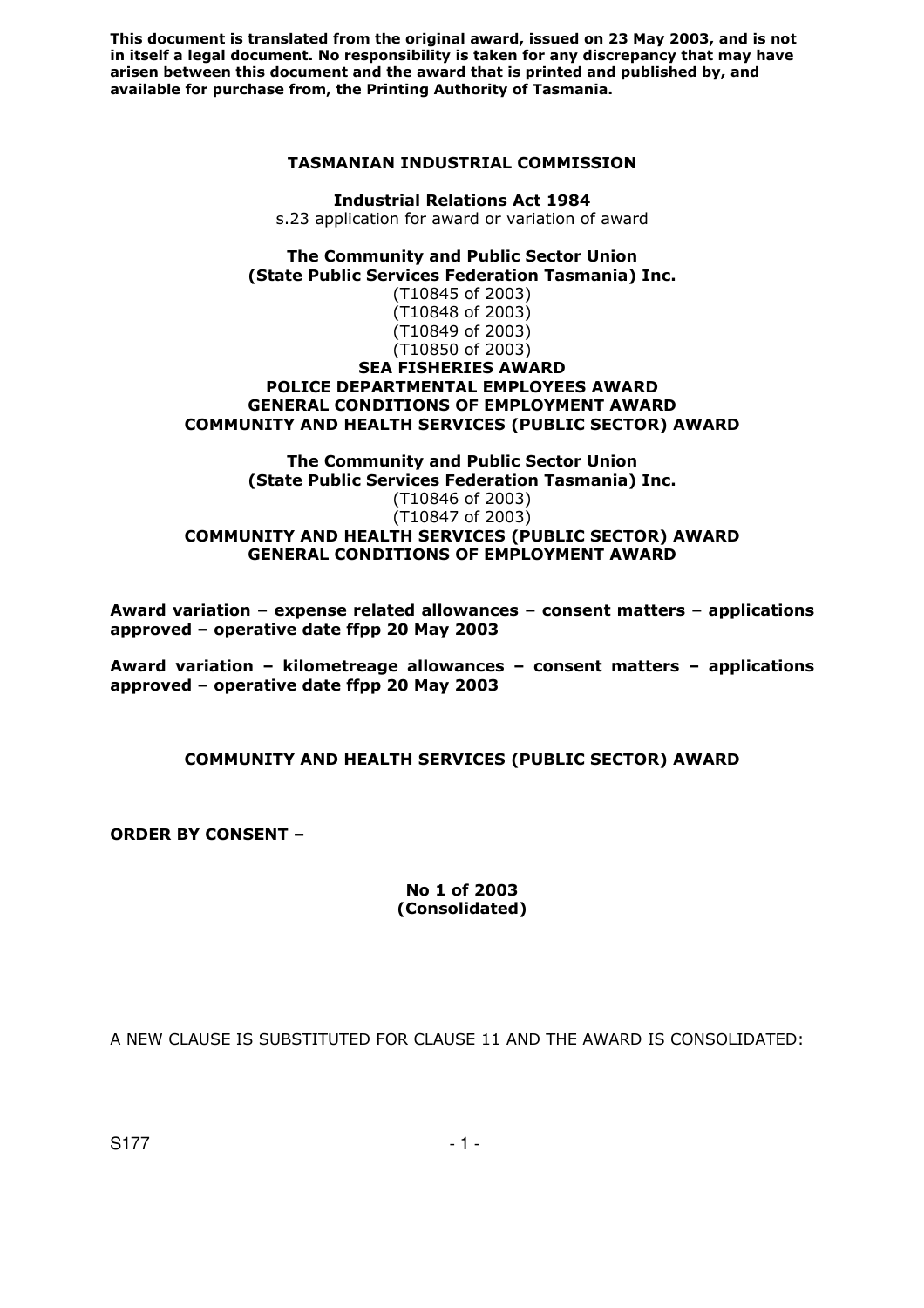# **1. CONTENTS**

| <b>Subject Matter</b>                                                                                                                                  | Clause No.     | Page No. |
|--------------------------------------------------------------------------------------------------------------------------------------------------------|----------------|----------|
| Contents<br>Title                                                                                                                                      | 1<br>2         | 2<br>3   |
| Scope                                                                                                                                                  | 3              | 4        |
| Date of Effect                                                                                                                                         | 4              | 4        |
| Supersession and Savings<br>Award Interest and Parties Bound                                                                                           | 5<br>6         | 4<br>4   |
| Definitions                                                                                                                                            | $\overline{7}$ | 5        |
| (a) General Definitions<br>(b) Classification Standards<br>- Operational Employees<br>- Administrative and Clerical Employees<br>- Technical Employees |                |          |
| - Professional Employees                                                                                                                               |                |          |
| Salaries                                                                                                                                               | 8              | 26       |
| (a) Operational Employees<br>(b) Administrative and Clerical Employees<br>(c) Technical Employees<br>(d) Professional Employees<br>(e) Apprentices     |                |          |
| (f) Supported Wage System                                                                                                                              |                |          |
| Abandonment of Employment<br>Accommodation and Other Requirements                                                                                      | 9<br>10        | 33<br>33 |
| Allowances                                                                                                                                             | 11             | 33       |
| (a) Annual Leave                                                                                                                                       |                |          |
| (b) District                                                                                                                                           |                |          |
| (c) First Aid                                                                                                                                          |                |          |
| (d) Higher Duties, More Responsible Duties<br>and Mixed Functions                                                                                      |                |          |
| (e) Kilometreage                                                                                                                                       |                |          |
| (f) Meal                                                                                                                                               |                |          |
| (g) Training Courses and Conference                                                                                                                    |                |          |
| (h) Travelling<br>Annual Leave                                                                                                                         | 12             | 43       |
| Apprentices                                                                                                                                            | 13             | 46       |
| Board and Lodging                                                                                                                                      | 14             | 47       |
| Casual Employees                                                                                                                                       | 15             | 48       |
| Compassionate Leave                                                                                                                                    | 16             | 48       |
| Contract of Employment                                                                                                                                 | 17             | 48       |
| <b>Excess Fares</b>                                                                                                                                    | 18             | 49       |
| Grievance and Dispute Settlement Procedure                                                                                                             | 19             | 49       |
| Holidays with Pay                                                                                                                                      | 20             | 50       |
| Hours of Work - Day Worker                                                                                                                             | 21             | 50       |
| Leave Expenses - Bass Strait Islands<br>Lifting of Patients                                                                                            | 22<br>23       | 51<br>52 |
| Maternity Leave                                                                                                                                        | 24             | 53       |
|                                                                                                                                                        |                |          |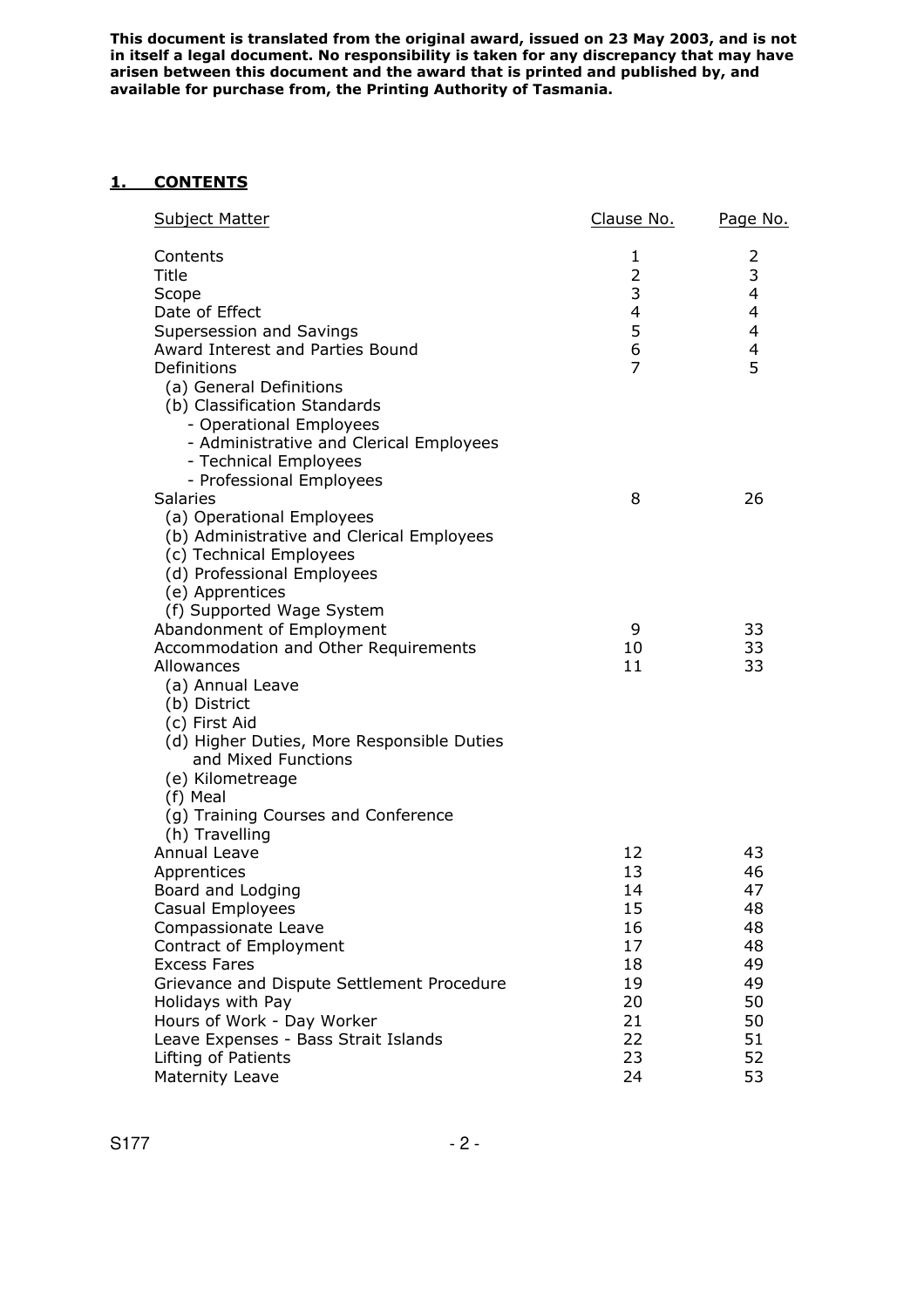| Meals on Duty<br>Notice Board<br>Overtime - Other than Shiftworkers<br>Part-time Employees<br>(a) Annual Leave - Part-time Shiftworkers<br>(b) Calculation of Hourly Rate<br>(c) District Allowance<br>(d) Hours of Work<br>(e) Leave Without Pay<br>(f) Overtime | 25<br>26<br>27<br>28 | 56<br>56<br>56<br>58 |
|-------------------------------------------------------------------------------------------------------------------------------------------------------------------------------------------------------------------------------------------------------------------|----------------------|----------------------|
| (g) Shift Work - Part-time Employees<br>(h) Sick Leave for Part-time Employees                                                                                                                                                                                    |                      |                      |
| Payment of Wages                                                                                                                                                                                                                                                  | 29                   | 62                   |
| Recall, On Call and Close Call                                                                                                                                                                                                                                    | 30                   | 63                   |
| Protective Clothing and Safety Appliances                                                                                                                                                                                                                         | 31                   | 64                   |
| Salary Increments                                                                                                                                                                                                                                                 | 32                   | 65                   |
| Shift Work                                                                                                                                                                                                                                                        | 33                   | 65                   |
| (a) Afternoon Shift and Night Shift Allowances<br>(b) Broken Shifts                                                                                                                                                                                               |                      |                      |
| (c) Daylight Saving                                                                                                                                                                                                                                               |                      |                      |
| (d) 48 Hours Notice of Transfer in Emergencies                                                                                                                                                                                                                    |                      |                      |
| (e) Hours                                                                                                                                                                                                                                                         |                      |                      |
| (f) Overtime                                                                                                                                                                                                                                                      |                      |                      |
| (g) Rosters                                                                                                                                                                                                                                                       |                      |                      |
| (h) Saturday, Sunday, and Holidays with Pay<br>Sick Leave                                                                                                                                                                                                         | 34                   | 68                   |
| <b>Special Rates</b>                                                                                                                                                                                                                                              | 35                   | 69                   |
| (a) Cold Places                                                                                                                                                                                                                                                   |                      |                      |
| (b) Confined Spaces                                                                                                                                                                                                                                               |                      |                      |
| (c) Dirty Work                                                                                                                                                                                                                                                    |                      |                      |
| (d) Hot Places                                                                                                                                                                                                                                                    |                      |                      |
| (e) Rates not Subject to Penalty Additions                                                                                                                                                                                                                        |                      |                      |
| State Service Accumulated Leave Scheme                                                                                                                                                                                                                            | 36                   | 70                   |
| Uniforms<br>Union Officials - Right of Entry                                                                                                                                                                                                                      | 37<br>38             | 70<br>70             |
| Union Representatives/Stewards                                                                                                                                                                                                                                    | 39                   | 70                   |
| Work Above Floor Level                                                                                                                                                                                                                                            | 40                   | 71                   |
| Work Away from Normal Place of Duty                                                                                                                                                                                                                               | 41                   | 71                   |
| Appendix 1 - State Service Accumulated Leave                                                                                                                                                                                                                      |                      | 72                   |
| Scheme                                                                                                                                                                                                                                                            |                      |                      |

# **2. TITLE**

This award shall be known as the "Community and Health Services (Public Sector) Award".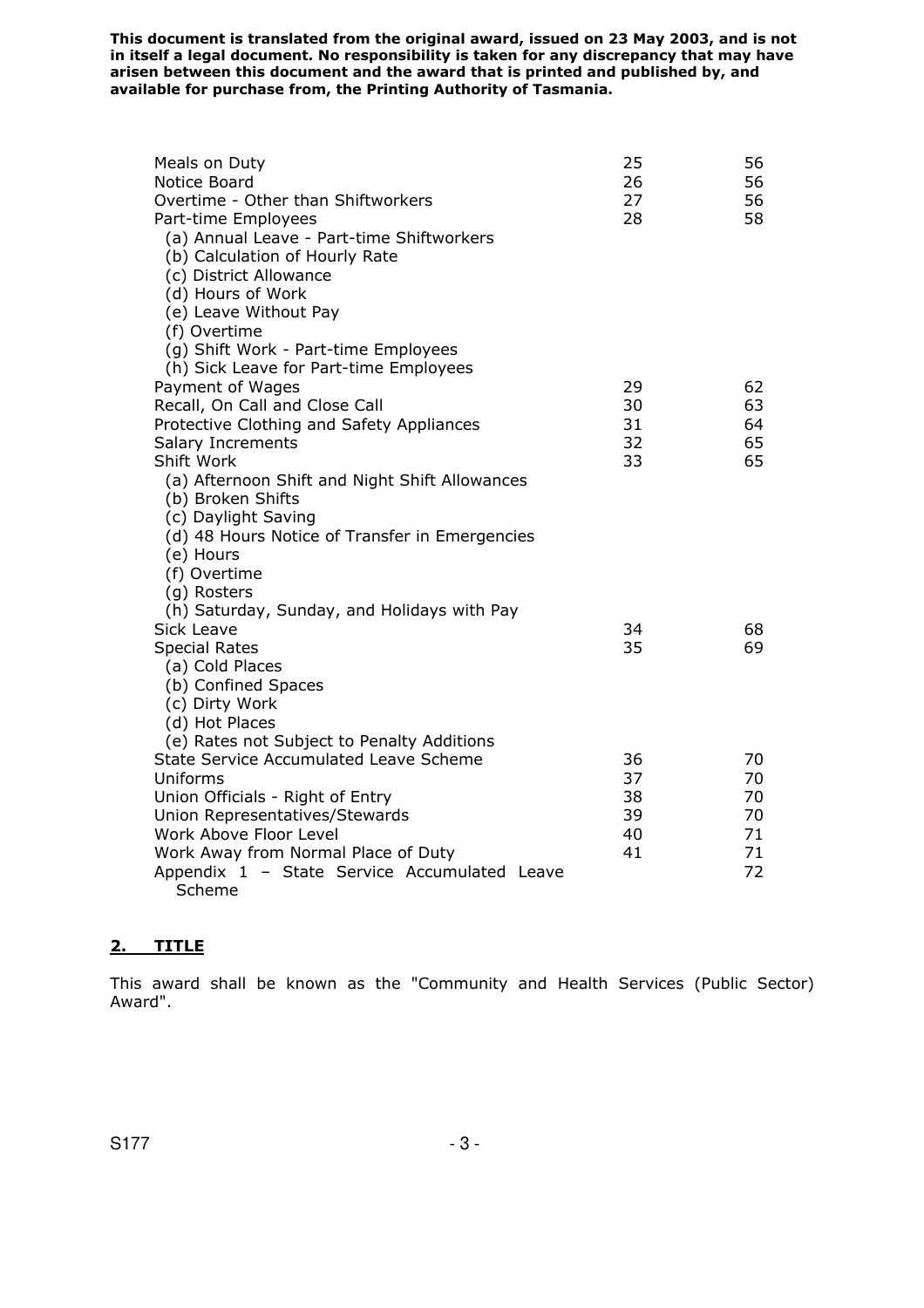# **3. SCOPE**

This award is established in respect of employees, within the meaning of the *Tasmanian State Service Act 1984*, employed in the Department of Community and Health Services, who occupy positions which require the performance of operational, clerical and administrative, technical or professional work as defined by the classification standards contained in this award.

No other award of the Tasmanian Industrial Commission shall apply to employees of the Department of Community and Health Services, with the following exceptions:

- (a) Medical Practitioners (Public Sector) Award;
- (b) Dental Officers Award;
- (c) Tasmanian Ambulance Award.

# **4. DATE OF EFFECT**

This award shall have effect from the beginning of the first pay period to commence on or after 20 May 2003.

# **5. SUPERSESSION AND SAVINGS**

This award supersedes the Community and Health Services (Public Sector) Award No 1 of 1997 (Consolidated), No 1 of 1999, No 2 of 1999, No 1 of 2000, No 2 of 2000, No 1 of 2001, No 2 of 2001, No 3 of 2001, No 4 of 2001, No 1 of 2002 and No 2 of 2002.

# **6. AWARD INTEREST AND PARTIES BOUND**

- (a) The following employee organisations have an interest in this award under Section 63(10) of the Act:
	- (i) the Health Services Union of Australia, Tasmania No. 1 Branch;
	- (ii) The Community and Public Sector Union (State Public Services Federation Tasmania);
	- (iii) the Communications, Electrical, Electronic, Energy, Information, Postal, Plumbing and Allied Services Union of Australia.
- (b) This award is binding upon:
	- (i) the Minister for Public Sector Administration in relation to all employees covered by this award;
	- (ii) all employees covered by this award.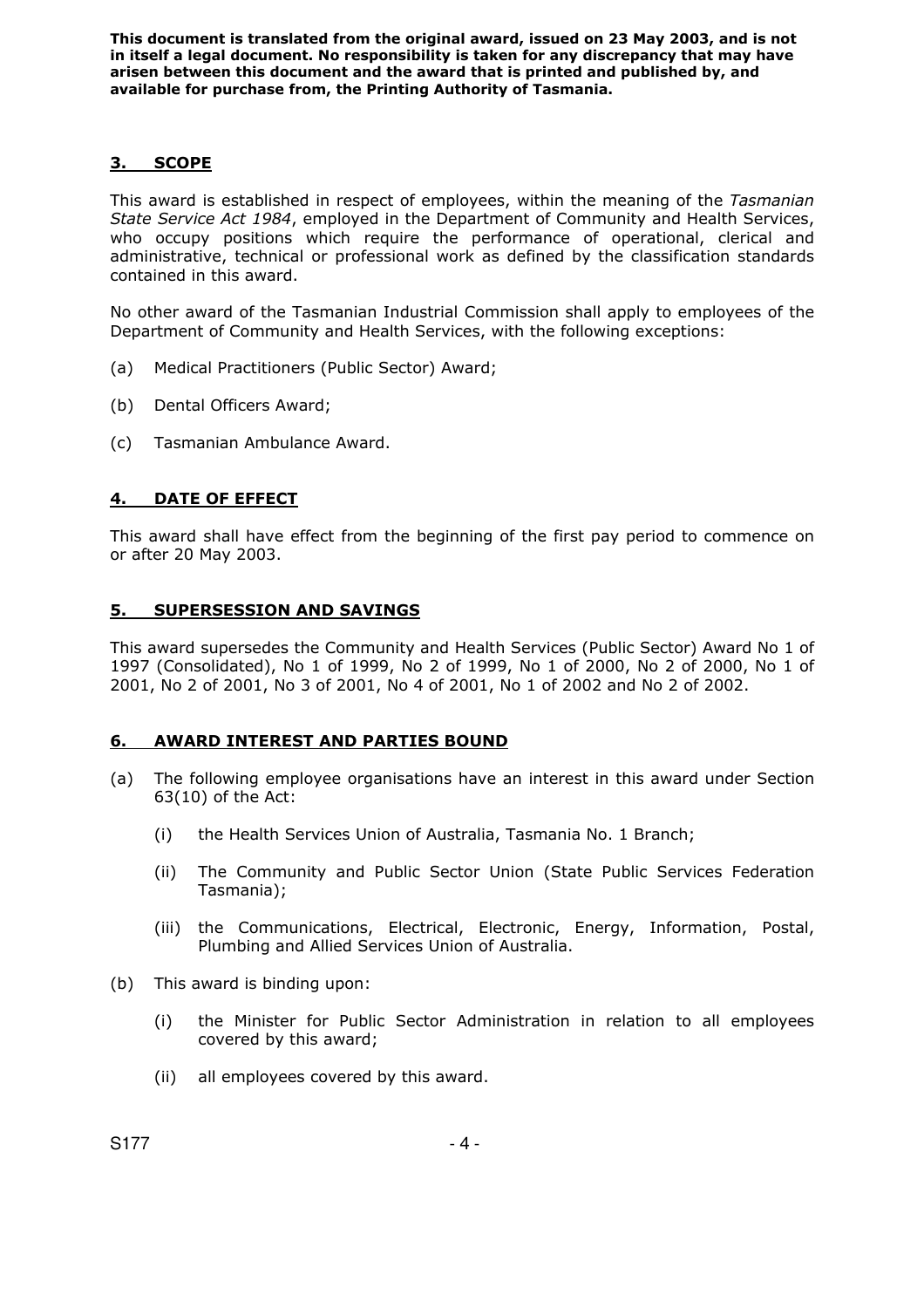# **7. DEFINITIONS**

# (a) General Definitions

'**Afternoon shift'** means a shift terminating after 6.00pm and at or before midnight.

**'Casual employee'** means a person who is employed as a temporary employee whether full-time or part-time, with a detailed contract for a period not exceeding one calendar month to provide relief as required.

**'Cup Day'** means not more than one full day or less than one-half day holiday which shall be observed on the days specified in accordance with the proclamation of the local 'Cup Day' holidays, appearing in the Tasmanian Government Gazette in accordance with the provisions of the *Bank Holidays Act 1919* having regard to the municipalities declared therein and the period of observance of the holiday within such declared municipalities.

**'Day worker'** means an employee whose normal hours of duty fall between the hours of 7am and 5.30pm, Monday to Friday (subject to the provisions of Clause 21 - Hours of Work - Day Worker).

**'Day shift'** means a shift commencing at or after 6.00am and terminating at or before 6.00pm and is worked in accordance with a roster and includes Saturdays and Sundays.

**'Employer'** means the Minister for Public Sector Administration.

**'Employee'** means a person permanently, temporarily or on a casual basis, employed under the provisions of the *Tasmanian State Service Act 1984.*

**'Head of Agency'** means the Secretary of the Department of Community and Health Services and his/her delegated representative.

**'Isolated area'** means any area, centre, district or location embraced by the Commonwealth Taxation Zone B prescription, together with such other areas, centres, districts or locations as may be approved by the Tasmanian Industrial Commission, including the following: King Island, Flinders Island, Cape Barren Island, Maria Island and Bruny Island.

**'Night shift'** means a shift commencing at or after 4.00pm and before 6.00am.

**'Overtime'** means work performed outside the ordinary hours of duty.

**'Part-time employee'** means an employee engaged to regularly work for less hours per day or week than those prescribed for full-time employees.

**'Relevant award rates'** means the ordinary rate specified for the appropriate classification, the appropriate level and the appropriate year of employment applicable to an employee as specified in Clause 8 - Salaries of this award.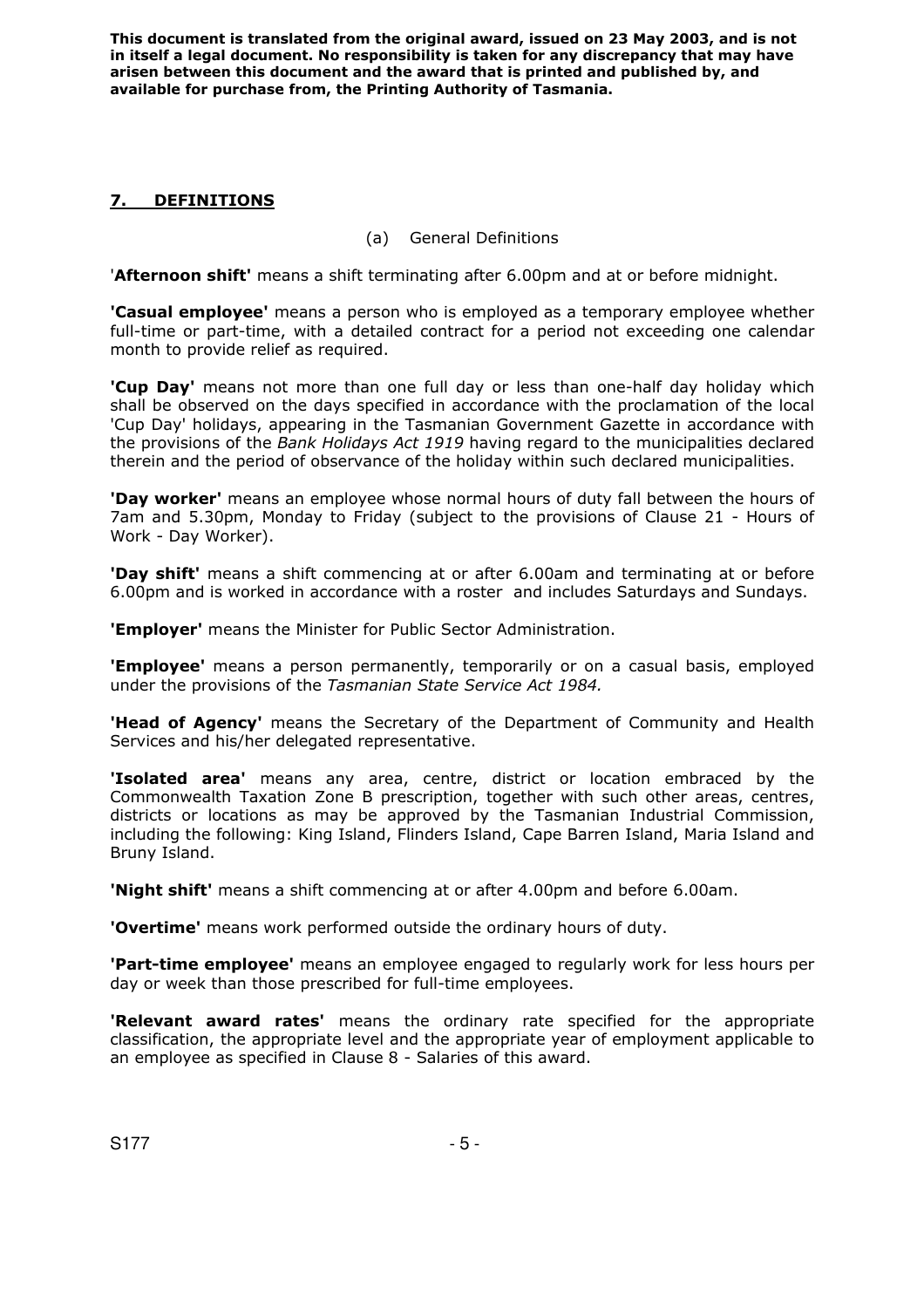**'Roster'** means a work pattern designed for a specific work area for all work performed outside the spread of ordinary hours contained in Clause 21 - Hours of Work - Dayworker excluding work performed outside the spread of hours and paid in accordance with Clause 27 - Overtime - Other Than Shiftworkers.

**'Rostered shift'** means a shift of which the employee concerned has at least 48 hours notice.

**'Shift work'** means work performed in accordance with a roster and may include day shift, afternoon shift, night shift and Saturdays and Sundays.

**'Shiftworker'** means an employee who works in accordance with a roster.

**'Show Day'** means not more than one local show day observed on an employee's ordinary working day, other than a Saturday or a Sunday, in the city, town or district in which the employee is employed; or such other day which, in the absence of such a local show day, is agreed on by the employee and the employer.

**'Temporary employee'** means a person engaged by the employer to relieve a full-time or part-time employee for specific periods of leave or temporarily for specific duties over a fixed term period determined by the employer.

**'Union'** means the relevant registered organisation listed in Clause 6 - Award Interest and Parties Bound of this award.

**'Year of service'** shall mean 12 months of employment including rostered days off, holidays with pay, paid annual leave and paid sick leave.

(b) Classification Standards

# **Operational Employees**

A position falling within the scope of this classification shall have assigned to it a level determined in accordance with the following classification standards.

#### **Level 1**

Training programme and classification standards to be jointly developed.

- Involves work at a basic level in one functional area;
- An employee who has satisfactorily completed induction training;
- Works under direct supervision, generally with assistance from a more experienced employee;
- Undertakes routine tasks in an environment in which the routines and work methods are well established;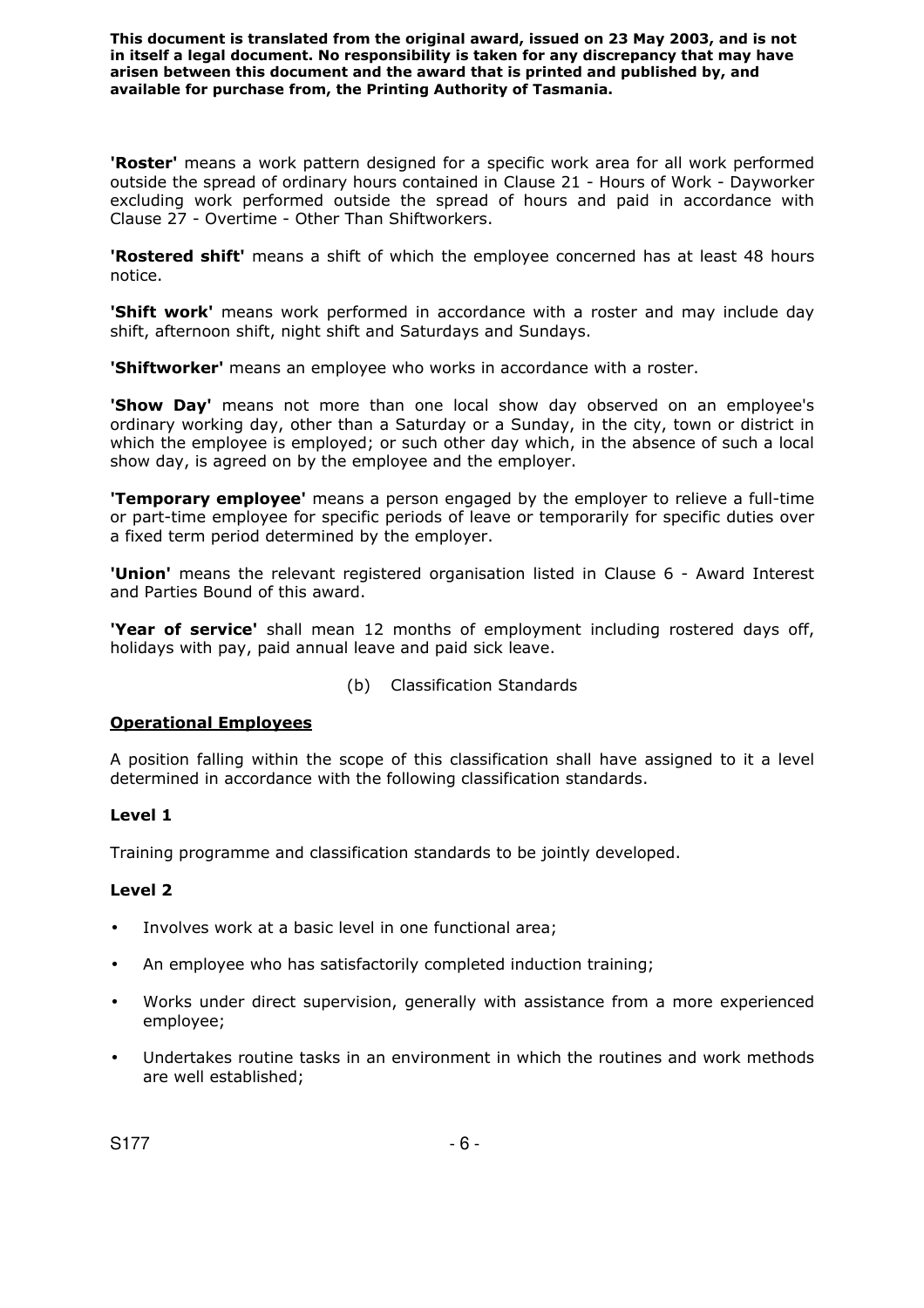May be required to operate basic equipment.

# **Level 3**

- Works under regular supervision either individually or in a team;
- Performs a wide range of tasks within one functional area requiring training;
- Exercises minimal judgment in how tasks are to be performed and determines priorities to a limited extent;
- May be required to operate equipment;
- May be required to assist less experienced employees;
- Exercises good interpersonal and communication skills.

#### **Level 4**

- Works under general supervision either individually or in a team environment in a position requiring training;
- Performs a variety of tasks across more than one but no more than three functional area(s);
- Exercises judgment in how tasks are to be performed;
- May be responsible for supervising staff or leading a team engaged in a variety of routine, manual tasks, including assignment and quality control of work for staff working below Level 4;
- Exercises good interpersonal and communication skills;
- Exercises specialist skills over and above those required in Level 3.

- Works under general supervision, either individually or in a team environment performing a variety of tasks requiring knowledge of standardised practices and procedures for the work area and requiring skills obtained though considerable training and experience;
- Under general direction supervises a significant number of staff engaged in a variety of manual tasks across more than one functional area; OR
- Provides routine assistance to technical and/or professional staff requiring a limited level of technical knowledge; OR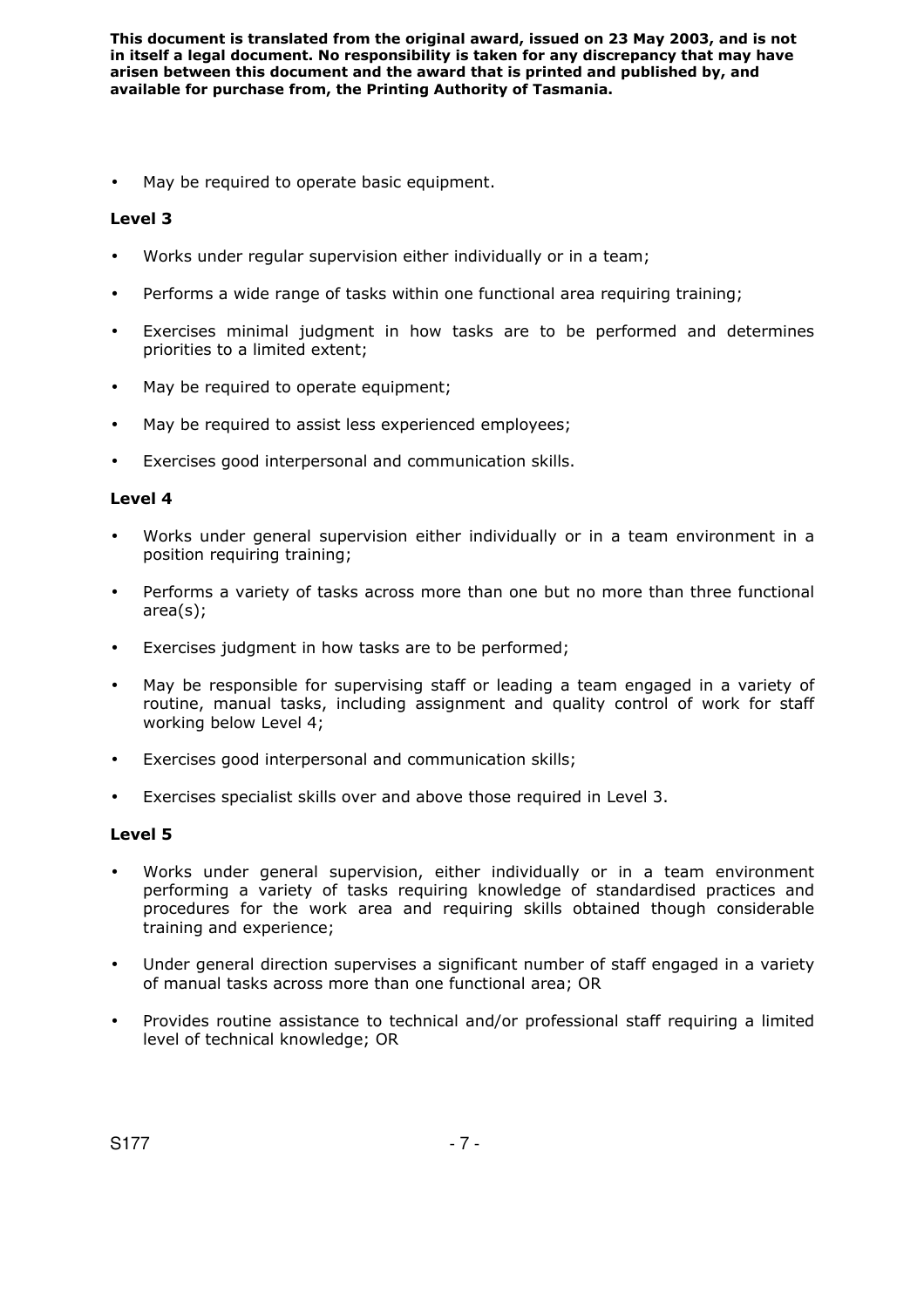- Operates plant and equipment requiring skills acquired through considerable training or experience;
- Exercises judgment in deciding how tasks are to be performed;
- Exercises good interpersonal and communication skills.

#### **Level 6**

- Works under general supervision either individually or in a team;
- Performs trade work requiring trade certificate qualifications or work requiring an equivalent level of skill; OR
- Under general supervision, operates vehicles/equipment requiring a high level of operational skill; OR
- Supervises a large number of non trade staff, or a number of non trade work teams that may be multi skilled in function;
- Exercises independent judgment in deciding how tasks are to be performed;
- Exercises good interpersonal and communication skills.
- Able to apply quality control techniques to own work and to the work of other staff.

- Under general supervision either individually or in a team environment, performs trade work requiring a high level of trade skill, employs initiative and judgment above that undertaken at the trades level; OR
- Under limited direction, operates vehicles/equipment requiring an advanced level of skill; OR
- Under limited supervision, supervises, plans and co-ordinates the work of small work teams or controls the operations of an organisational element of a program which undertakes predominantly a variety of manual tasks.
- A person in a supervisory role at this level could be expected to exercise initiative and judgment in solving day to day operational problems including: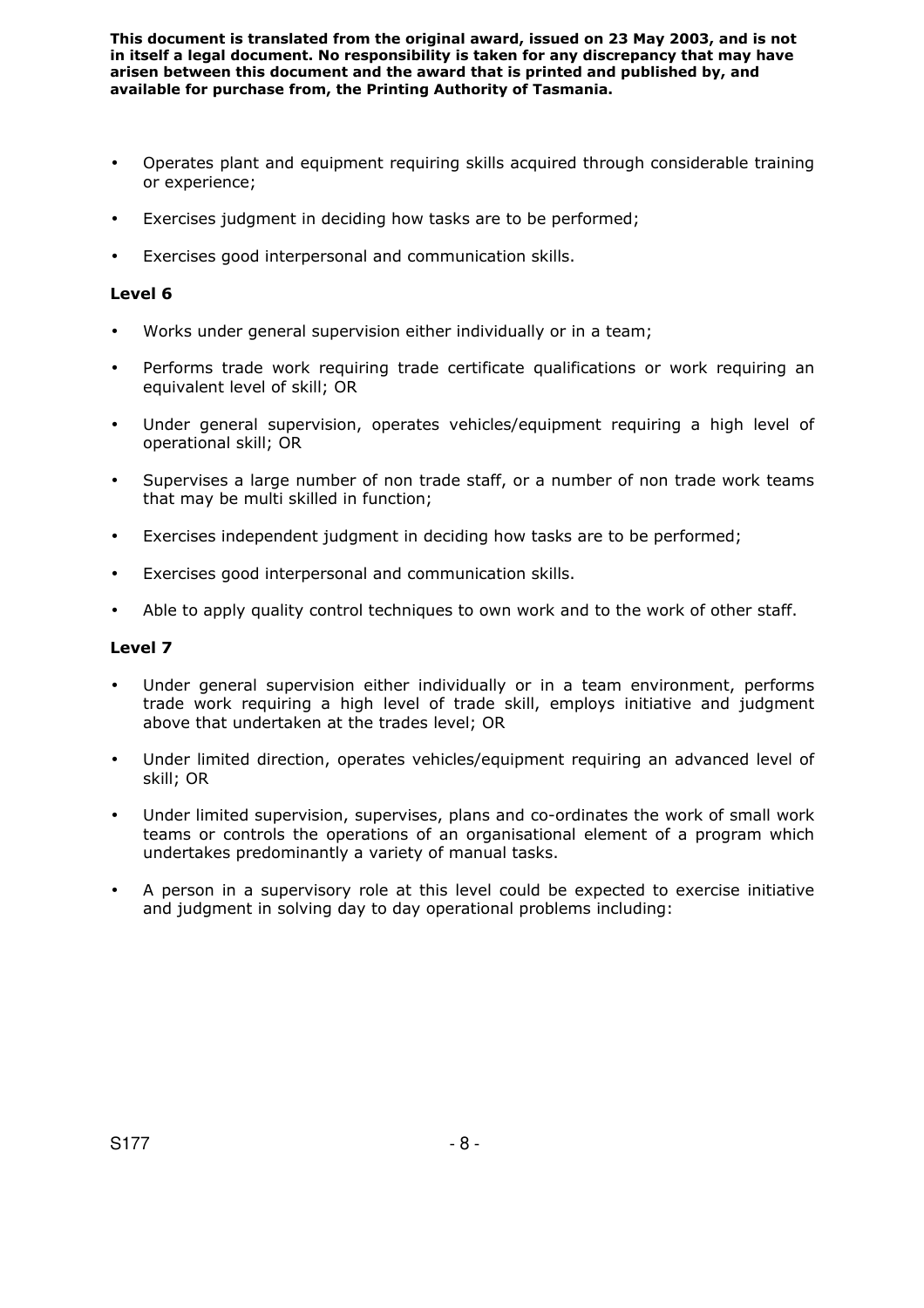- \* estimating and ordering
- \* work prioritising
- \* staffing control and training
- \* maintenance of records and basic reporting.

### **Level 8**

- Under limited supervision, either individually or in a team environment undertakes special class trade work, employs an independent approach and a high degree of initiative. These tasks may encompass the provision of trade and equivalent level guidance and assistance to other members of a work team; OR
- Under administrative supervision, takes charge of an occupational group of staff engaged in a wide range of activities normally within a work stream and is responsible for a range of functions including: implementation of quality control, training and/or teaching, staff recruitment, estimation of costs, preparation of orders, and setting of and review of procedures; OR
- Under administrative supervision, takes charge of and carries out maintenance and repair of government owned and/or leased buildings and residences together with associated services and equipment, and develops: plans, schedules, and cost preventive maintenance programmes.
- A person at this level in a supervisory role could be expected to exercise a high degree of initiative and judgment in solving day to day problems including:
	- \* staff training and/or teaching;
	- \* estimating and ordering;
	- \* work prioritising;
	- \* overseeing records maintenance and preparation of
	- \* minor reports; OR
	- \* as a specialist make recommendations and/or implement alternative methods of approach to complex operational problems.

- Under limited supervision, either individually or in a team environment, supervises a large group of trades and/or non-trades staff in more than one field employed on a varied range of more complex operational equipment or projects; OR
- As an advanced engineering tradesperson under limited supervision, performs work beyond the special class tradesperson involving intricate systems and designs; OR
- Under administrative supervision, takes charge of and carries out maintenance and repair of government owned and/or leased buildings and residences together with associated services and equipment and develops: plans, schedules and costs preventive maintenance; OR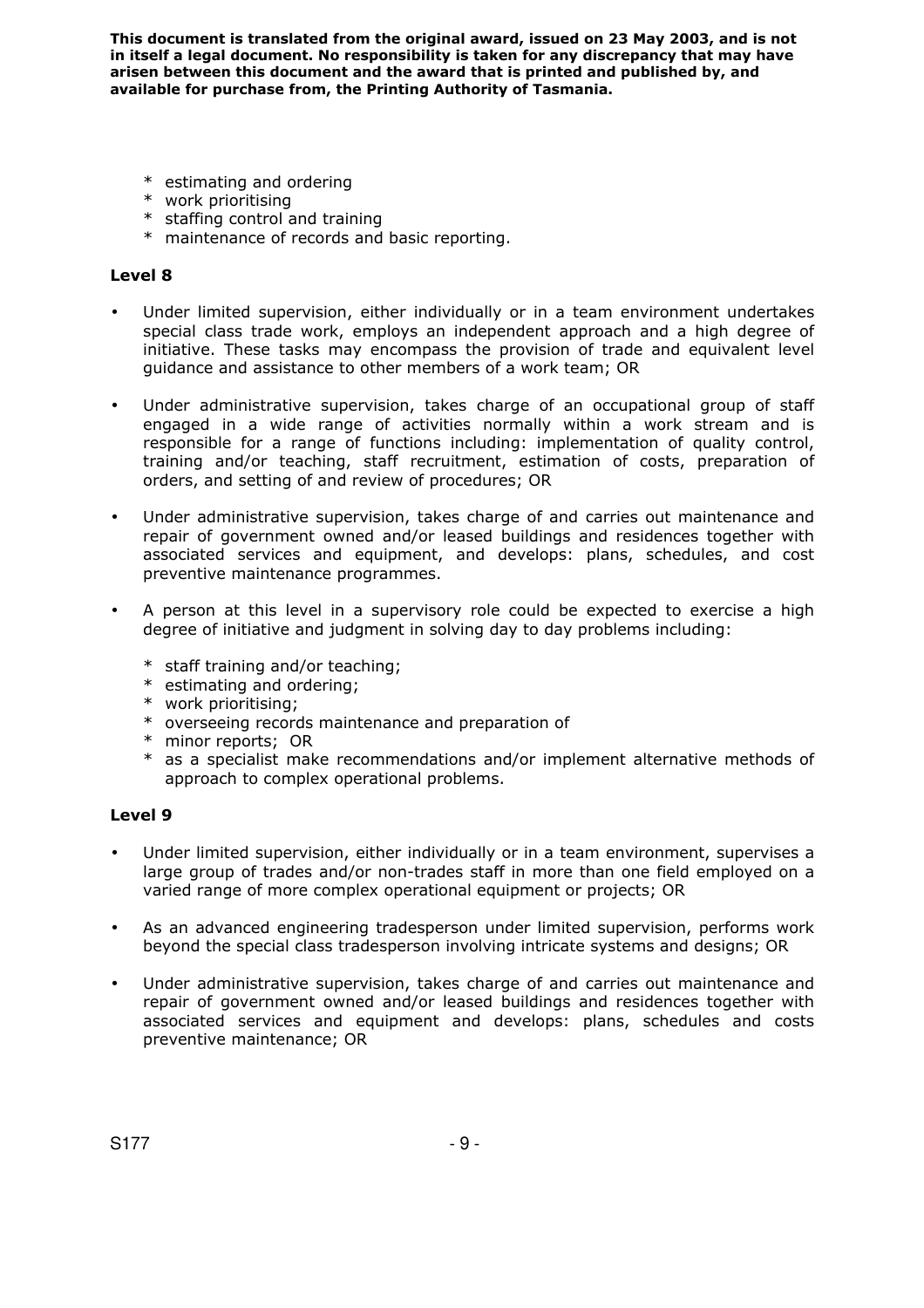- Under general supervision, inspects houses to determine repair and maintenance requirements and estimate the costs of such requirements; OR
- Under administrative supervision, exercises direct and indirect control over a large group of staff, including subordinate supervisory staff, undertaking a varied range of work within a stream;
- Dual qualified tradesperson;
- A person at this level in a supervisory role would be expected to exercise a high degree of initiative, judgment and flexibility in solving complex trade related problems including:
	- \* co-ordination of resources
	- \* overseeing training
	- \* estimation of costs
	- \* arranging recruitment
	- \* oversight safety measures
	- \* review work methods and oversee quality control
- OR as an inspector carry out inspections of valuable assets and ensure they meet quality standards, approve completed jobs;
- OR as an advanced engineering tradesperson make recommendations and/or implement alternative methods of approach to complex operational problems using a high level of initiative.

#### **Level 10**

- Under limited direction, controls three or more significant groups of trades staff, or staff with an equivalent level of skills and knowledge, engaged in specialised activities including subordinate supervisory staff; OR
- Under administrative supervision, controls a major service operation including a large number of trades, non-trades and/or associated staff; OR
- Under limited supervision, oversee and conduct trade training courses in theory and practice including the supervision of instructors.
- A person at this level is expected to exercise a high degree of initiative, independent judgment and leadership in solving complex operational problems.

For the purpose of this definition, unless the contrary intention appears:

**'Direct supervision**' means where persons working under direct supervision are clear easily understood instructions.

Deadlines and priorities are given.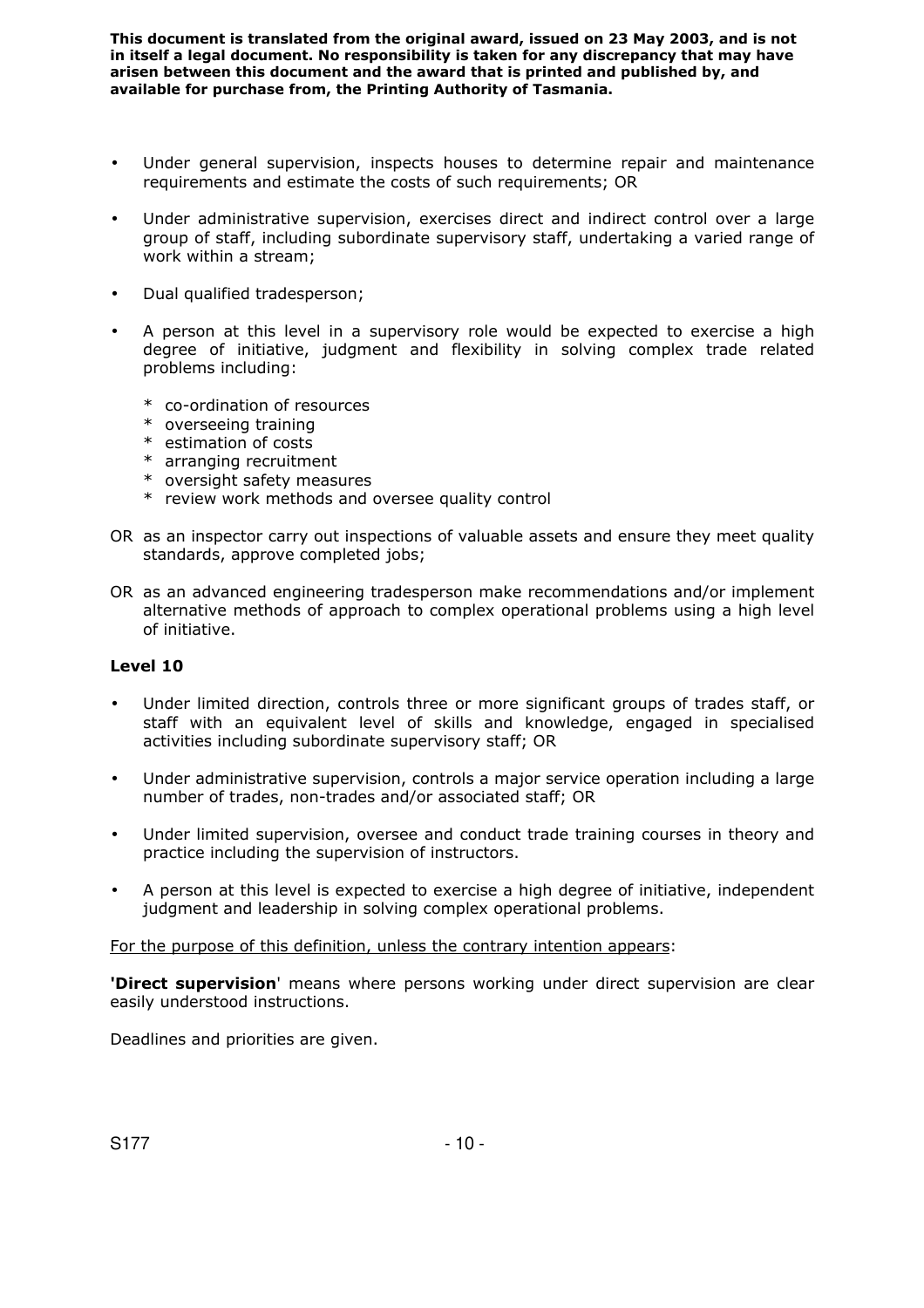Deviations from normal routines, problems and unfamiliar situations would be referred to the supervisor.

**'Functional area'** refers to a work unit providing a distinct service, eg. cleaning, catering, kitchen, attendants, hospitals aides, stores, workshops, laundry, etc.

**'Limited direction**' means where a person working under limited direction are provided with a clear statement of overall objectives and the resources available. In conjunction with the supervisor they decide on projects and assignments to be carried out and set deadlines.

The person is fully competent and very experienced in a technical sense and requires little guidance during the performance of assignments. The person would have authority to plan and carry out assignments, using some latitude in approach to achieve the desired objectives.

**'Limited supervision**' means where a person working under limited supervision would be expected to have a broad trade or subject matter knowledge and wide experience. They perform work in accordance with broadly based standing instructions. In a technical sense, the person is fully competent and very experienced requiring little guidance.

The person is expected to report on the work of the area when required. The area's progress and performance would normally only be inspected at irregular intervals. The standard of products or performance of the area is kept under review.

**'General supervision'** means that general instructions are given and tasks are undertaken to achieve the required outcomes or objectives Discretion and choice in selecting the most appropriate method for completing the allotted tasks is expected and encouraged.

**'Regular supervision'** means employees working under regular supervision are given broad instructions.

Employees would exercise limited judgment on how to complete tasks and priorities.

The employee has competence in a range of tasks within one functional area.

Supervision is generally provided at the commencement and at the completion of tasks.

Employees are capable of working alone.

#### **Administrative and Clerical Employees**

A position falling within the scope of this classification shall have assigned to it a level determined in accordance with the following classification standards.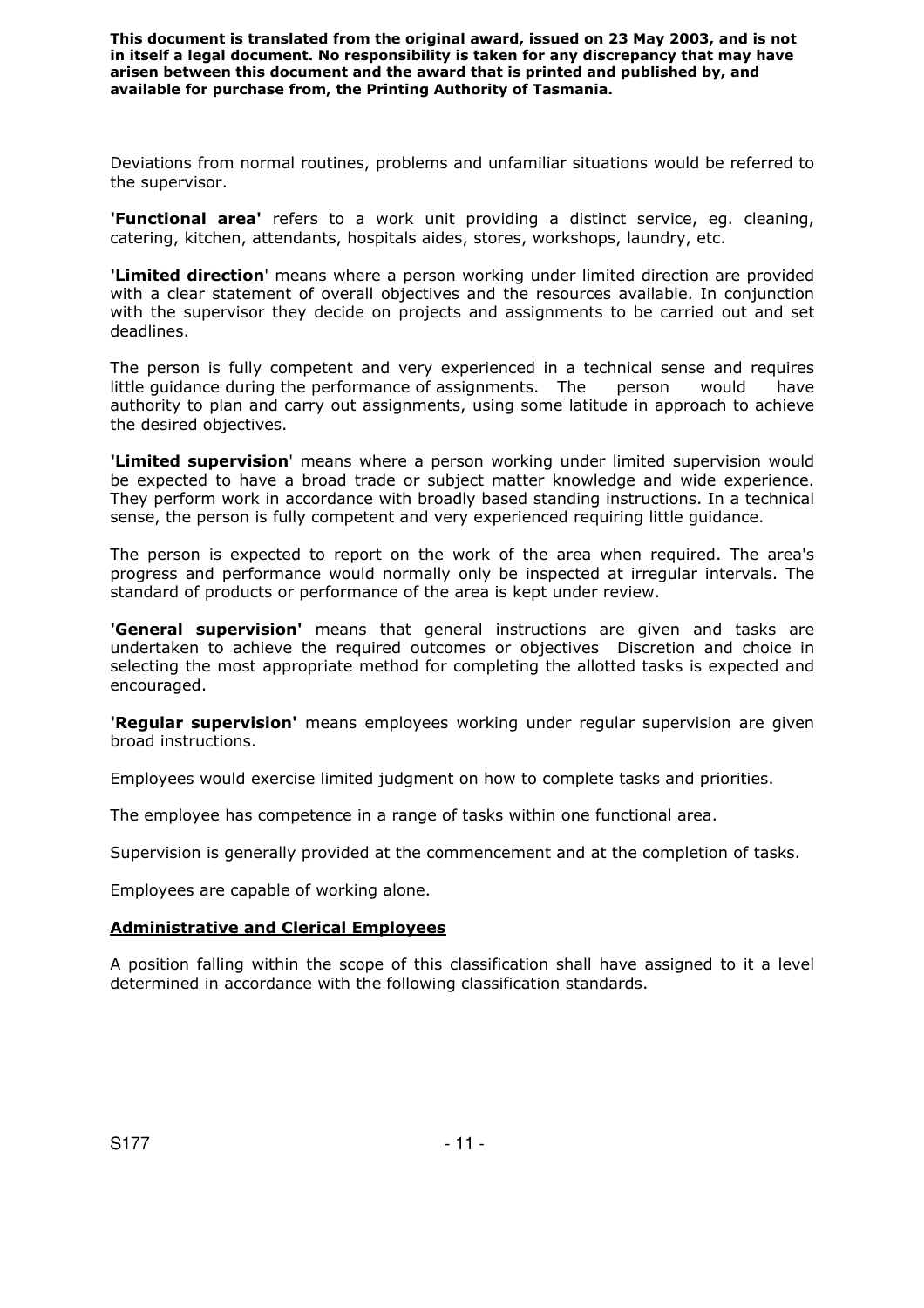# **Level 1**

Trainee Level concerned with basic clerical work undertaken under specific direction and direct supervision. Ability to acquire the required knowledge and skills derived from a reasonable standard of education.

# **Level 2**

Routine work generally by specific direction undertaken under direct and/or routine supervision. Choices made based on established guidelines/instructions written or verbal. Ability to acquire the required knowledge and skills to effectively undertake the work.

# **Level 3**

Experienced clerical level - to achieve set outcomes, undertaken under routine supervision. Choices made based on established guidelines/instructions written or verbal. Directly responsible for completion of tasks. A knowledge of established work practices is required. Experienced clerical level requiring good communication skills.

#### **Level 4**

Specialist functions undertaken under general direction and general supervision based on established procedures and practices. Exercise of limited discretion is required. Supervision of a small number may be a feature. Experienced clerical level requiring a comprehensive understanding of relevant procedures and high level communication skills.

#### **Level 5**

Clerical and administrative work of a value impacting on the efficient operation of the work unit or Agency. A supervisory level. Work undertaken under general direction and general supervision requiring initiative and the exercise of discretion. The exercise of a formal delegation may be required. Extensive knowledge of the specific discipline with well developed communication and problem solving. Ability and experience in staff supervision.

#### **Level 6**

Administrative work which may require the management of human and material resources in carrying out a variety of complex functions under a broad range of conditions under general supervision. The exercise of judgment and initiative consistent with the possession of sound knowledge in the field of work within which the position operates. Guidelines and procedures are generally well recognised but there may be some interpretation required in order to establish and select the most appropriate approach to functions. Ability to research, evaluate and formulate information is critical. Experience in resource management is essential.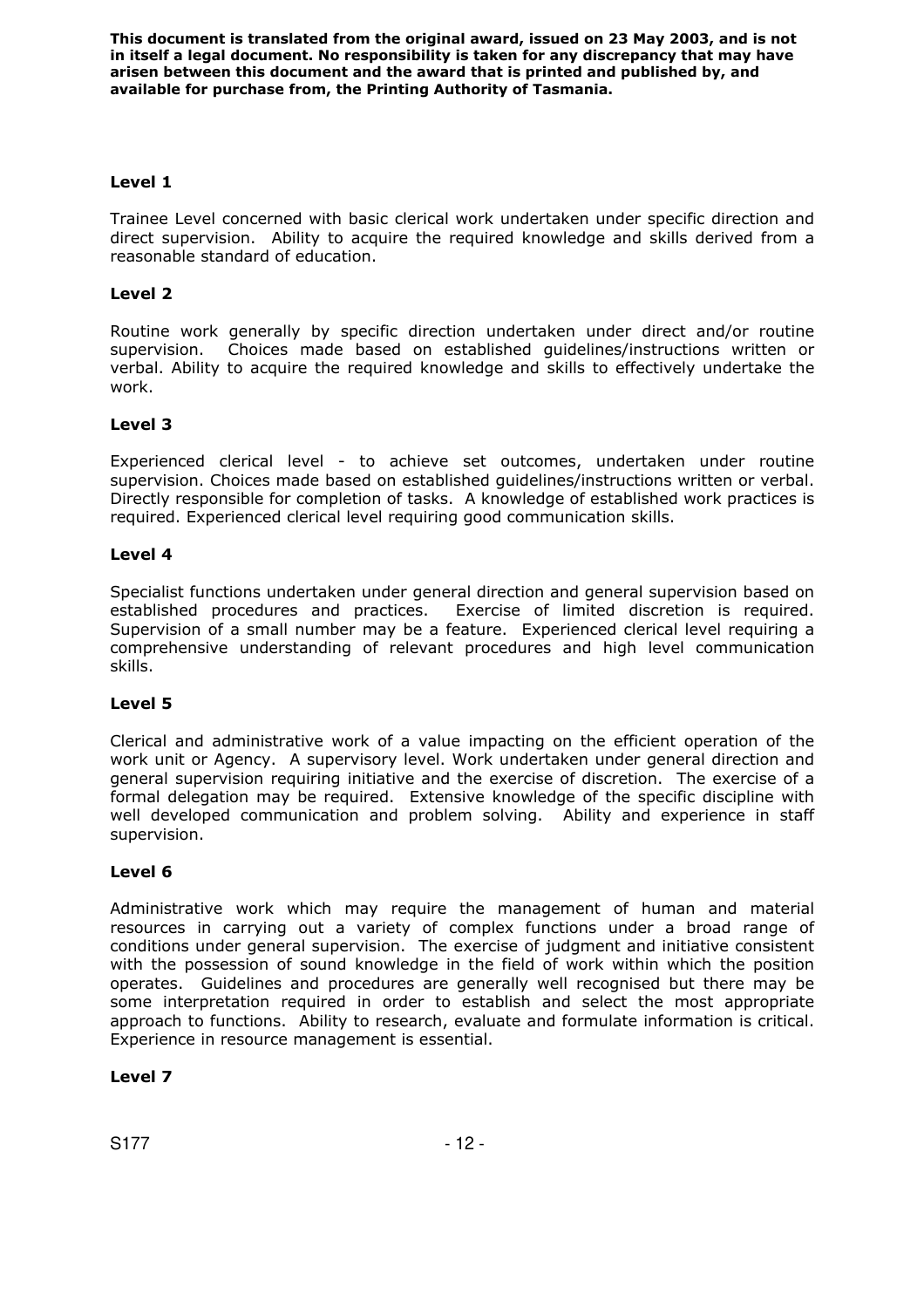Positions require a high degree of proficiency in the use of established administrative or managerial skills such as human resource management or accounting. Positions usually have responsibility for resource allocation and management and supervision of lower level employees in the achievement of divisional or organisational goals. Interpretation of policy and guidelines is a feature and functions are undertaken with general or limited supervision. A high level of experience in management practices is paramount.

# **Level 8**

Positions at this level work with limited supervision usually manage the operations of an organisational element, undertake a management function or provide consultative or administrative support and advice to a particular program or activity. The tasks may be either complex or specific in nature but directed to the organisation's corporate goals. Immediate subordinate positions may include staff in technical or professional structures, in which case supervision is for administrative purposes only. In other circumstances, supervision may involve the exercise of technical or professional skill and judgment. Independence of action including the use and allocation of resources within laid down constraints may be a feature. Decisions taken or responsibilities exercised may have a major impact on the operation of the work area. General management skills and the ability to contribute to the development of policy initiatives are required as is a high level of interpersonal and communication skills.

# **Level 9**

Positions at this level operate as for level eight but only work under broad direction and are required to provide more authoritative specialist consultative or management advice generally or as it relates directly to a particular work area. Positions at this level are required to operate with a significant degree of independence of action and autonomy in day to day activities, accountable to management in terms of strategic direction and meeting objectives. The tasks carried out would be of a highly complex nature encompassing a significant element of total agency operations. Significant independence and autonomy of action is expected in achieving desired outcomes. Delegations exercised at this level may include being the final authority in the process of approving the expenditure of funds; undertaking specific action in line with the policy of the Agency, or reviewing previous action or decisions. The development of rules, regulations and guidelines may be co-ordinated at this level. High level management skills are essential. Liaison and communication skills of a high order, including the ability to consult, negotiate or communicate on behalf of the agency with clients or other groups, often to finality, may be needed. A detailed understanding of legislation and the capacity to undertake specific or major research, investigations or reviews is required.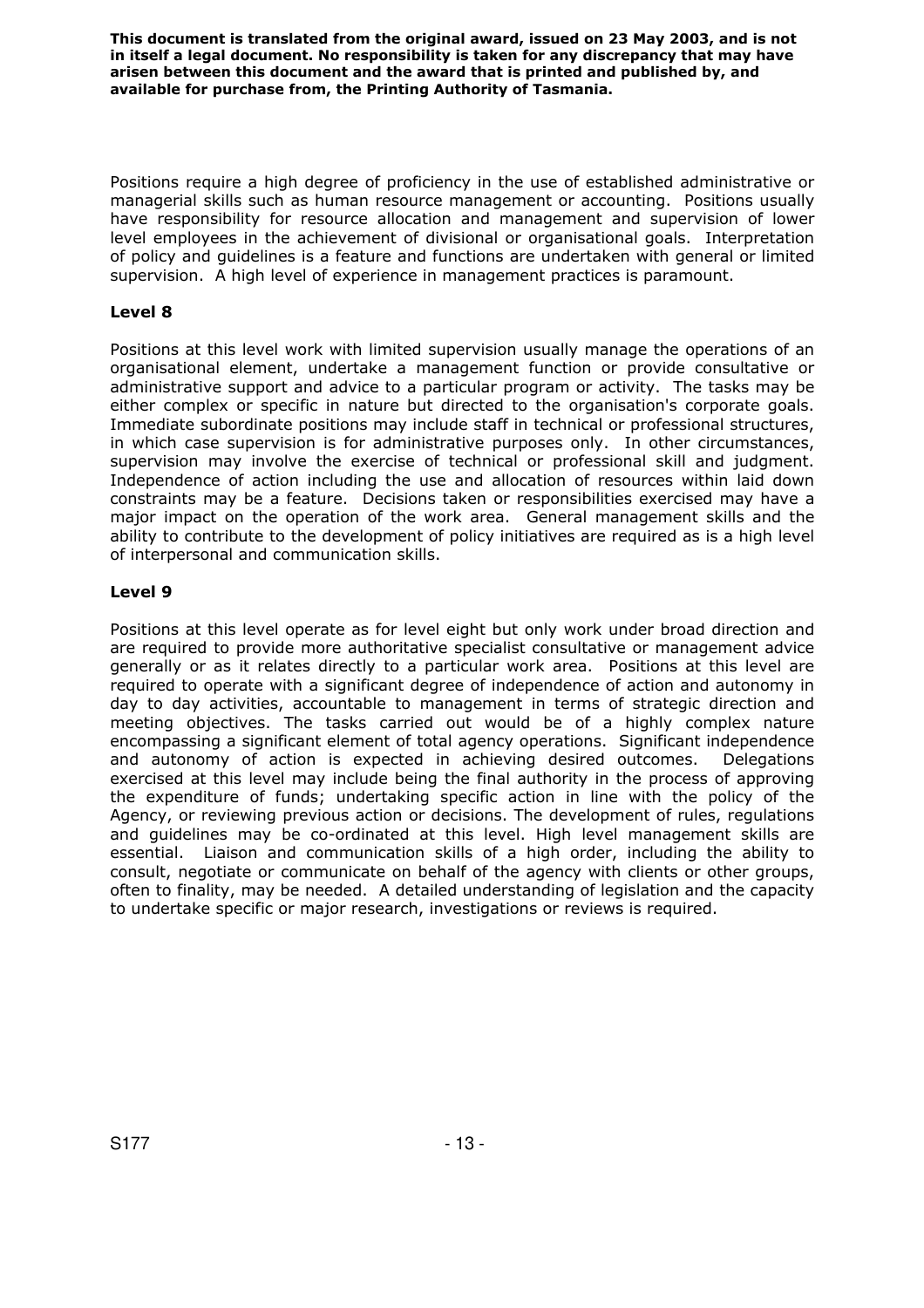# **Level 10**

A specialist consultative advisory level reporting to senior management under broad direction to achieve outcomes. The position would play a key role in planning, developing and implementing programs. The position would have a significant effect on the operation of the agency and requires specialist administrative research or analytical skills. Positions at this level would require highly developed marketing, conceptual and strategic skills.

# **Level 11**

A specialist with direct effect on government policy development and commentary. Required to initiate, develop and implement systems for effective forecasting, monitoring and control of government programs. Positions at this level are required to take initiative in providing a high standard of policy advice to government requiring a high level of expertise and/or extensive practical experience in relation to the implementation of a specialised program. Extensive investigative research and analytical skills with a high degree of proficiency in communication including the capacity to represent the department/Minister in public forums.

# **Level 12**

A principal adviser to government in relation to specific programs which have a direct and critical impact on government objectives. The highest level of professional and technical competency is required. The work is carried out in direct consultation with the Chief Executive or the government. Duties are undertaken without supervision and complete autonomy within the field of expertise is exercised. The highest level of skill in relation to communication, conceptual and strategic skills and investigative research and analytical skills.

For the purposes of this definition, unless the contrary intention appears:

**'Administrative work**' means the exercise of an appropriate level of responsibility and discretion in undertaking functions of an administrative nature; where administration is concerned with achievement of the organisation's corporate goals through Planning, organising, directing and controlling resources and/or activities. Administration is also concerned with the development and implementation of policy to achieve set objectives and desired outcomes.

**'Broad direction**' means that staff working under broad direction are expected to develop and achieve objectives for specific functions under their control which will ensure the attainment of results critical to the efficient functioning of the unit, section branch or agency.

**'Clerical direction**' means instructions and guidance on particular tasks and programs given by supervisors or managers to subordinate staff. It includes direction from nonhuman sources such as legislation, manuals, standards etc.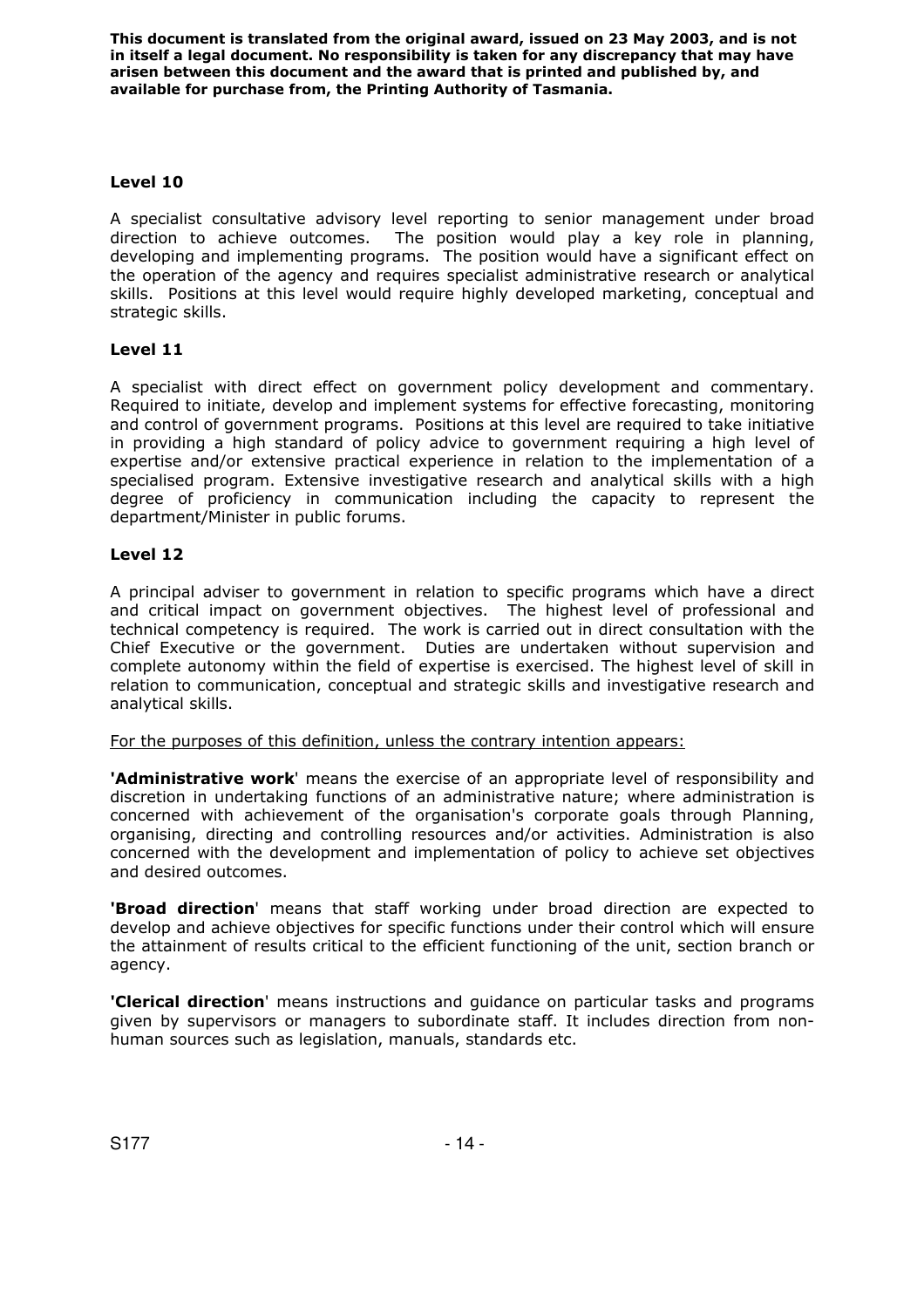**'Clerical supervision**' means supervision provided by supervisors or managers to subordinate staff, to ensure adherence to directions given, to decide on proposed solutions or courses of action, and to review and check the work of clerical staff.

**'Clerical work**' means the exercise of an appropriate level of responsibility and clerical knowledge and skill under a requisite degree of direction and supervision in the understanding of the preparation, processing and maintenance of documents, records and electronic data representing the transactions or business of the work unit or organisation being served. Clerical work is performed within a framework of legislation, policies, procedures, regulations, guidelines, precedents, instructions, or custom and practice, both written and oral.

**'Direct supervision**' means there is limited responsibility for the final outcome of work undertaken because limited discretion only is available to select the appropriate means of completing the task. Conformity with instruction is measured by the satisfactory completion of allocated tasks.

**'General direction**' refers to situations where detailed or specific instructions are limited to unusual features.

**'General supervision**' means that general instructions are given and tasks are undertaken to achieve the required outcomes or objectives Discretion and choice in selecting the most appropriate method for completing the allotted tasks is expected and encouraged.

**'Limited supervision**' means that work is undertaken within established objectives and with little guidance. Conformity with instructions is usually measured in terms of the achievement of stated objectives to senior management agreed standards.

**'Routine supervision**' means that responsibility for the final outcome is still limited because the work is carried out in accordance with established guidelines and practices; however, there is scope for the exercise of discretion in the choice of work methods.

**'Specific direction**' refers to situations where precise instructions are given with little or no choice provided.

#### **Technical Employees**

A position falling within the scope of this classification shall have assigned to it a level determined in accordance with the following classification standards.

#### **Level 1**

Technical work requiring learning and application of conventional practices, methods and standards performed under detailed technical direction and close technical supervision.

This is the trainee level. During the learning phase the work given is consistent with the level of theoretical knowledge being gained by the trainee while undertaking an appropriate course of study. Initially the work is limited in scope and complexity, but as knowledge and experience is gained the scope and complexity of the work is expanded.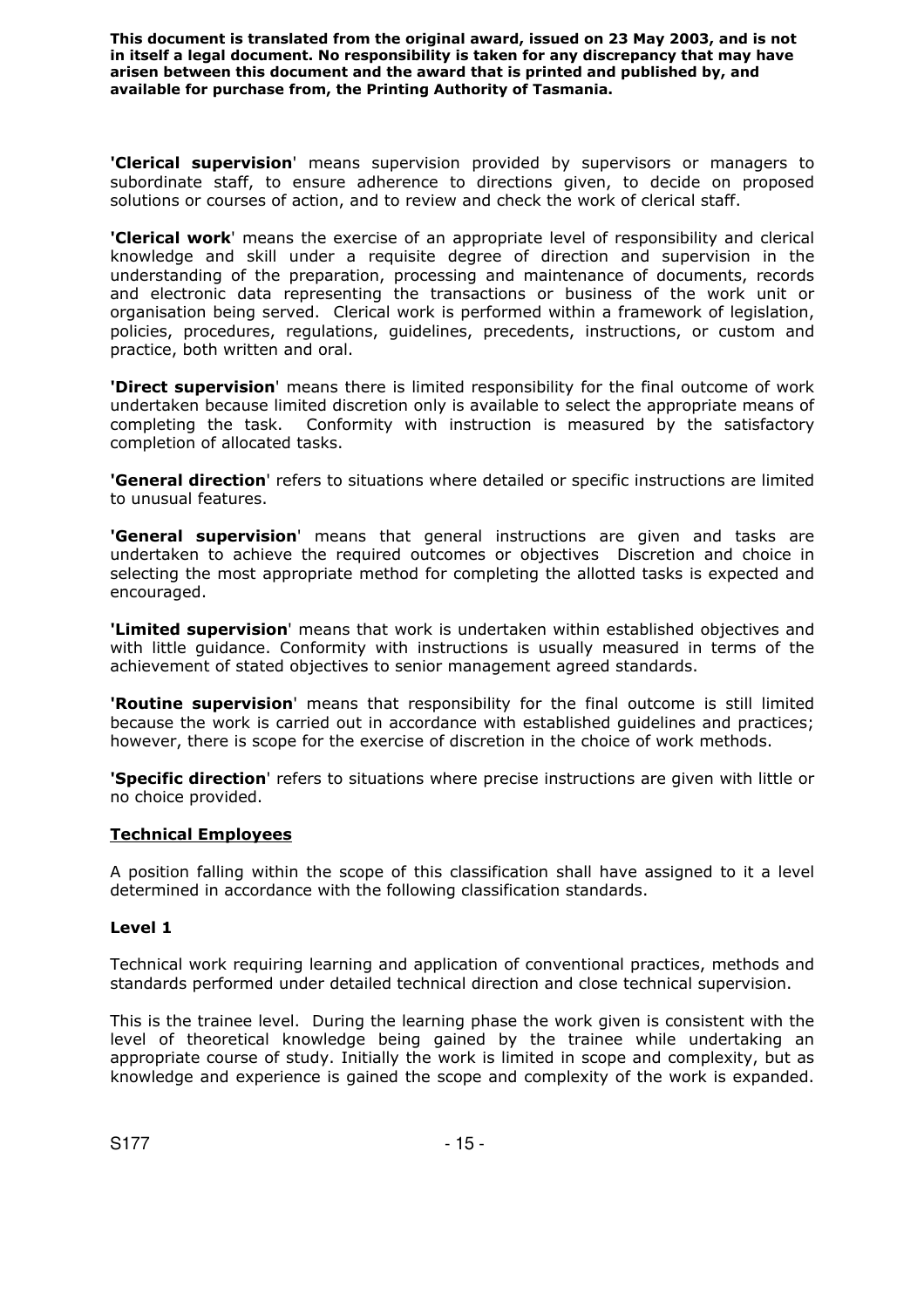Detailed technical direction is given in all aspects of the work and close technical supervision is exercised over every phase of its execution.

Minimum qualifications are:

- Eligible for admission to the relevant course of study at a recognised TAFE institution OR
- Relevant training and/or experience determined in accordance with the provisions of Section 37 of the *Tasmanian State Service Act 1984* appropriate to the nature of the work.

#### **Level 2**

Technical work requiring application of conventional practices, methods and standards performed under general technical direction and general technical supervision

and/or

Complex technical work performed under detailed technical direction and close technical supervision.

This is the fully qualified technical practitioner level. The duties include ongoing technical work performed in accordance with conventional practices, methods and standards and comprehends adjustment, adaptation, interpretation or modification of those factors where necessary. Work may include technical application and administration of regulations. Work may be organised on a laboratory, field, office, geographical or functional basis, and may be performed in an individual or team situation.

Work may include or wholly consist of complex technical work.

Technical direction and/or technical supervision may be given to less experienced personnel in this level and/or to Trainees.

Minimum qualifications are:

- An Associate Diploma from a recognised TAFE institution, or an equivalent qualification, appropriate to the nature of the work OR
- Relevant training and/or experience determined in accordance with the provisions of Section 37 of the *Tasmanian State Service Act 1984* appropriate to the nature of the work.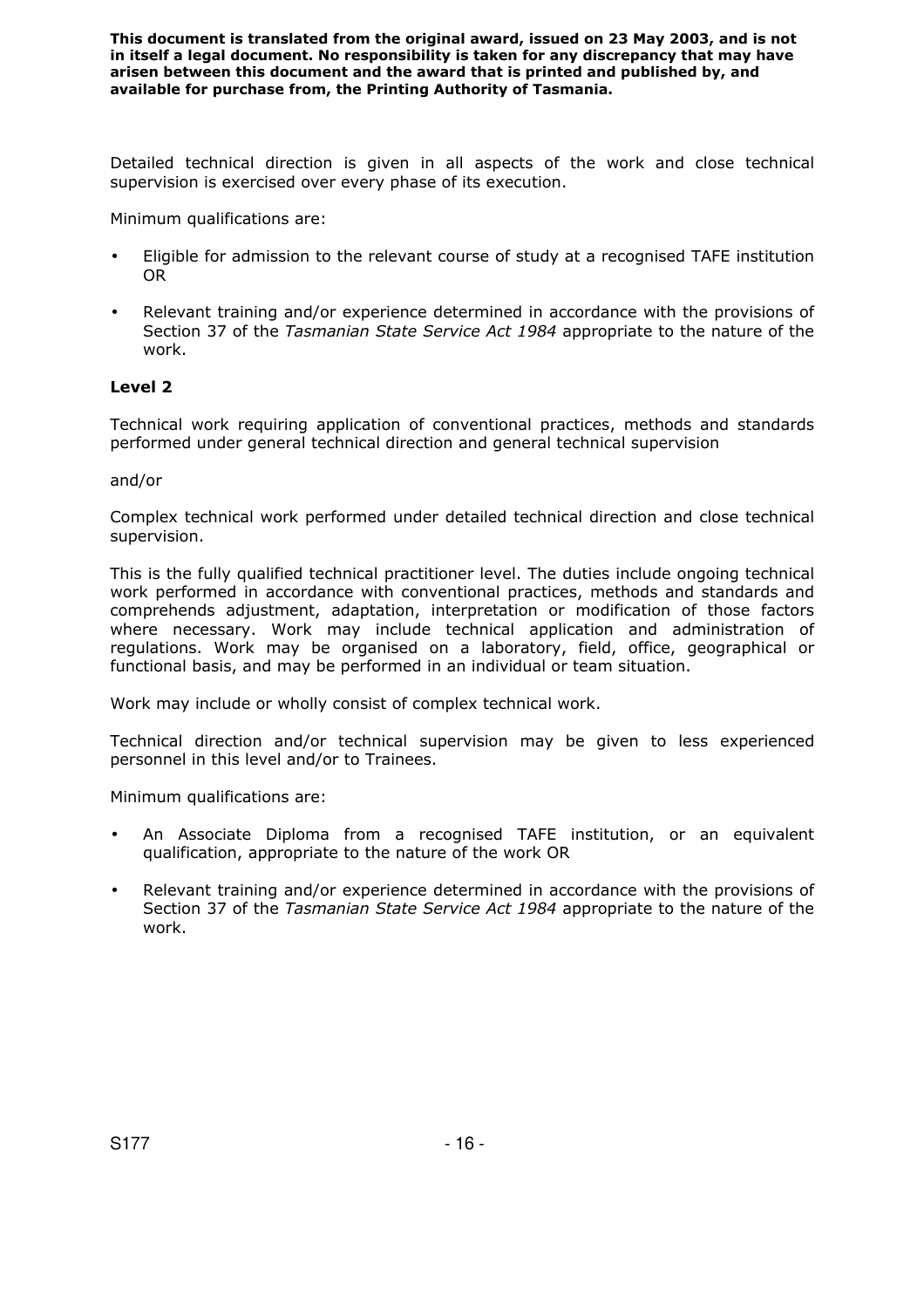# **Level 3**

Technical work requiring significant adjustment, adaptation, interpretation or modification of conventional practices, methods and standards performed under limited technical direction and general technical supervision but not including complex technical work and/or

Complex technical work performed under general technical direction and general technical supervision and/or

Co-ordination and supervision of conventional technical work performed under limited technical direction and general technical supervision.

Work at this level requires the exercise of considerable technical knowledge, experience and judgment by a senior practitioner who in certain situations may be considered a specialist.

Work may include or wholly consist of complex technical work.

The co-ordination and supervision functions involve technical management of the work of a small number of technical and other staff and which may span more than one discipline or field. Normally, from two to four other technical staff would be supervised.

# **Level 4**

Complex technical work which may span more than one discipline or field performed under limited technical direction and limited technical supervision and/or

Co-ordination and supervision of the activities of a unit engaged in conventional and specialist technical work performed under limited technical direction and limited technical supervision.

Complex technical work requires the exercise of significant technical knowledge, experience and judgment by a senior practitioner who in certain situations may be considered a specialist. The work may cover one or more discipline or field.

The supervisor/project leader work involves the technical management of the work of a number of technical and other staff. Normally at least five other technical staff would be supervised for this level to apply.

# **Level 5**

The technical management of a significant technical work unit engaged in complex activities under general supervision.

The technical management function includes using technical knowledge, expertise and experience to determine technical objectives and priorities, and to conduct technical support activities within the Agency's operating programs.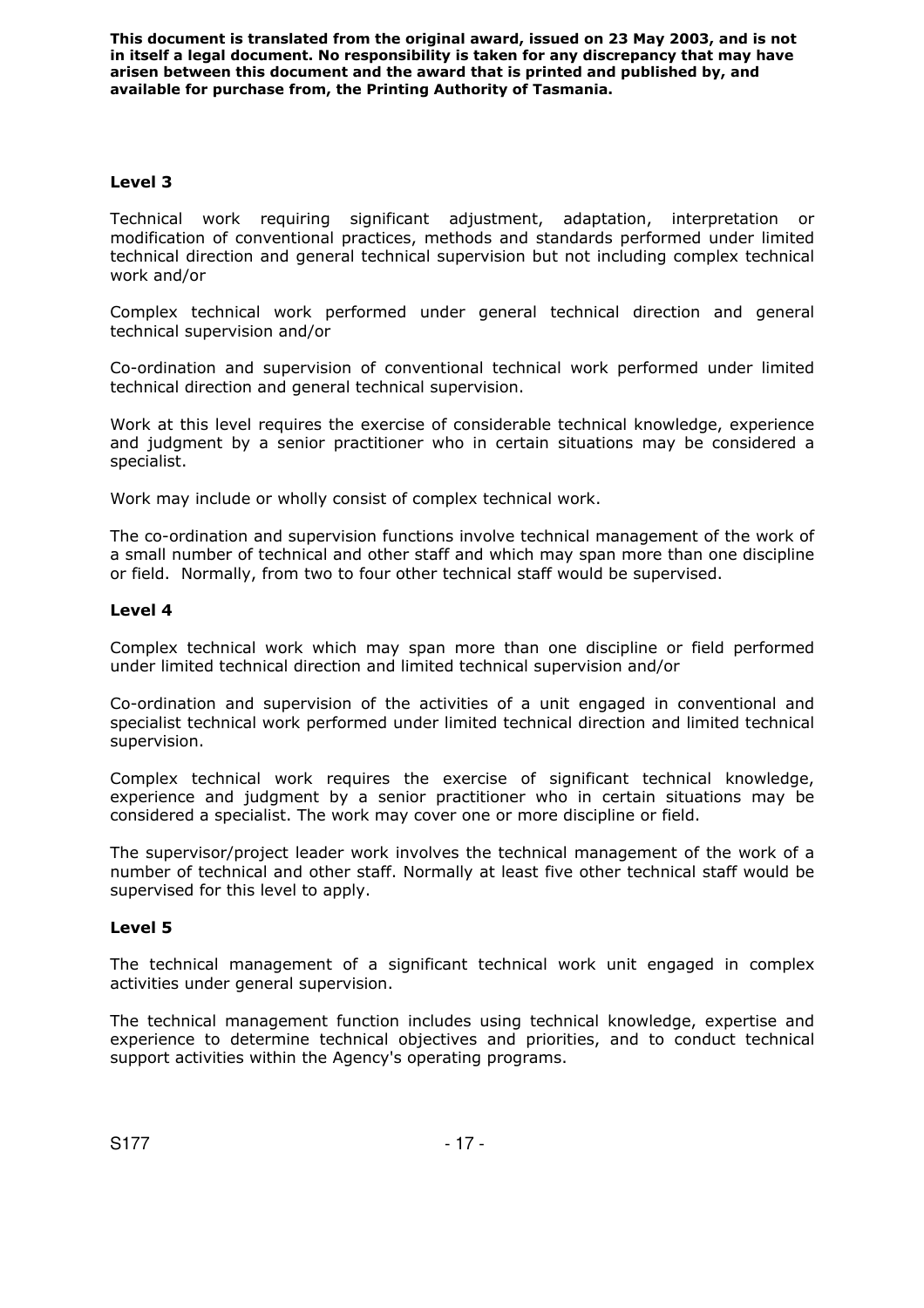It includes interpreting relevant policy, setting standards, evaluating performance, and may involve resolving complex technical problems.

Technical direction and technical supervision not given but general guidance on agency objectives is provided. Normally, a position at this level reports to a senior manager or co-ordinator.

#### **Level 6**

The technical management and co-ordination of two or more significant work units engaged in complex activities involving two or more technical disciplines or fields.

A position only would be established at this level when the policies, strategies, technical complexities, and interrelationships are directly related to the technical work and are outside the scope of non technical senior managers or co-ordinators.

For the purposes of this definition, unless the contrary intention appears:

**'Complex technical work**' means work which includes various tasks involving different and unrelated intricate processes and/or methods, and which depends upon detailed analysis of the subject, phase or issue involved and the selection of the appropriate course of action from many alternatives. It includes work requiring a degree of creativity, originality, ingenuity and initiative.

**'Close technical supervision**' means all work is thoroughly reviewed and checked.

**'Detailed technical direction**' refers to situations where precise instructions are given and little or no discretion is allowed.

**'General supervision**' means supervision given to technical and other staff consisting of the allocation, direction, oversight and co-ordination of the work of subordinate staff. It differs from technical supervision in that it relates to the general management of the work of all subordinate staff.

**'General technical direction**' refers to situations where general guidelines are given and detailed instructions are limited to unusual features. Some discretion is given in selection appropriate courses of action.

**'General technical supervision**' means that work is regularly reviewed and checked for conformity with directions and other requirements with specific attention given to unusual and/or critical features.

**'Limited technical direction**' refers to situations where instructions are not normally given, but advice is available if required. Wide discretion is given in selecting appropriate courses of action.

**'Limited technical supervision**' means provision of technical advice when requested and ensuring overall compliance with objectives.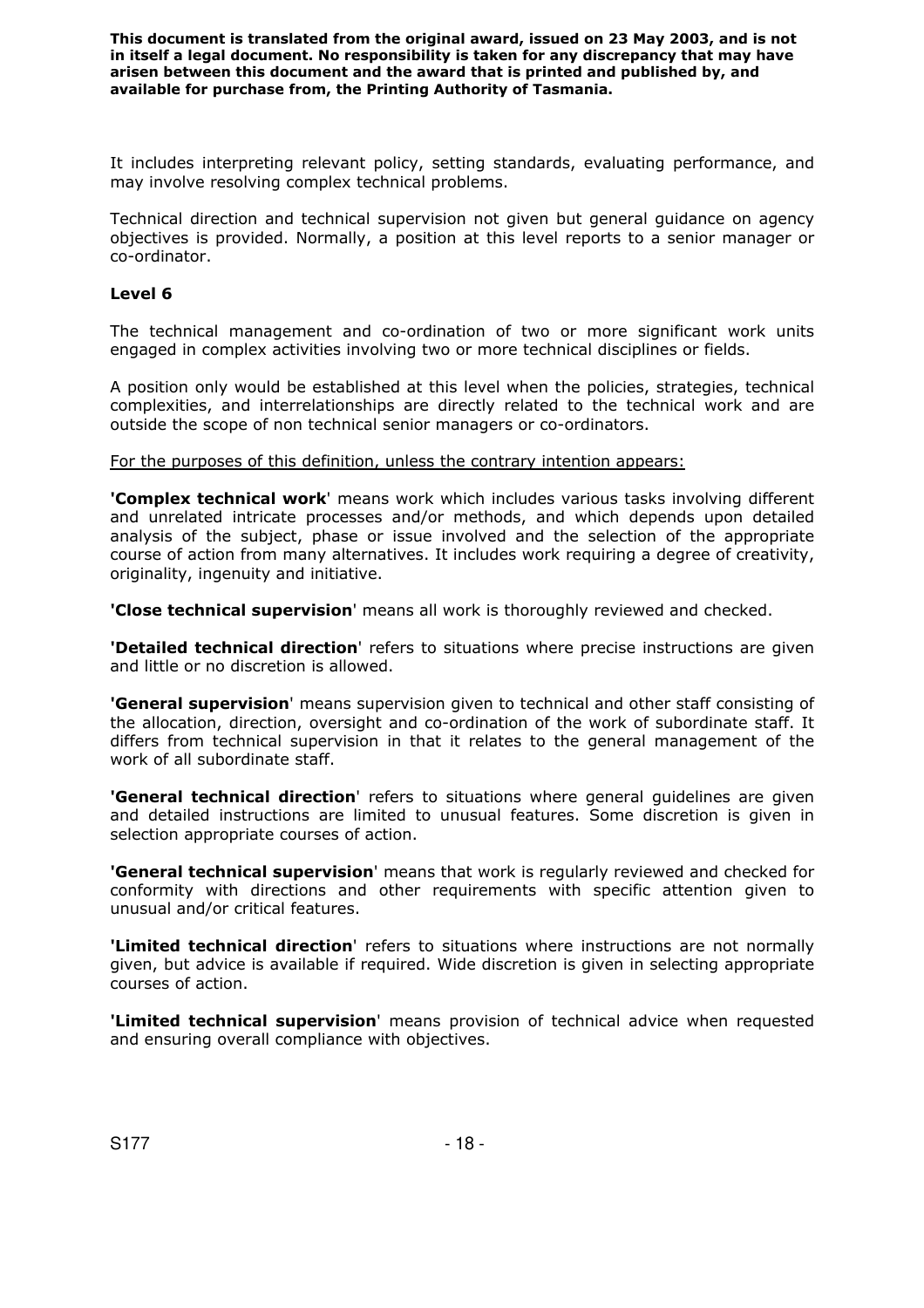**'Technical direction**' means instructions and guidance given to subordinate technical staff by technically or professionally qualified personnel. It includes direction from nonhuman sources such as manuals, codes, standards, etc.

**'Technical supervision**' means supervision given to subordinate technical staff by technically or professionally qualified personnel and consists of ensuring adherence to technical directions, solving technical problems, giving decisions on technical solutions proposed by subordinate personnel and reviewing and checking the work of technical staff:

**'Technical work**' means the application of technical knowledge (initially gained by satisfactorily completing an appropriate course of study at a recognised TAFE institution, or equivalent qualification), experience and judgment to undertake, support and/or supervise research, design, development, construction, processing, maintenance, information management or regulatory activities utilising scientific, mathematical, engineering, drafting and/or laboratory principles and practices involving investigations, observations, field trials, testing, measurements, interpretations, evaluations, application of regulations, diagnosis/prognosis and remediation/treatment in laboratory, field or other situations. May work independently of professional and other technical staff.

# **Professional Employees**

A position falling within the scope of this classification shall have assigned to it a level determined in accordance with the following classification standards.

#### **Level 1**

A Professional Practitioner, initially under close professional supervision as to method of approach and requirements, performs normal professional work under general professional guidance, and with professional development may perform novel, complex or critical professional work under professional supervision.

The work involves any or all of the following:

- The normal professional work of an organisational unit, or of a specialised professional field encompassed by the work of the unit;
- Normal professional work where it is isolated from immediate professional supervision, for example, because of remoteness of the functional work area;
- Difficult or novel, complex or critical professional work under professional supervision;
- Research carried out under professional supervision and which may be expected to contribute to advances in the techniques used; and/or
- Professional supervision of less experienced Professional Officers together with general supervision over technical and other personnel.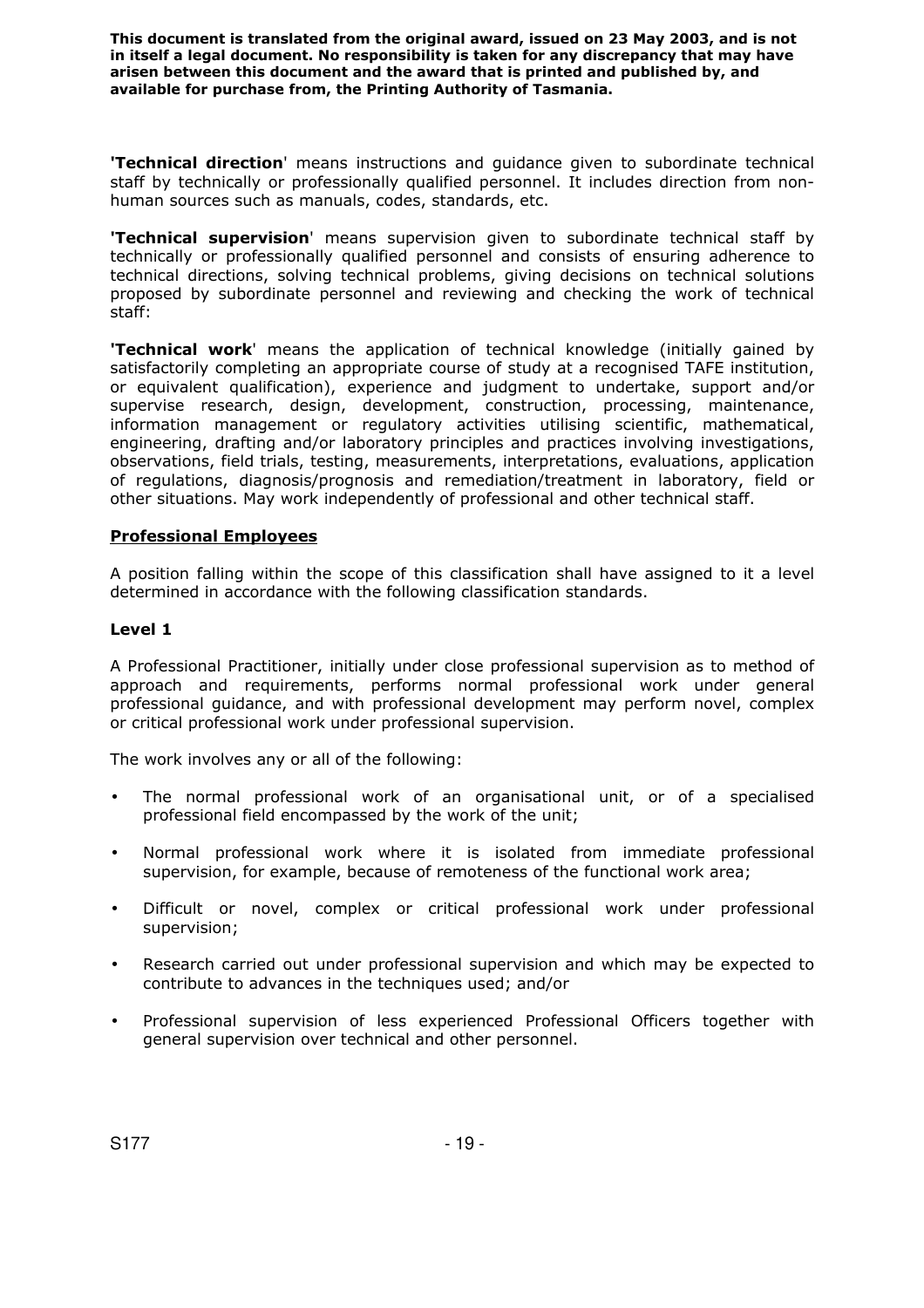Initially the work of a new graduate is subject to professional supervision. As experience is gained, the contribution and the level of professional judgment increases and professional supervision decreases, until a wide range of professional tasks is capable of being performed under general professional guidance. It is expected that independent professional judgment will be exercised, when required, particularly in recognising and solving problems and managing cases where principles, procedures, techniques and methods require expansion, adaptation or modification.

Persons initially are required top have sound theoretical professional knowledge gained through satisfactory completion of an appropriate course of study at a recognised tertiary institution.

# **Level 2**

Under broad policy control and direction is a senior Professional Practitioner who performs novel, complex or critical professional work, or performs a limited range of the duties of Professional Manager or Professional Specialist with general professional guidance.

The work includes the formulation of professional or policy advice for senior management and may involve provision of such advice to senior executives in other departments, the private sector and the wider community. Normally there is limited corporate impact at this level as technical advice is often reviewed by higher authority.

The work includes the role of team/project leader requiring the co-ordination of the work of a number of professionals and/or other staff. The staff co-ordinated need not necessarily be in the same discipline as the leader. Persons at this level may oversee the operations of a section comprising professional and/or technical staff engaged in field, laboratory, clinical, production or operational work and which may be organised on a geographical or functional basis.

Persons at this level are expected to have wide experience in their professional field. They perform a variety of tasks of a novel, complex or critical nature, either individually or as a leader or member of a team. Direction is provided in terms of a clear statement of overall objectives with limited direction as to work priorities.

Where a professional at this level works as a member of a team he/she should have skills and the experience necessary to perform all the tasks undertaken by the team or to have knowledge and professional judgment to seek and utilise specialist advice when it is required.

Specialists require substantial or higher knowledge in a particular professional discipline or field and the exercise of independent professional judgment to resolve complex problems or issues.

# **Level 3**

Under broad policy control and direction is

• a senior Professional Practitioner; or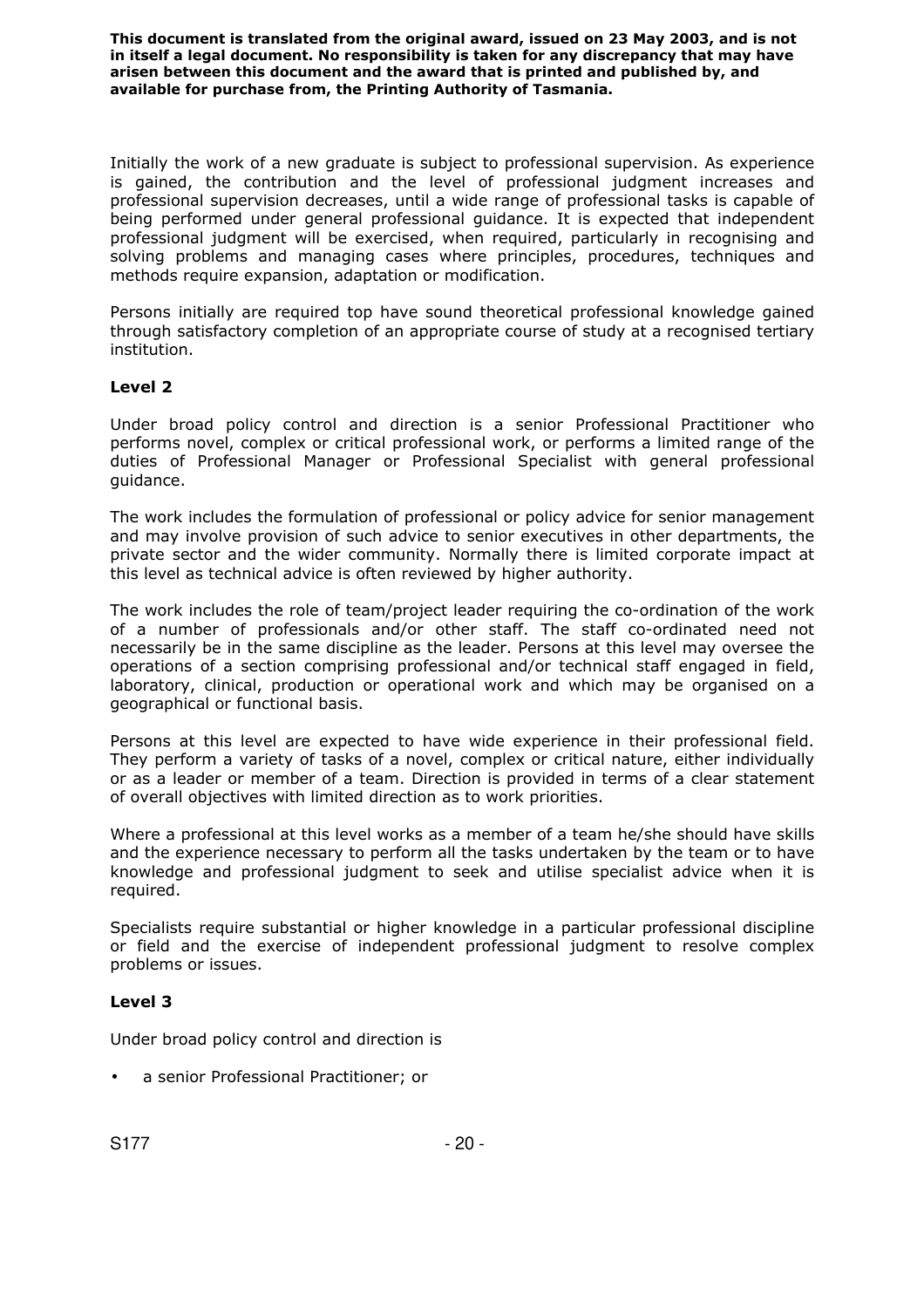- a Professional Manager; or
- a Professional Specialist.

The work contributes directly to the formulation of agency policies for the work area. It requires an understanding of the wider policy and strategic context. Technical or professional advice generally has consequences beyond the immediate work area and is normally only reviewed for policy and general approach. The work has moderate corporate impact.

The work is performed under broad direction in terms of objectives, policies and priorities. Programs, projects, assignments or other work are generally decided by higher level management but at this level authority is given to decide on how to achieve end results within limits of available resources. Decisions at this level have direct consequences on the achievement of results for the function or group of activities for which the person is responsible.

Persons at this level are expected to have extensive experience in their professional field and to perform a range of tasks in the absence of general professional guidance.

A senior Professional Practitioner at this level operates in the absence of general professional guidance and is expected to apply significant professional knowledge and professional judgment in one or more professional disciplines or fields in relation to more novel, complex and critical work. The Senior Professional Practitioner need not necessarily be supported by other professionals.

A Professional Manager at this level leads and directs an organisational element or team of professionals and other staff requiring considerable co-ordination, and is responsible for human, physical and financial resources under the control of the position.

The units or teams may comprise professional and other staff engaged in field, laboratory, clinical, production or operational work and which may be organised on a geographical or functional basis. The management role may require professional leadership and direction over subordinate staff including supervisors. This involves setting standards for and evaluating performance, interpreting policy relevant to the work area; and may involve resolving more complex technical or professional problems.

Professional Specialists at this level exercise a high degree of independent professional judgment in the resolution of more novel, complex and critical problems or issues. They are required to provide authoritative technical or policy advice which draws on in-depth knowledge in a professional or technical field or discipline. Analysis, design and interpretation of results of research or investigations represent authoritative and final professional conclusions. An original continuing contribution to the knowledge in the relevant discipline(s) or field(s) and the application of that advance in knowledge to the organisation's work would be expected.

# **Level 4**

Under broad policy control and direction is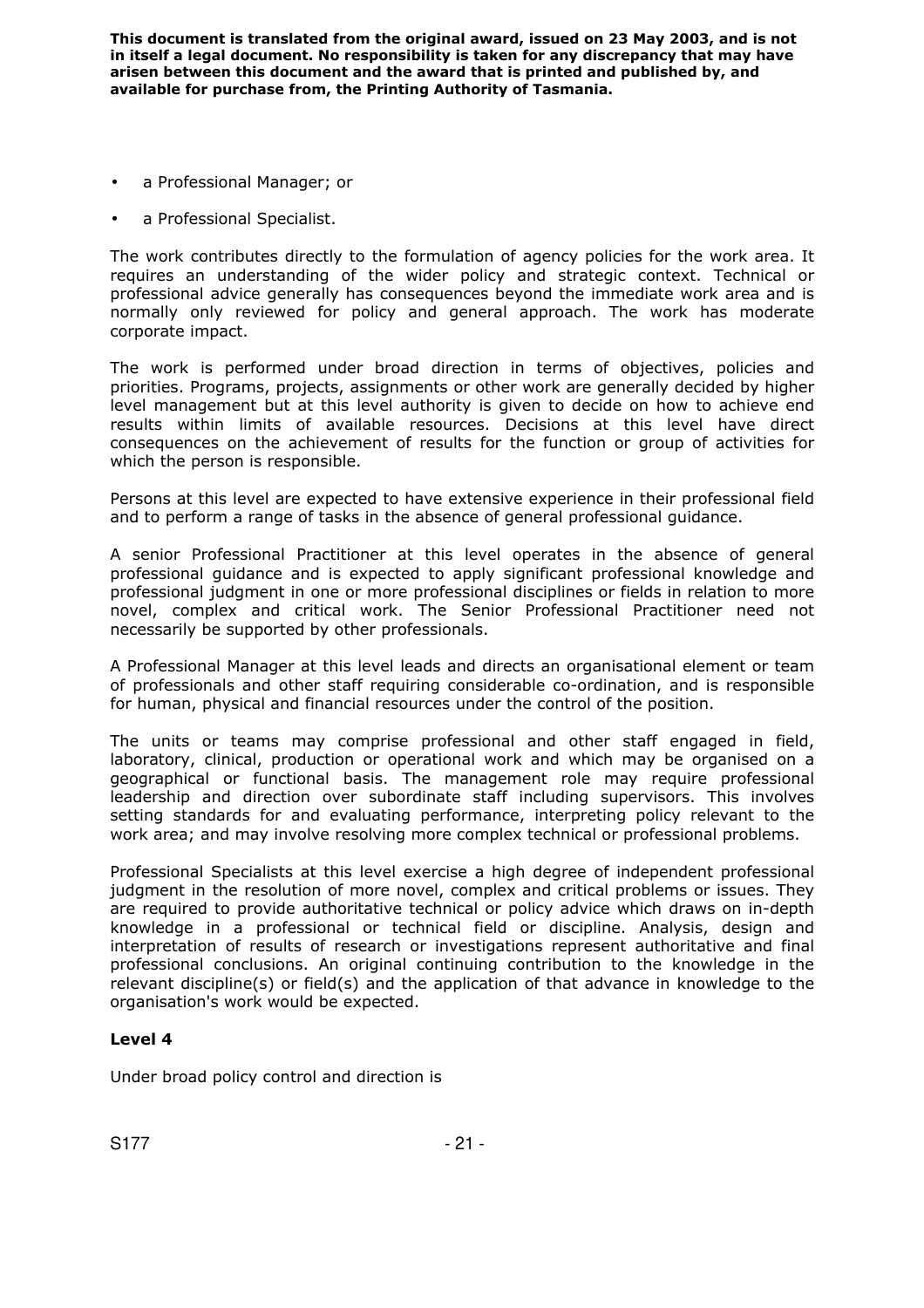- a senior Professional Practitioner; or
- a senior Professional Manager; or
- a senior Professional Specialist.

The work requires the exercise of a high degree of independence in the determination of overall strategies, priorities, work standards and the allocation of resources. Judgments made at this level form the basis of advice to senior levels within a department and are often critical to the achievement of overall objectives of a departmental program or organisational unit. Work is monitored against broad objectives and has a high corporate impact. Administrative direction is given on the Agency's policies and objectives and to ensure co-ordination with other major work units.

A senior Professional Practitioner at this level operates in accordance with broad objectives and is expected to apply unusually significant professional knowledge and professional judgment in one or more disciplines or fields directly relevant to the work area and in relation to most novel, complex or critical work.

A senior Professional Manager at this level leads, directs and co-ordinates a major function or work area in an agency involving a considerable variety of activities and organised on a geographical (including Statewide) or functional basis. Relative to other Senior Professional Officer positions, senior Professional Managers at this level have unusually significant responsibility for the human, physical and financial resources under their control, and the work may also include extensive co-ordination of projects involving unusually large numbers of professional and other staff engaged in field, laboratory, clinical, production or construction work. They direct professional and technical staff working in different fields.

Persons at this level may also be responsible for initiating, planning and conducting research projects of considerable breadth which contribute significantly to the development of agency or government policy or are highly complex in terms of problemdefinition and methodology.

A senior Professional Specialist at this level is expected to have a depth of knowledge in his/her discipline or field of significance to the department concerned. Persons at this level often have a national reputation. There is a requirement for a high degree of originality and analytical and conceptual skills in the resolution of particularly complex technical or policy issues. The work requires expert knowledge in a professional or technical field or range of fields and in most cases a comprehensive knowledge of relevant legislation and policies. In some circumstances, specialists also have a management and/or co-ordination role. The work requires constant adaptation of existing principles to new and unusual problems and involves frequent changes in policy, program or technological requirements.

# **Level 5**

Under broad policy control is an executive Professional Manager.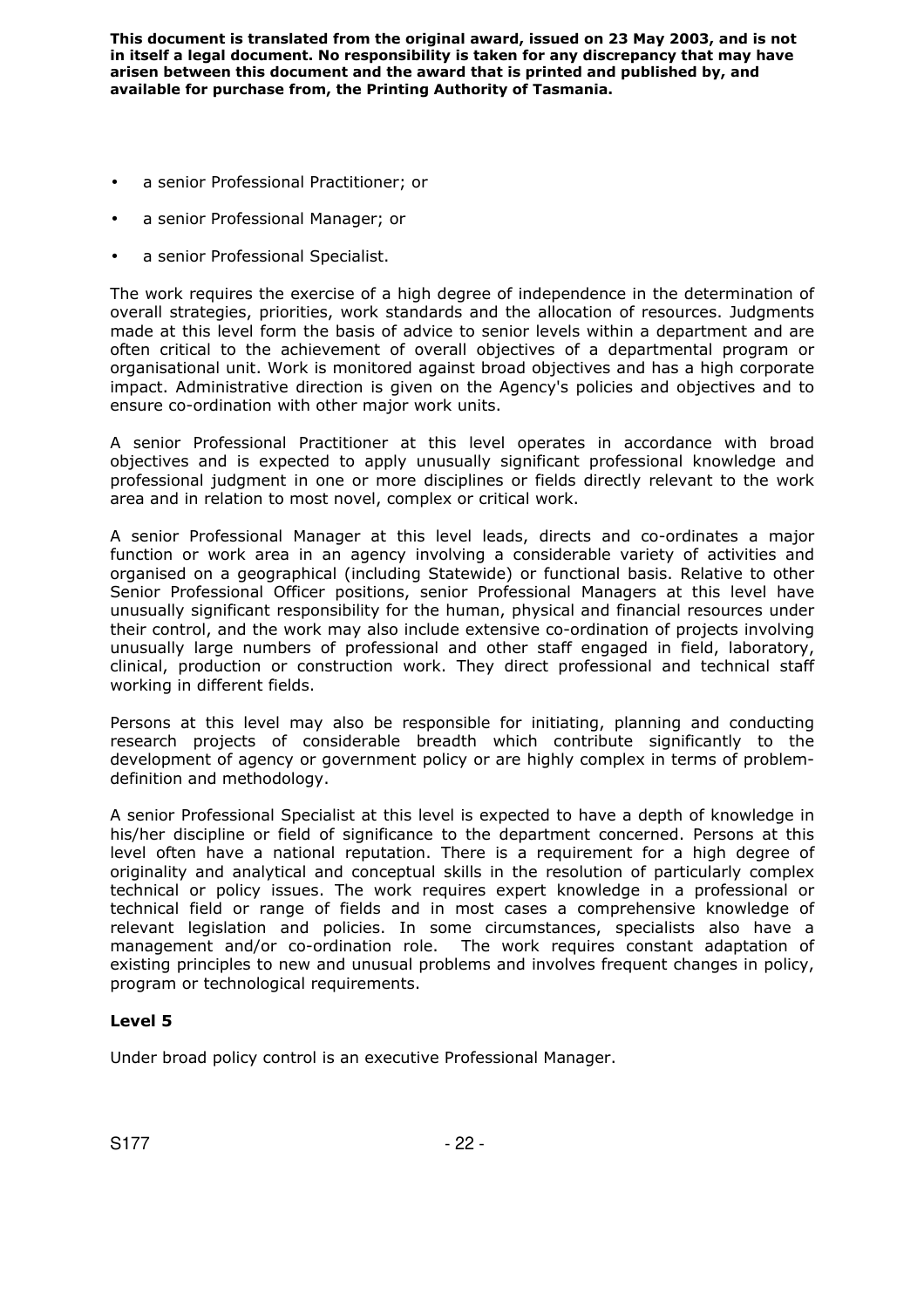The work involves executive management of several major work areas in an agency involving a very wide variety of activities associated with the development, co-ordination and implementation of State-wide policies. Only broad Government objectives govern the position within which total flexibility exists for developing policies, strategies and tactics to achieve objectives. Direction would be an exception and limited only to issues which have impact upon other external operational policy areas. Work at this level has the higher corporate impact.

For the purposes of this definition, unless the contrary intention appears:

**'Complex professional work**' means work which includes various tasks involving different and unrelated processes and methods. It depends on analysis of the subject, phase or issues involved in each assignment and the appropriate course of action may have to be selected from many alternatives. The work involves conditions and elements that must be identified and analysed to discern interrelationships.

**'Corporate impact**' means a measure of the effect of decisions made or advice required in a position on agency policies and operations and the achievement of program objectives. Corporate impact is direct in the case of decisions taken, e.g. in determining policy or committing resources, or indirect where advice or recommendations are involved. The effect of advice or recommendations is a measure of the influence of the advice or recommendations upon the decision-maker and the consequences for the organisation of the decision made. Recommendations of a highly technical or specialised nature, for example, may influence the work of a major function or area of an agency's operations or have an effect beyond the agency.

**'Critical professional work**' is a term used in the sense commonly accepted in technological areas in relation to a critical component, critical issue or critical decision. It means a cornerstone, or fundamental decision, requiring the exercise of sound professional judgment of the effects of a decision within a particular professional discipline or field of work.

**'General professional guidance**' means direction and guidance given by a senior Professional Officer on a range of professional assignments. There is discretion in selecting the most appropriate method of completing these, and conformity with directions is measured by satisfactory completion of allocated professional assignments.

**'General supervision**' means the supervision given by a Professional Officer to technical and other staff. It consists of the allocation, direction, oversight and co-ordination of the work of subordinate staff. Professional Officers may receive supervision on non-technical administrative matters from non-professional staff.

**'Normal professional work**' includes ongoing professional duties performed in accordance with conventional established professional practice, methods and standards, but excludes professional work of a novel, complex or critical nature.

**'Novel professional work**' encompasses work requiring a degree of creativity, originality, ingenuity and initiative and of a type not normally undertaken in a department or significant organisational unit within a department. The term may refer to the introduction of a new technology or process used elsewhere.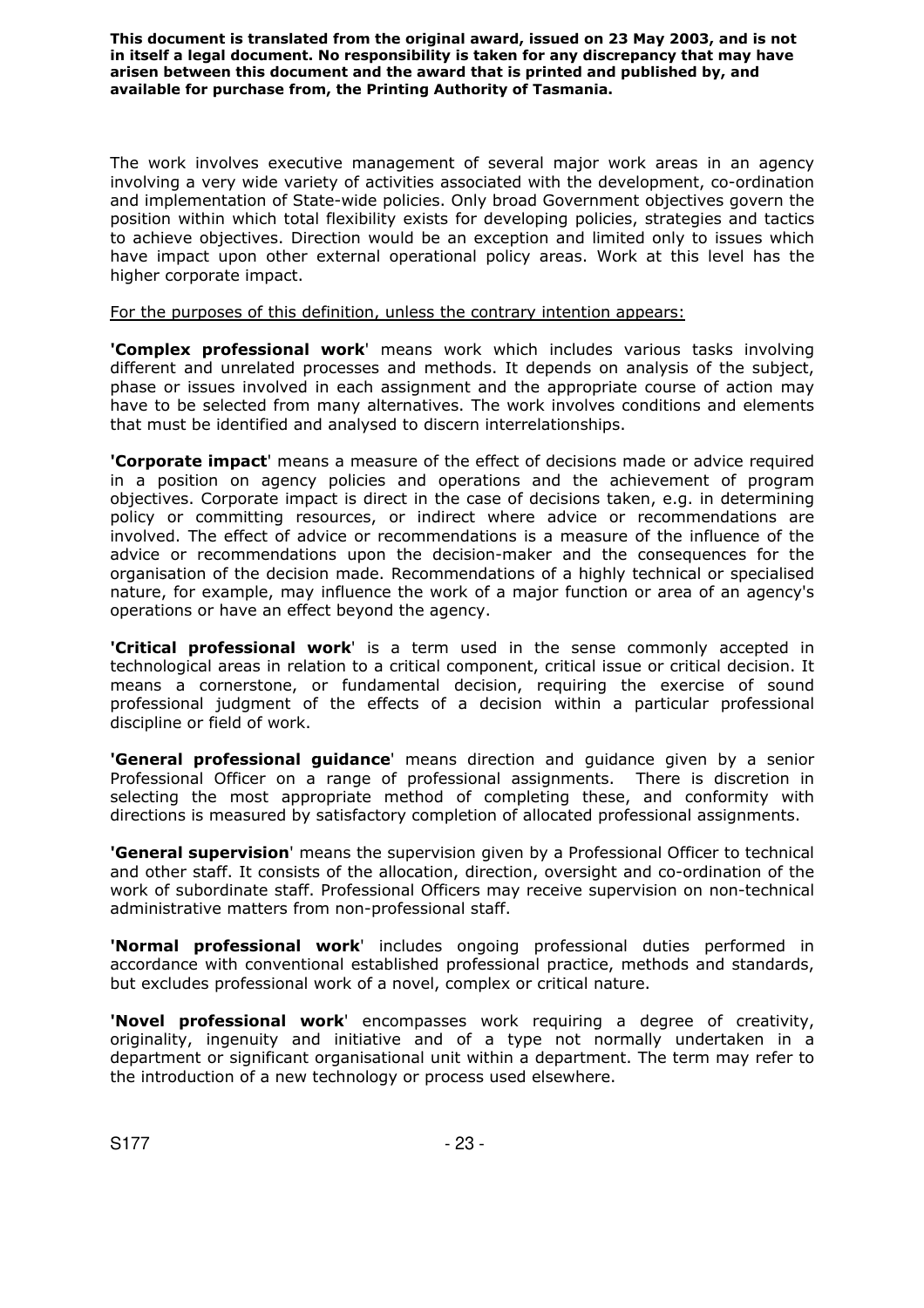**'Professional discipline**' means a branch of a profession.

**'Professional field of work**' means a major subdivision of a professional discipline.

**'Professional judgment**' means the application of professional knowledge and experience in defining objectives, solving problems, establishing guidelines, reviewing the work of others, interpreting results and providing and assessing advice or recommendations and other matters which have an element of latitude or decisionmaking.

**'Professional knowledge**' includes knowledge of principles and techniques applicable to the profession. It is obtained during the acquisition of professional qualifications and relevant experience.

**'Professional manager**' is a person required to have a sound knowledge of the relevant principles, practices and procedures applicable to a professional discipline or field of work. Professional Managers are responsible for the achievement of particular objectives or completion of a project. This responsibility includes accountability for material, human and financial resources allocated to that objective or project.

**'Professional practitioner**' means an individual, team member or team leader. In their initial years at Professional Officer Level 1 they apply professional judgment across a limited range of activities. Professionals may perform normal professional work under different types of supervision and guidance. Professional supervision is required, but it may not need to be continuous. As they gain experience at Level 1 and at the higher levels they carry out a broad range of activities or functions using relevant practices or procedures within a professional discipline or field of work. This role can provide advice to others on aspects of the discipline or field and can be expected to contribute in an original and innovative manner to activities of the work area. This role includes the supervision of subordinate professional staff and staff from other fields of work.

**'Professional specialist**' means a person who has an in-depth knowledge of, and is acknowledged as an authority both by senior management and by professional peers in a professional discipline, field of work or a range of disciplines or fields. An original and continuing contribution to the discipline(s) or field(s) is an essential element of this role.

**'Professional supervision**' means supervision given to subordinate professional officers which requires the exercise of professional judgment and consists of:

- setting guidelines for the work of Professional officers
- suggesting approaches to the conduct of professional work
- solving technical problems raised by subordinate Professional Officers
- giving decisions on technical solutions proposed by subordinate Professional Officers
- reviewing and sometimes checking the work of other Professional Officers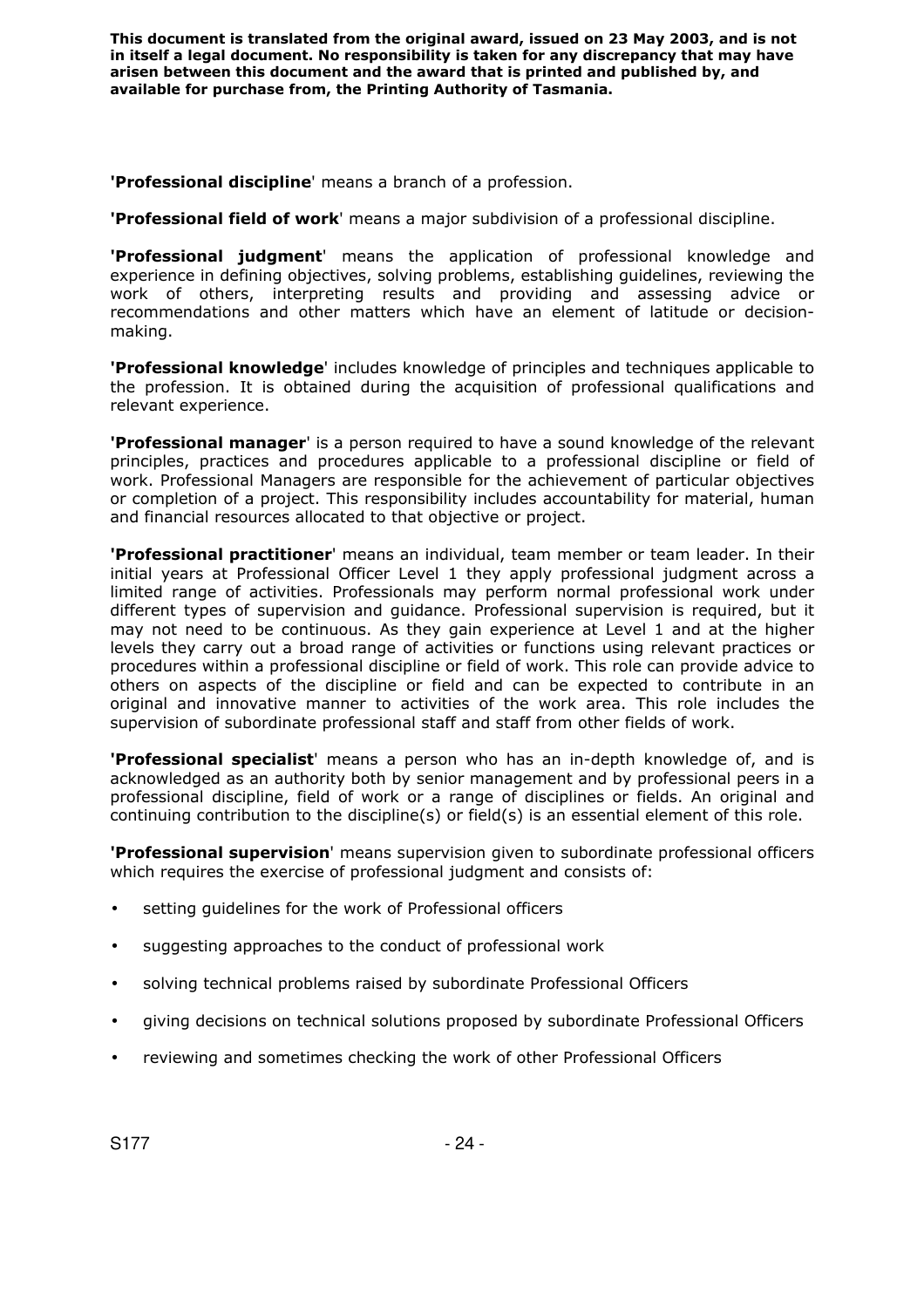**'Work of a professional nature**' means the application of professional knowledge initially gained by satisfactorily completing an appropriate course of study at a recognised tertiary institution, experience and judgment in the development, management and use of technology; investigation; survey; analysis; testing; observation; evaluation; applied research; planning; provision and maintenance of facilities and services; diagnosis/prognosis; remediation/treatment; liaison; administration of safety regulations; and education in laboratory, field or other situations.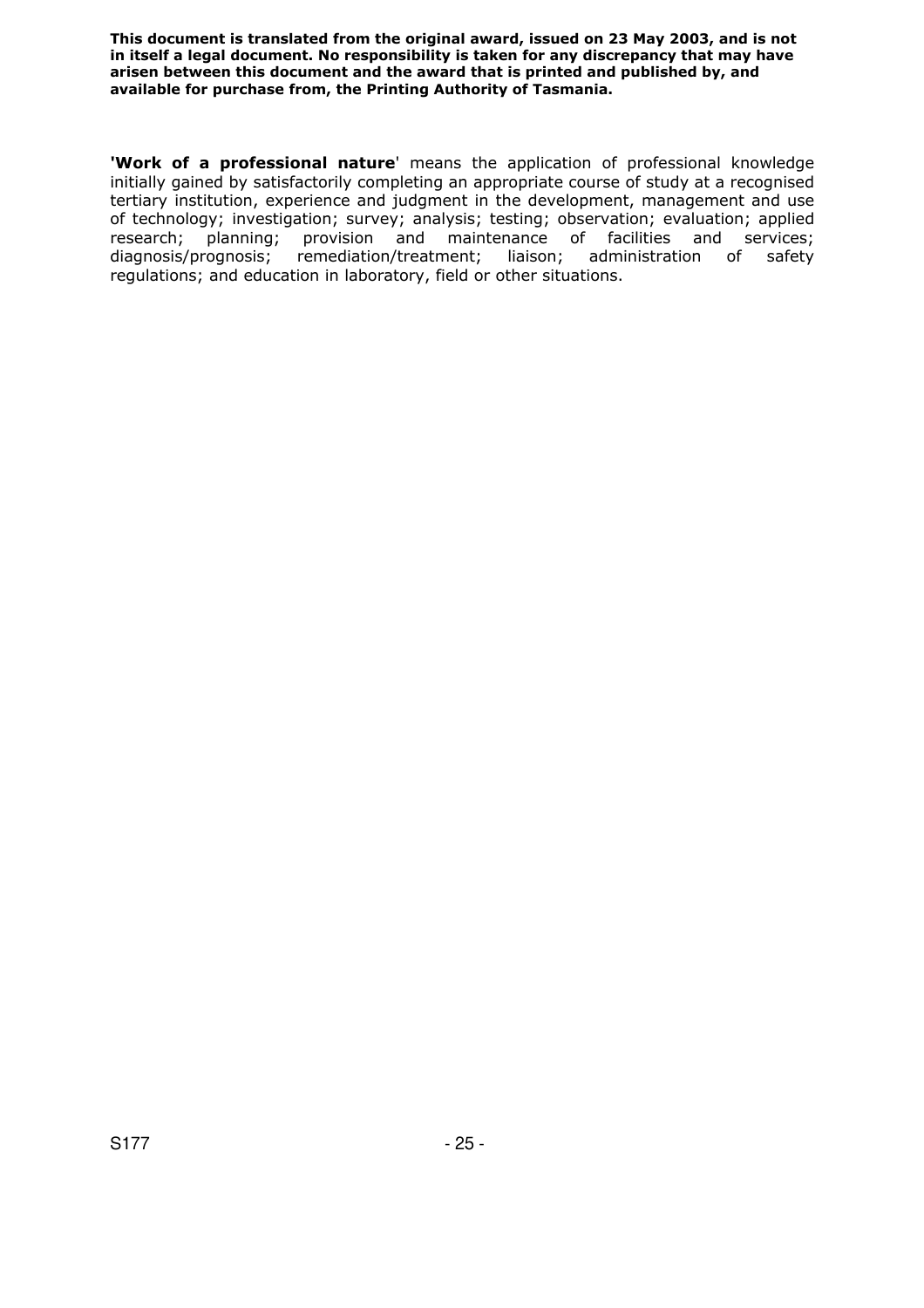#### **8. SALARIES**

An employee appointed or promoted to a position within a classification level prescribed by this award shall, subject to satisfying the prescribed requirements, be paid the salary rate determined for the relevant classification.

Furthermore the fortnightly equivalents of each relevant award rate prescribed by this award shall be calculated by dividing the annual figure payable by 26.

### (a) Operational Employees

An employee appointed or promoted to a position within a level prescribed by this award shall be paid at the salary rate determined for that level by reference to the relevant classification standards as set out in Clause 7 - Definitions, subclause (b) - Classification Standards:

|                                           | Salary per Annum<br>\$ |
|-------------------------------------------|------------------------|
| Level 1                                   |                        |
| First 3 months                            | 18875                  |
| After 3 months and for the next 12 months | 19596                  |
| Level 2                                   |                        |
| 1st year of service                       | 20033                  |
| 2nd year of service                       | 20487                  |
| 3rd year of service                       | 20927                  |
| Level 3                                   |                        |
| 1st year of service                       | 21157                  |
| 2nd year of service                       | 21438                  |
| 3rd year of service                       | 21841                  |
| Level 4                                   |                        |
| 1st year of service                       | 22256                  |
| 2nd year of service                       | 22562                  |
| 3rd year of service                       | 22774                  |
| Level 5                                   |                        |
| 1st year of service                       | 22969                  |
| 2nd year of service                       | 23170                  |
| 3rd year of service                       | 23652                  |
| Level 6                                   |                        |
| 1st year of service                       | 24883                  |
| 2nd year of service                       | 25312                  |
| Level 7                                   | 26085                  |
| Level 8                                   | 28488                  |
| Level 9                                   | 30951                  |
| Level 10                                  | 33428                  |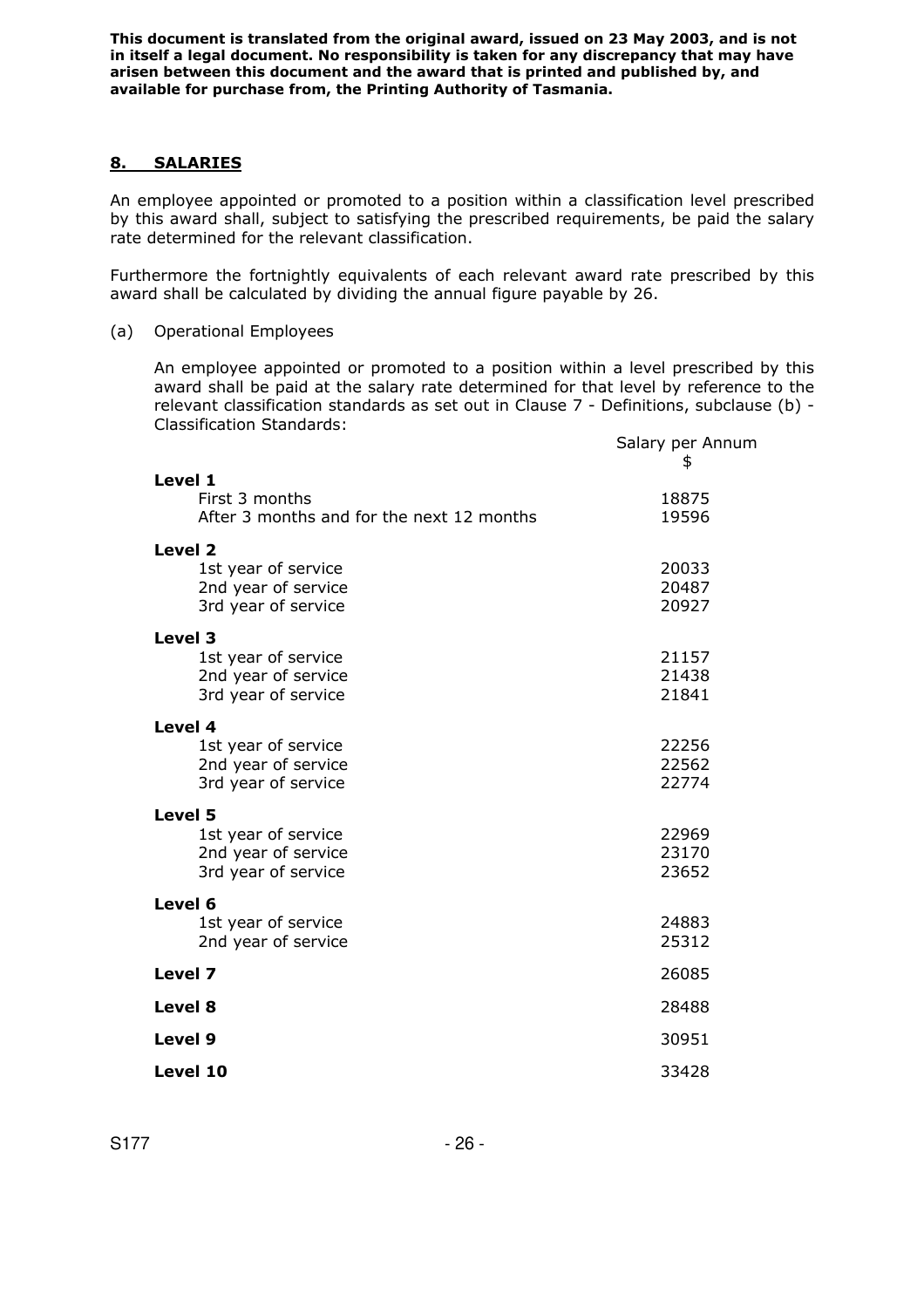#### (b) Administrative and Clerical Employees

An employee appointed or promoted to a position within a level prescribed by this award shall be paid at the salary rate determined for that level by reference to the relevant classification standards as set out in Clause 7 - Definitions, subclause (b) - Classification Standards.

|                                    | Salary per Annum<br>\$ |
|------------------------------------|------------------------|
| Level 1                            |                        |
| 1st year of service                | 17673                  |
| 2nd year of service                | 18875                  |
| 3rd year of service                | 20077                  |
| 4th year of service                | 21279                  |
| Level <sub>2</sub>                 |                        |
| 1st year of service                | 22480                  |
| 2nd year of service                | 23681                  |
| 3rd year of service and thereafter | 24883                  |
| Level 3                            |                        |
| 1st year of service                | 26085                  |
| 2nd year of service                | 26686                  |
| 3rd year of service                | 27286                  |
| 4th year of service                | 27887                  |
| 5th year of service and thereafter | 28488                  |
| Level 4                            |                        |
| 1st year of service                | 29712                  |
| 2nd year of service                | 30331                  |
| 3rd year of service                | 30951                  |
| 4th year of service                | 31570                  |
| 5th year of service and thereafter | 32179                  |
| Level 5                            |                        |
| 1st year of service                | 33428                  |
| 2nd year of service                | 34047                  |
| 3rd year of service and thereafter | 34665                  |
| Level 6                            |                        |
| 1st year of service                | 35903                  |
| 2nd year of service                | 36523                  |
| 3rd year of service and thereafter | 37142                  |
| Level 7                            |                        |
| 1st year of service                | 38381                  |
| 2nd year of service                | 39617                  |
| 3rd year of service and thereafter | 40857                  |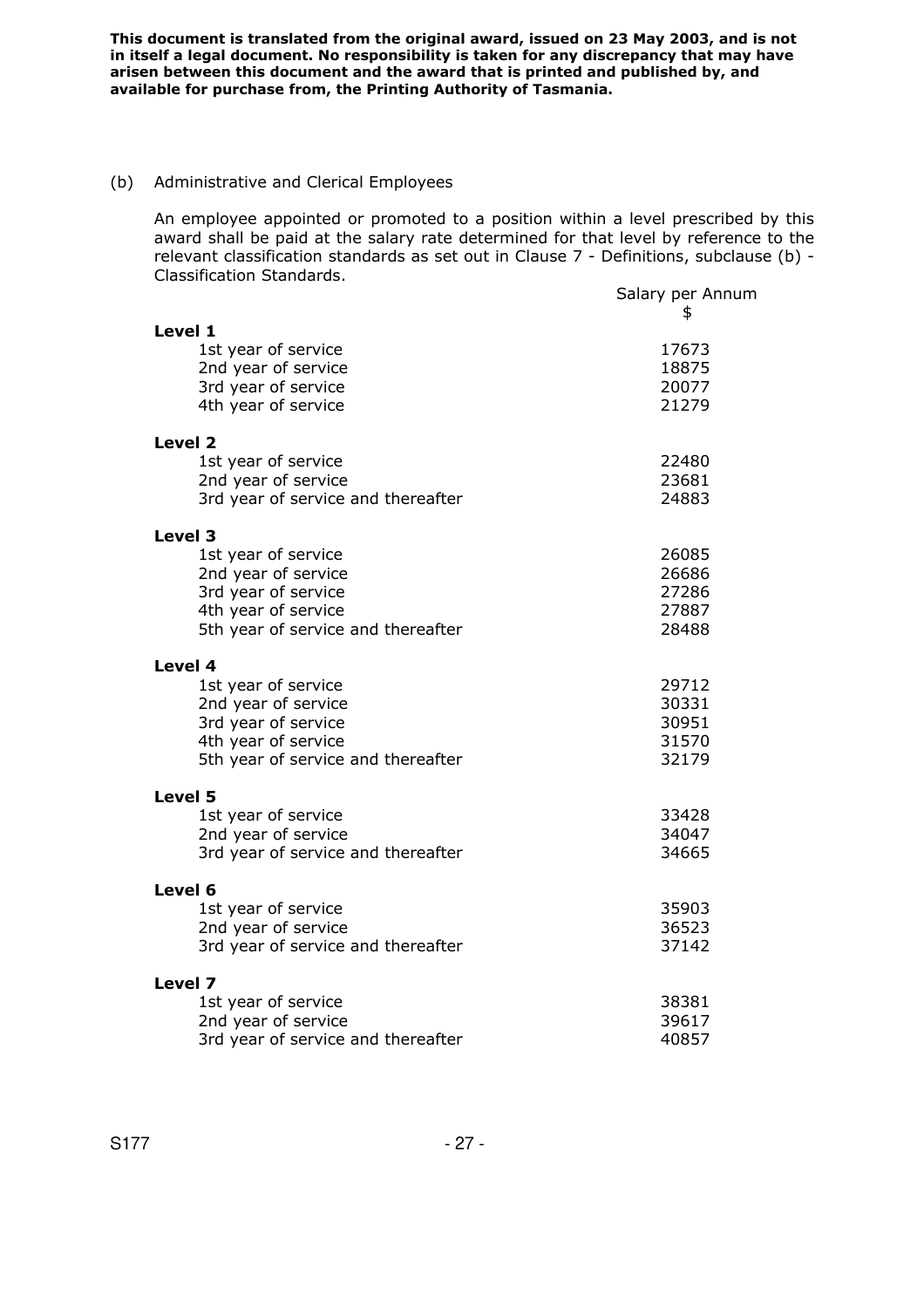|                                                                      | Salary per Annum<br>\$ |
|----------------------------------------------------------------------|------------------------|
| Level 8<br>1st year of service<br>2nd year of service                | 43332<br>44570         |
| 3rd year of service and thereafter                                   | 45809                  |
| Level 9<br>1st year of service<br>2nd year of service and thereafter | 48279<br>49521         |
| Level 10                                                             | 51998                  |
| Level 11                                                             | 54475                  |
| Level 12                                                             | 58189                  |

(c) Technical Employees

An employee appointed or promoted to a position within a level prescribed by this award shall be paid at the salary rate determined for that level by reference to the relevant classification standards as set out in Clause 7 - Definitions, subclause (b) - Classification Standards.

|                                    | Salary per Annum |
|------------------------------------|------------------|
| Level 1                            | \$               |
| 1st year of service                | 21879            |
| 2nd year of service                | 22480            |
| 3rd year of service                | 23081            |
| 4th year of service                | 23681            |
| 5th year of service and thereafter | 24883            |
| Level 2                            |                  |
| 1st year of service                | 26085            |
| 2nd year of service                | 27286            |
| 3rd year of service                | 28488            |
| 4th year of service                | 29712            |
| 5th year of service and thereafter | 30951            |
| Level 3                            |                  |
| 1st year of service                | 32179            |
| 2nd year of service                | 33428            |
| 3rd year of service and thereafter | 34666            |
| Level 4                            |                  |
| 1st year of service                | 35903            |
| 2nd year of service                | 37142            |
| 3rd year of service and thereafter | 38380            |
| Level 5                            | 42095            |
| Level 6                            | 44570            |
|                                    |                  |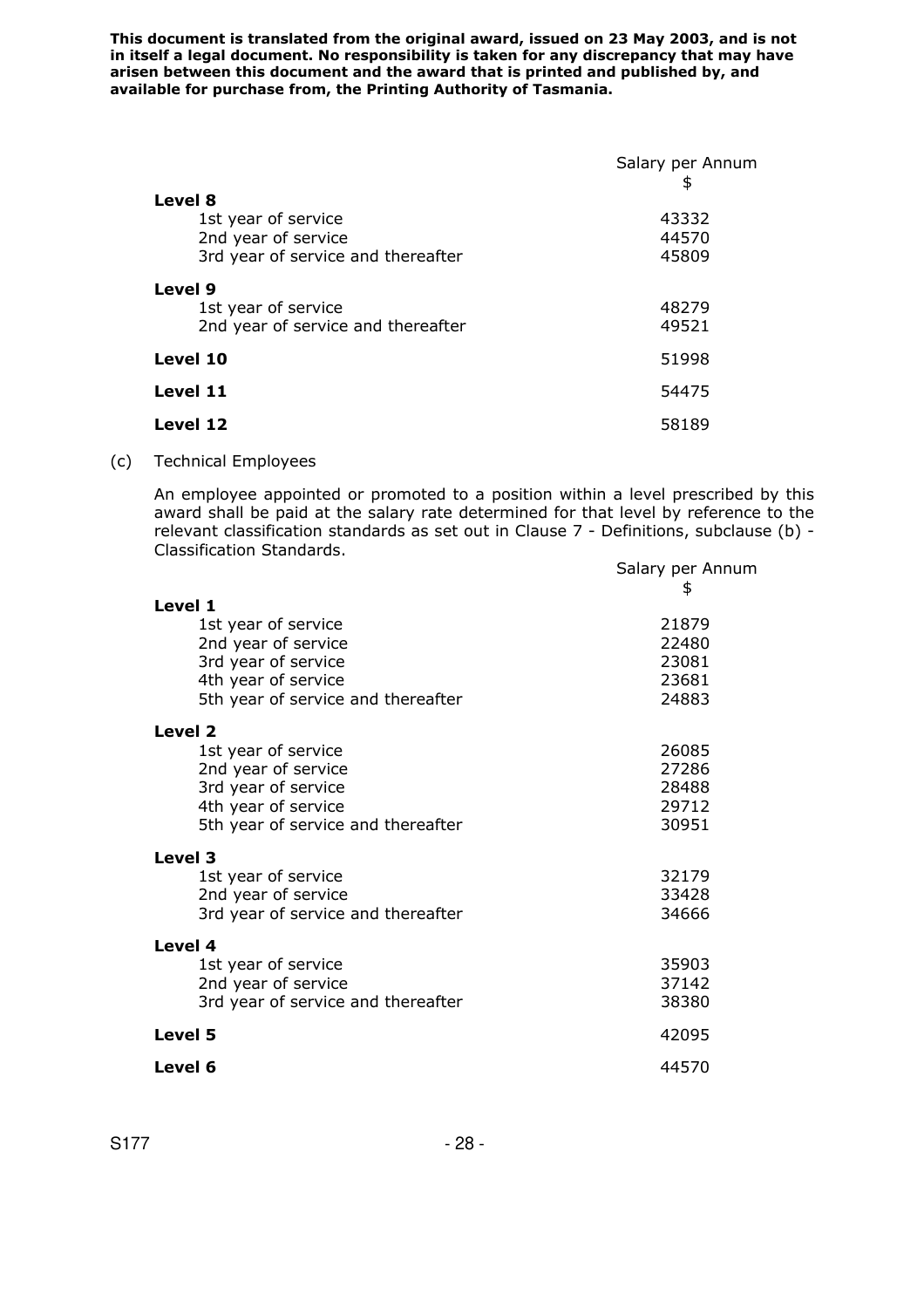(d) Professional Employees

An employee appointed or promoted to a position within a level prescribed by this award shall be paid at the salary rate determined for that level by reference to the relevant classification standards as set out in Clause 7 - Definitions, subclause (b) - Classification Standards.

|                                    | Salary per Annum<br>\$ |
|------------------------------------|------------------------|
| Level 1                            |                        |
| 1st year of service                | 27286                  |
| 2nd year of service                | 29095                  |
| 3rd year of service                | 30950                  |
| 4th year of service                | 32808                  |
| 5th year of service                | 34665                  |
| 6th year of service                | 36522                  |
| 7th year of service                | 38380                  |
| 8th year of service and thereafter | 40236                  |
| Level 2                            |                        |
| 1st year of service                | 42095                  |
| 2nd year of service                | 43951                  |
| 3rd year of service and thereafter | 45809                  |
| Level 3                            |                        |
| 1st year of service                | 48283                  |
| 2nd year of service                | 50761                  |
| 3rd year of service and thereafter | 51998                  |
| Level 4                            |                        |
| 1st year of service                | 54474                  |
| 2nd year of service                | 56331                  |
| 3rd year of service and thereafter | 58189                  |
| Level 5                            | 63141                  |

#### (e) Apprentices

The salary rates of apprentices shall be:

| 1st year apprentice | 45% of Level 6, 1st year rate Operational Employee |
|---------------------|----------------------------------------------------|
| 2nd year apprentice | 57.5% of Level 6, 1st year rate Operational        |
|                     | Employee                                           |
| 3rd year apprentice | 75% of Level 6, 1st year rate Operational Employee |
| 4th year apprentice | 88% of Level 6, 1st year rate Operational Employee |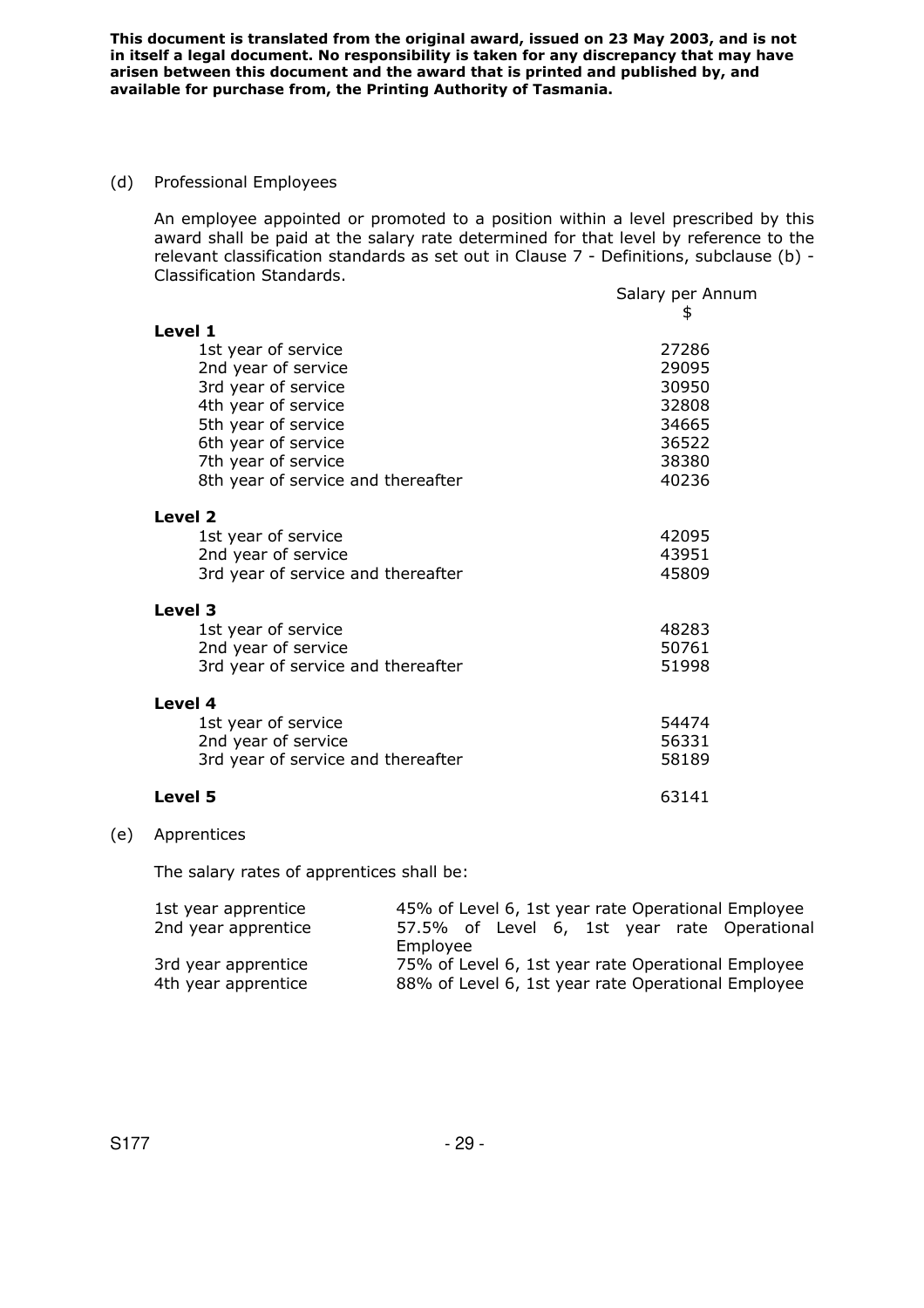- (f) Supported Wage System
	- (i) Eligibility Criteria

Subject to this subclause an employer may engage employees at a supported wage rate (as set out in paragraph (iii) of this subclause) who meet the impairment criteria for receipt of a Disability Support Pension and who, because of their disability, are unable to perform the range of duties to the competence level normally required for the class of work for which they are engaged.

**PROVIDED** that this subclause does not apply to any existing employee who has a claim against the employer which is subject to the provisions of workers' compensation legislation or any provision of this award relating to the rehabilitation of employees who are injured in the course of their current employment.

**PROVIDED FURTHER** that this subclause does not apply to employers in respect of their facility, programme, undertaking, service or the like which receives funding under the *Disability Services Act 1986* and fulfils the dual role of service provider and sheltered employer to people with disabilities who are in receipt of or are eligible for a disability support pension, except with respect to an organisation which has received recognition under Section 10 or under Section 12A of the above Act, or if a part only has received recognition, that part.

(ii) For the purposes of this subclause:

 **'Supported Wage System'** means the Commonwealth Government System to promote employment for people who cannot work at full award wages because of a disability.

 **'Accredited Assessor'** means a person accredited by the management unit established by the Commonwealth under the Supported Wage System to perform assessments of an individual's productive capacity within the Supported Wage System.

 **'Disability Support Pension'** means the pension available under the Commonwealth pension scheme to provide income security for persons with a disability as provided under the Social Security Act 1991, as amended from time to time, or any successor to that scheme.

 **'Assessment instrument'** means the form provided for under the Supported Wage System that records the assessment of the productive capacity of the person to be employed under the Supported Wage System.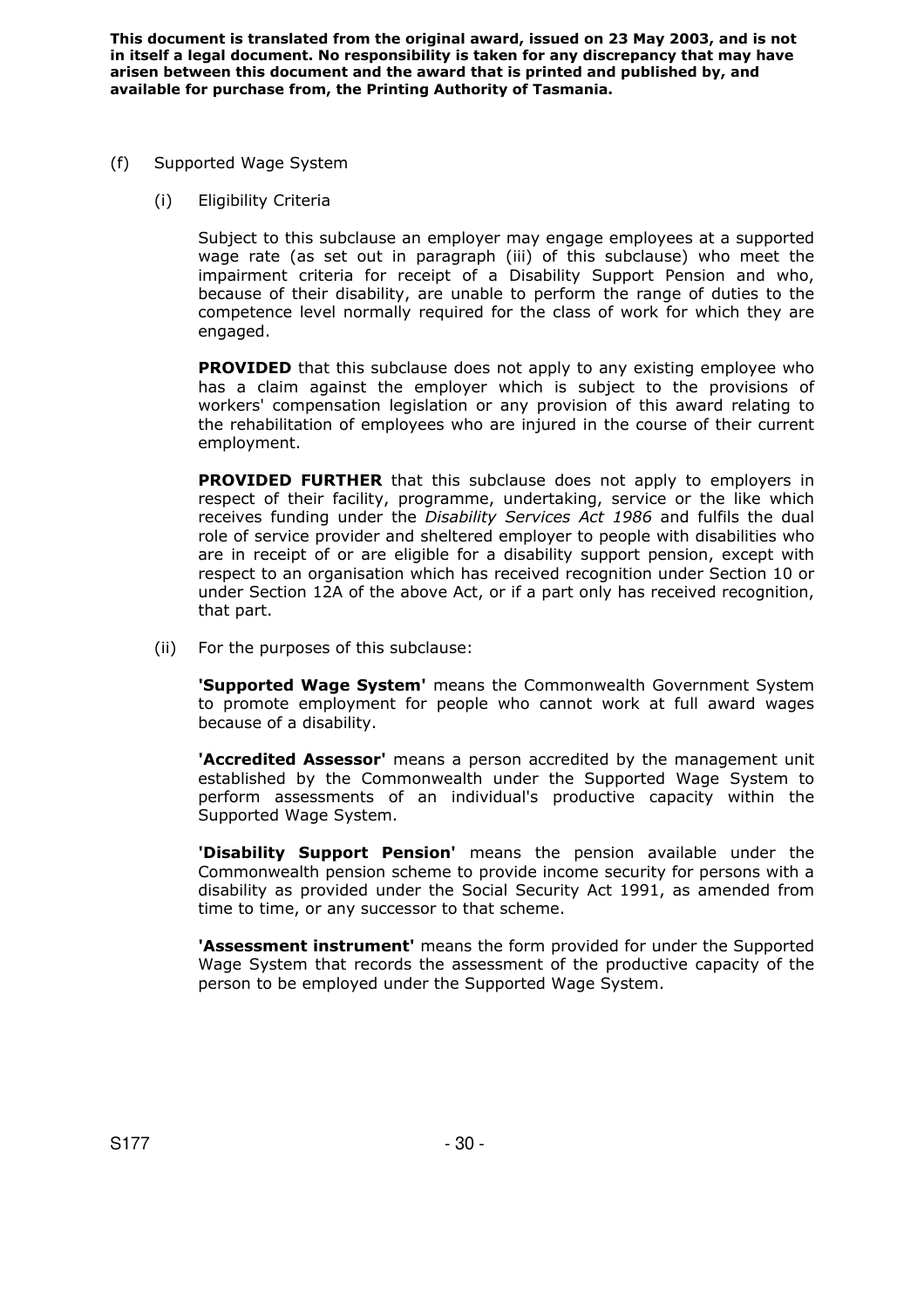(iii) Supported Wage Rates

Employees to whom this subclause applies shall be paid the applicable percentage of the minimum rate of pay prescribed by this award for the class of work which the person is performing according to the following schedule:

| Assessed capacity<br>(paragraph (iv)) | % of prescribed<br>award rate |
|---------------------------------------|-------------------------------|
| 10%                                   | 10%                           |
| 20%                                   | 20%                           |
| 30%                                   | 30%                           |
| 40%                                   | 40%                           |
| 50%                                   | 50%                           |
| 60%                                   | 60%                           |
| 70%                                   | 70%                           |
| 80%                                   | 80%                           |
| 90%                                   | 90%                           |
|                                       |                               |

**PROVIDED** that the minimum amount payable shall be not less than \$51 per week.

(iv) Assessment of Capacity

For the purpose of establishing the percentage of the award rate to be paid to a supported wage employee under this award, the productive capacity of the employee will be assessed in accordance with the Supported Wage System and documented in an assessment instrument by either:

- (1) the employer and a union party to the award, in consultation with the employee or, if desired by any of these;
- (2) the employer and an accredited Assessor from a panel agreed by the parties to the award and the employee.
- (v) Lodgment of Assessment Instrument
	- (1) All assessment instruments under the conditions of this subclause, including the appropriate percentage of the award wage to be paid to the employee, shall be lodged by the employer with the Registrar of the Tasmanian Industrial Commission.
	- (2) All assessment instruments shall be agreed and signed by the parties to the assessment, provided that where a union which is party to the award, is not a party to the assessment, it shall be referred by the Registrar of the Tasmanian Industrial Commission to the union by certified mail and shall take effect unless an objection is notified to the Registrar of the Tasmanian Industrial Commission within 10 working days.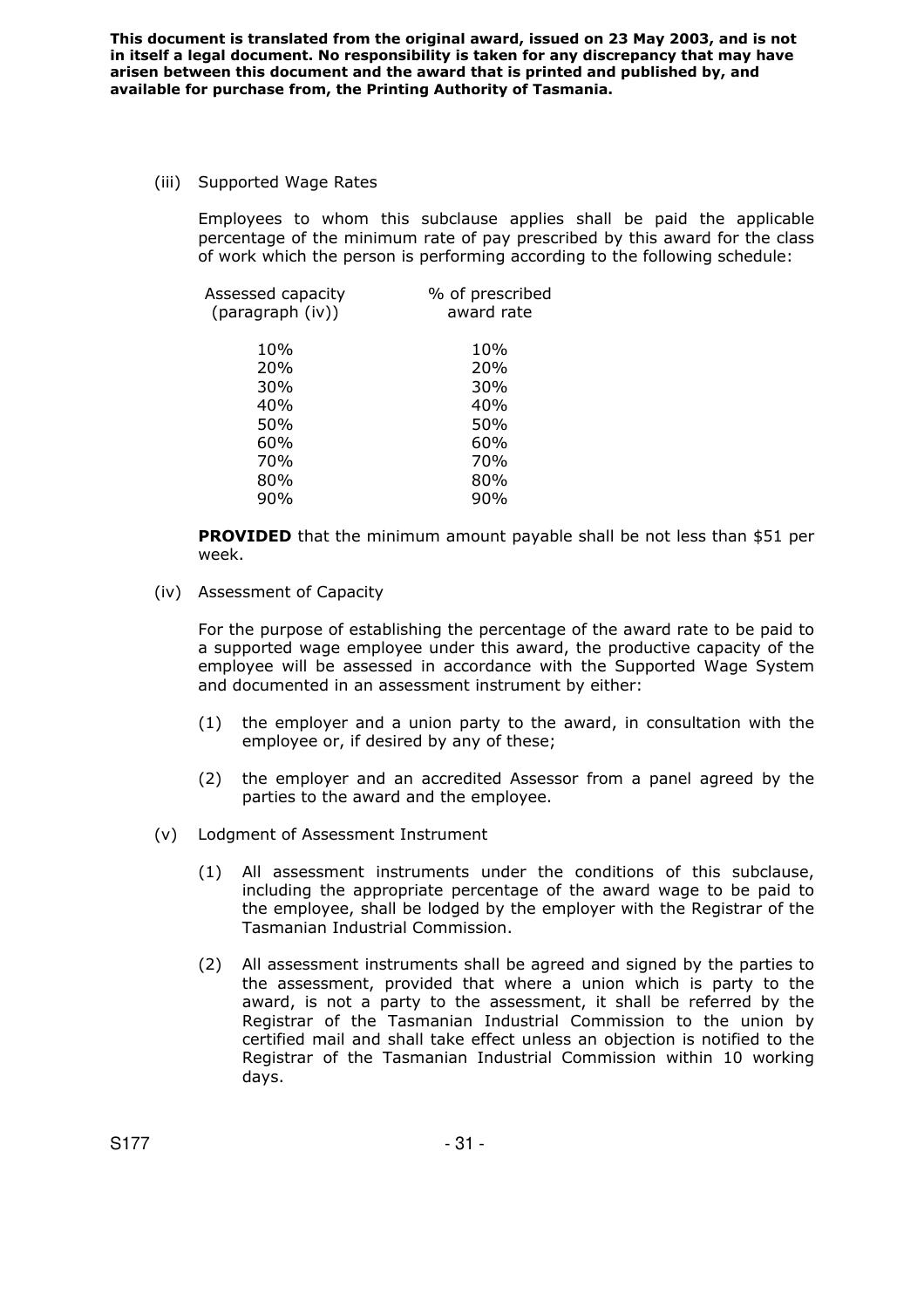(vi) Review of Assessment

The assessment of the applicable percentage shall be subject to annual review or earlier on the basis of a reasonable request for such a review. The process of review shall be in accordance with the procedures for assessing capacity under the Supported Wage System.

(vii) Other Terms and Conditions of Employment

Where an assessment has been made, the applicable percentage shall apply to the wage rate only. Employees covered by the supported wage provisions of this subclause shall be entitled to the same terms and conditions of employment as all other workers covered by this award who are paid on a pro rata basis.

(viii) Workplace Adjustment

An employer wishing to employ a person under the provisions of this subclause shall take reasonable steps to make changes in the workplace to enhance the employee's capacity to do the job. Changes may involve redesign of job duties, working time arrangements and work organisation in consultation with other workers in the area.

- (ix) Trial Period
	- (1) In order for an adequate assessment of the employee's capacity to be made, an employer may employ a person under the provisions of this subclause for a trial period not exceeding 12 weeks, except that in some cases additional work adjustment time (not exceeding four weeks) may be needed.
	- (2) During that trial period the assessment of capacity shall be undertaken and the proposed wage rate for a continuing employment relationship shall be determined in accordance with paragraphs (iv) and (v).
	- (3) The minimum amount payable to the employee during the trial period shall be no less than \$51 per week or such greater amount as is agreed from time to time between the parties.
	- (4) Work trials should include induction or training as appropriate to the job being trialed.
	- (5) Where the employer and employee wish to establish a continuing employment relationship following the completion of the trial period, a further contract of employment shall be entered into based on the outcome of assessment under paragraph (iii) hereof.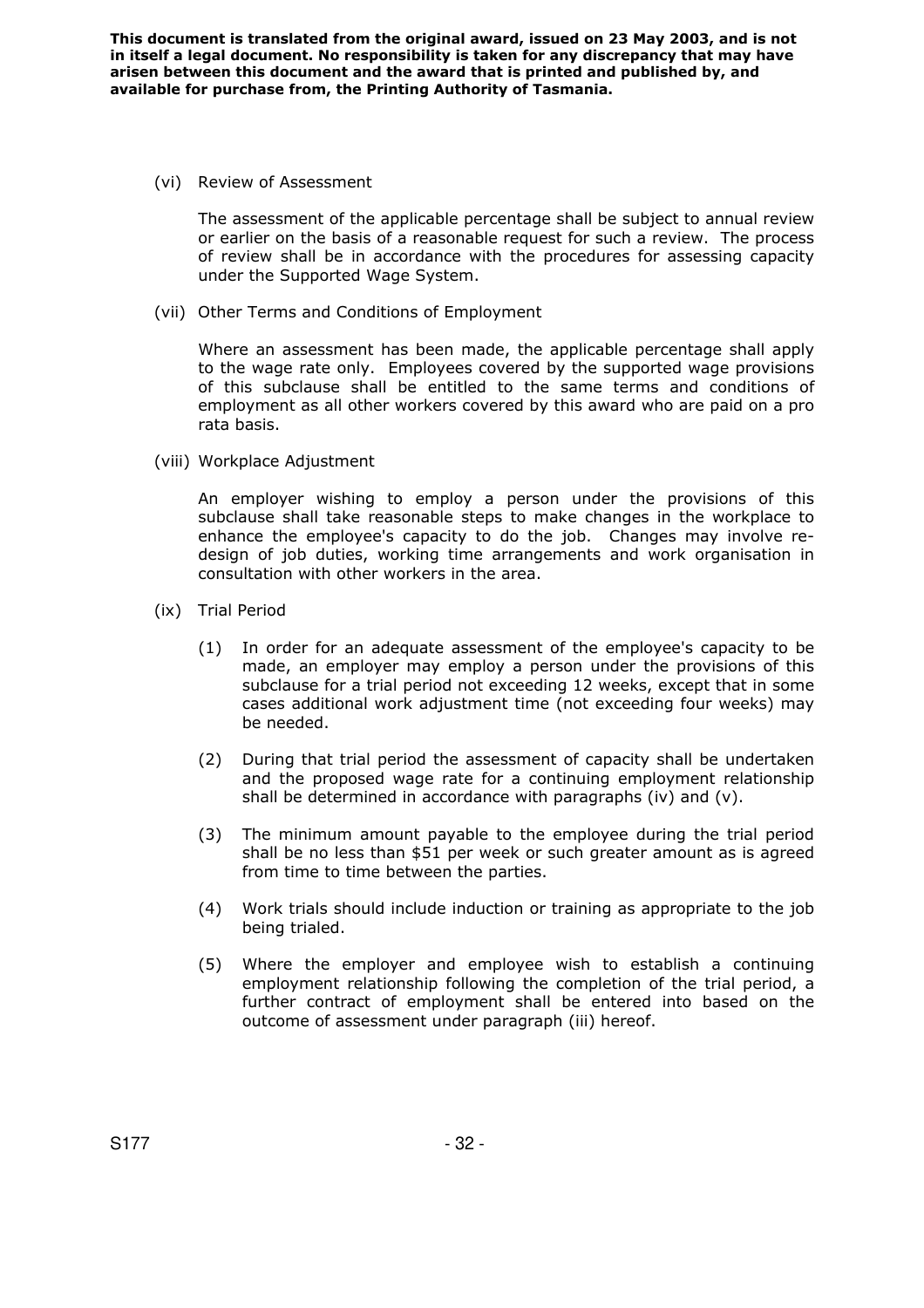# **9. ABANDONMENT OF EMPLOYMENT**

Where an employee is absent from work without justifiable cause for more than 14 days without notifying the Head of Agency of the reason for that employee's absence from work, it shall be considered on face value that the employee has abandoned his/her employment. Service shall be deemed to have ceased from that time (ie 14 days from the first day of absence).

# **10. ACCOMMODATION AND OTHER REQUIREMENTS**

- (a) Suitable comfortable accommodation shall be provided for resident employees, and where practicable, single bedrooms.
- (b) Linen, cutlery, crockery and blankets shall be provided by the employer free of cost to the employee.
- (c) Dressing rooms, luncheon rooms and conveniences shall be provided for all nonresident employees.

# **11. ALLOWANCES**

(a) Annual Leave Allowance

During a period of annual leave an employee shall be paid an allowance by way of additional salary, calculated at the rate of salary prescribed for the relevant classification in Clause 8 - Salaries of this award, as follows:

(i) Day Worker

A day worker (excluding employees who receive the 20 per cent loading in lieu of annual leave, sick leave and holidays with pay) who proceeds on annual leave for a period of 10 or more days shall be paid an allowance calculated at the rate of 17.5 per cent of the employee's normal salary, including any higher and more responsible duties allowance or all-purpose payments payable to the employee concerned.

(ii) Shiftworker

An employee who, but for the period of annual leave, would have worked shiftwork, shall receive an allowance calculated at the rate of 17.5 per cent of the employee's normal salary including any higher duties allowance.

**PROVIDED** that an employee who would have received shift payments as prescribed by Clause 33 - Shift Work of this award had the employee not been on annual leave during the relevant period, and where such shift payments would have entitled to the employee a greater monetary amount than an allowance of 17.5 per cent of the employee's normal salary, the employees annual leave allowance shall be calculated as an amount equivalent to the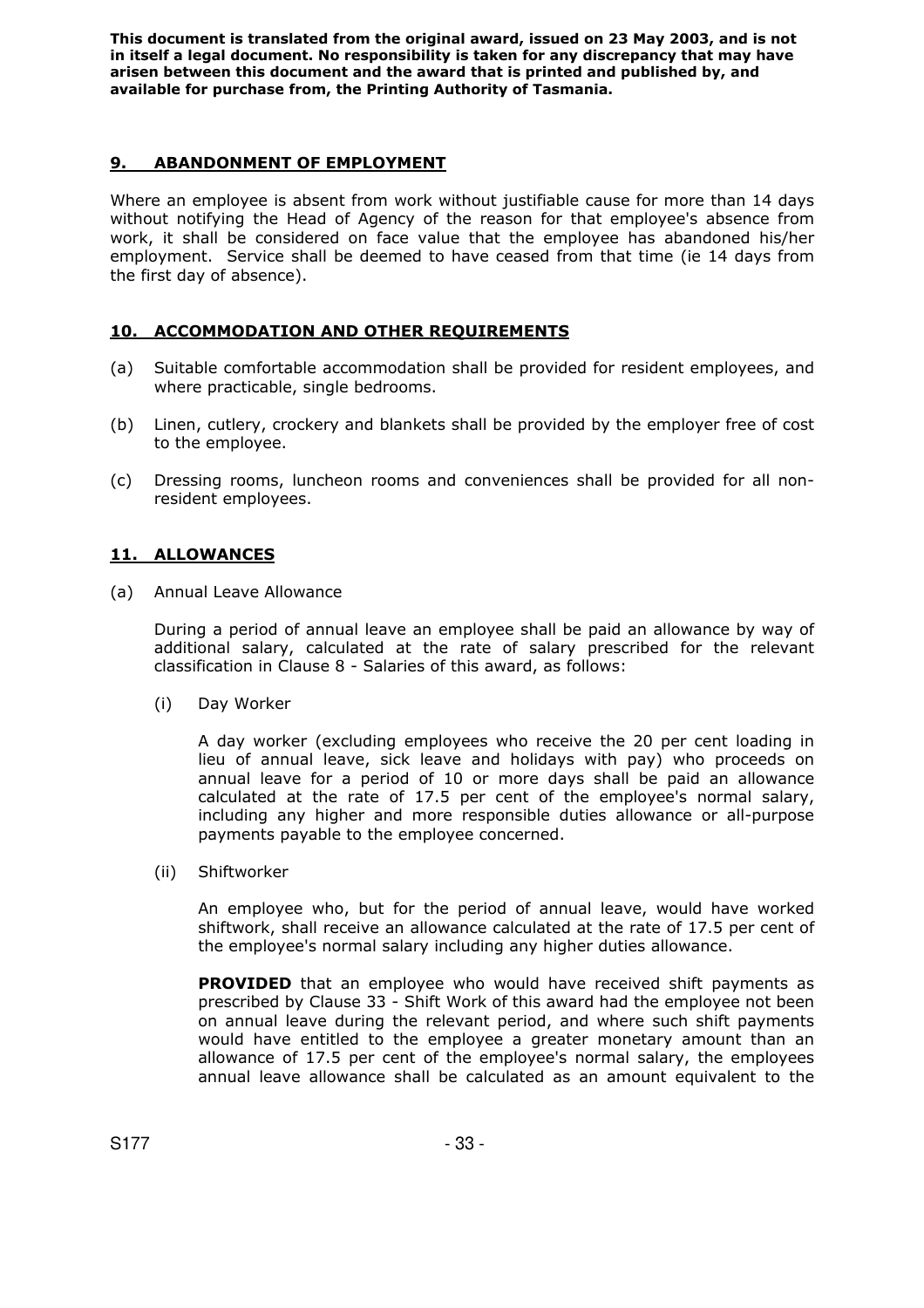> shift payment the employee would have received in accordance with his/her projected shift roster.

**PROVIDED FURTHER** that such allowance shall:

- (1) be calculated on the basis of a maximum period in any one leave year as follows:
	- (A) in the case of a shiftworker a period of five weeks' annual leave; and
	- (B) in all other cases a period of four weeks' annual leave.

Where, in the case of a shiftworker, more than five weeks' annual leave accrues per annum the excess above five weeks shall be paid only as per projected shift roster;

- (2) in no case where the allowance is calculated on the basis of 17.5 per cent of normal salary, shall it exceed the allowance which would be payable in respect of the classification of Administrative and Clerical Employee, Level 7, first year of service of this award, on and from the employees anniversary date, in respect of all annual leave accrued during the previous 12 months;
- (3) not apply to proportionate annual leave accrued by an employee in the leave year of the year of termination of service where such employee voluntarily resigns or whose services are terminated for disciplinary or other good reason;
- (4) be calculated in the case of:
	- (A) a non-shiftworker, at the salary rate applicable to the employee concerned, on the day of annual leave accrual in the year in which the annual leave is credited; and
	- (B) a shiftworker, where the allowance is calculated as to projected shift roster, at the salary rate applicable to the employee concerned as at the date of commencement of annual leave; or
	- (C) a shiftworker, where the allowance is calculated at 17.5 per cent of the employee's normal salary, at the salary rate applicable to the employee concerned on the day of annual leave accrual in the year in which the annual leave is credited;
- (5) not be cumulative. Any balance of such allowance due to an employee at the expiration of a period of one year following the date upon which the annual leave was credited shall be paid to such employee as soon as is practicable after the date of the expiration of such period.
- (b) District Allowance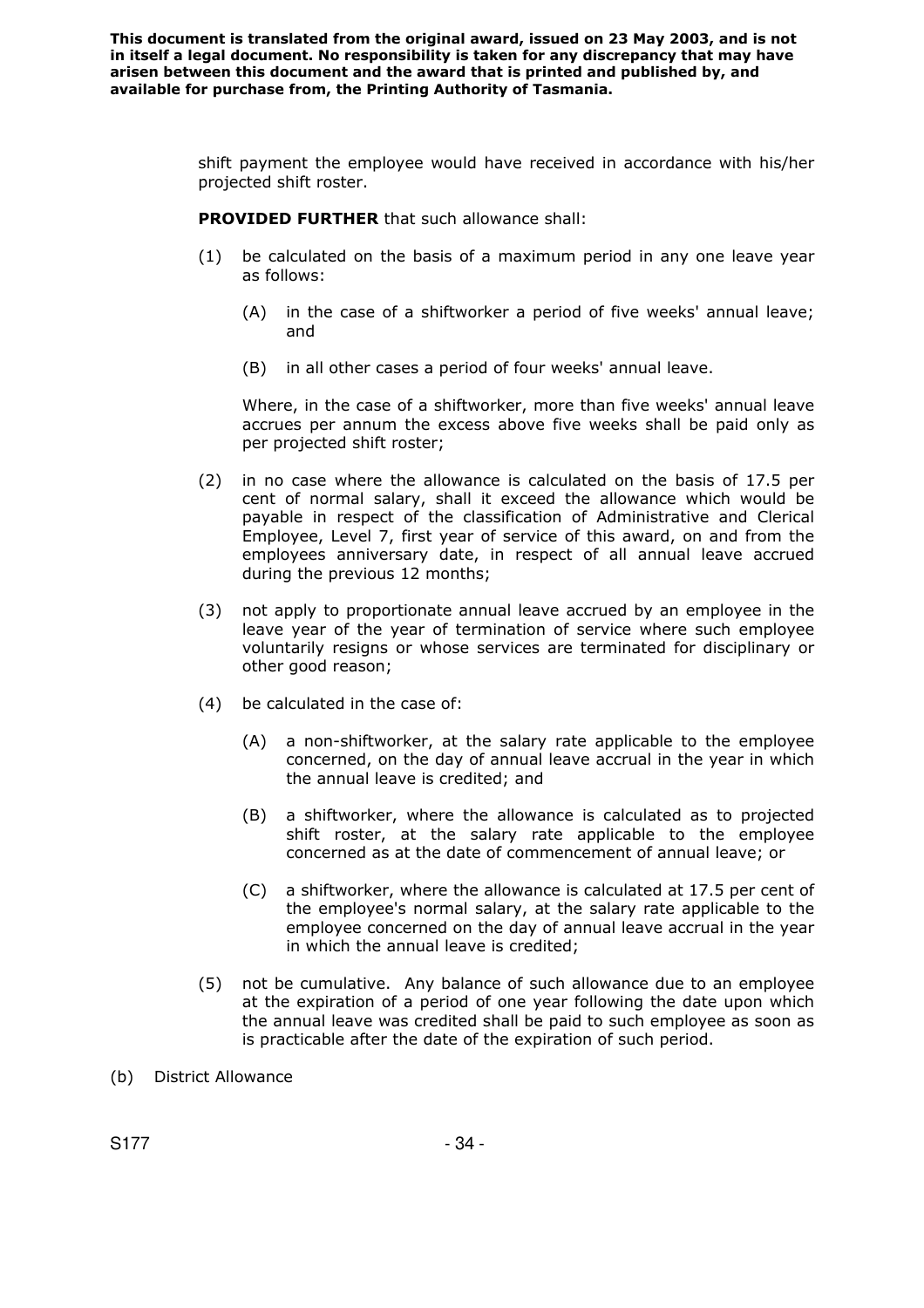- (i) The purpose of this general allowance is to compensate for excess costs necessarily incurred by an employee living in an isolated area and without limiting the foregoing includes partial reimbursement for STD, freight, fuel and depreciation costs.
- (ii) Where a person is stationed permanently in one or the other of the following districts the employee may, on the determination of the employer, be paid an allowance in accordance with the following rates:

| (1) |                                                                                                    | Category R - Remote locations approved as such by the<br>Tasmanian Industrial Commission including Bass Strait Islands,<br>Maria Island and Bruny Island: |                   |  |
|-----|----------------------------------------------------------------------------------------------------|-----------------------------------------------------------------------------------------------------------------------------------------------------------|-------------------|--|
|     |                                                                                                    |                                                                                                                                                           | Rate per<br>Annum |  |
|     | (A)                                                                                                | Person with dependant relatives residing with<br>the employee                                                                                             | 2930.00           |  |
|     | (B)                                                                                                | Other (no dependants)                                                                                                                                     | 1465.00           |  |
| (2) | Category B - Location under the Commonwealth Taxation Zone<br>B prescription:                      |                                                                                                                                                           |                   |  |
|     |                                                                                                    |                                                                                                                                                           | Rate per<br>Annum |  |
|     |                                                                                                    |                                                                                                                                                           | \$                |  |
|     | (A)                                                                                                | Person with dependant relatives residing with<br>the employee                                                                                             | 1465.00           |  |
|     | (B)                                                                                                | Other (no dependants)                                                                                                                                     | 732.00            |  |
| (3) | Category S - Special locations as may be approved by the<br><b>Tasmanian Industrial Commission</b> |                                                                                                                                                           |                   |  |
|     |                                                                                                    |                                                                                                                                                           | Rate per          |  |
|     |                                                                                                    |                                                                                                                                                           | Annum             |  |
|     |                                                                                                    |                                                                                                                                                           | \$                |  |
|     | (A)                                                                                                | Person with dependant relatives residing with<br>the employee                                                                                             | 732.00            |  |
|     | (B)                                                                                                | Other (no dependants)                                                                                                                                     | 366.00            |  |

**PROVIDED** that an employee with dependants residing with the employee shall be regarded as an employee without dependants if the employee's spouse, of entitlement arising from employment, is in receipt of a district allowance.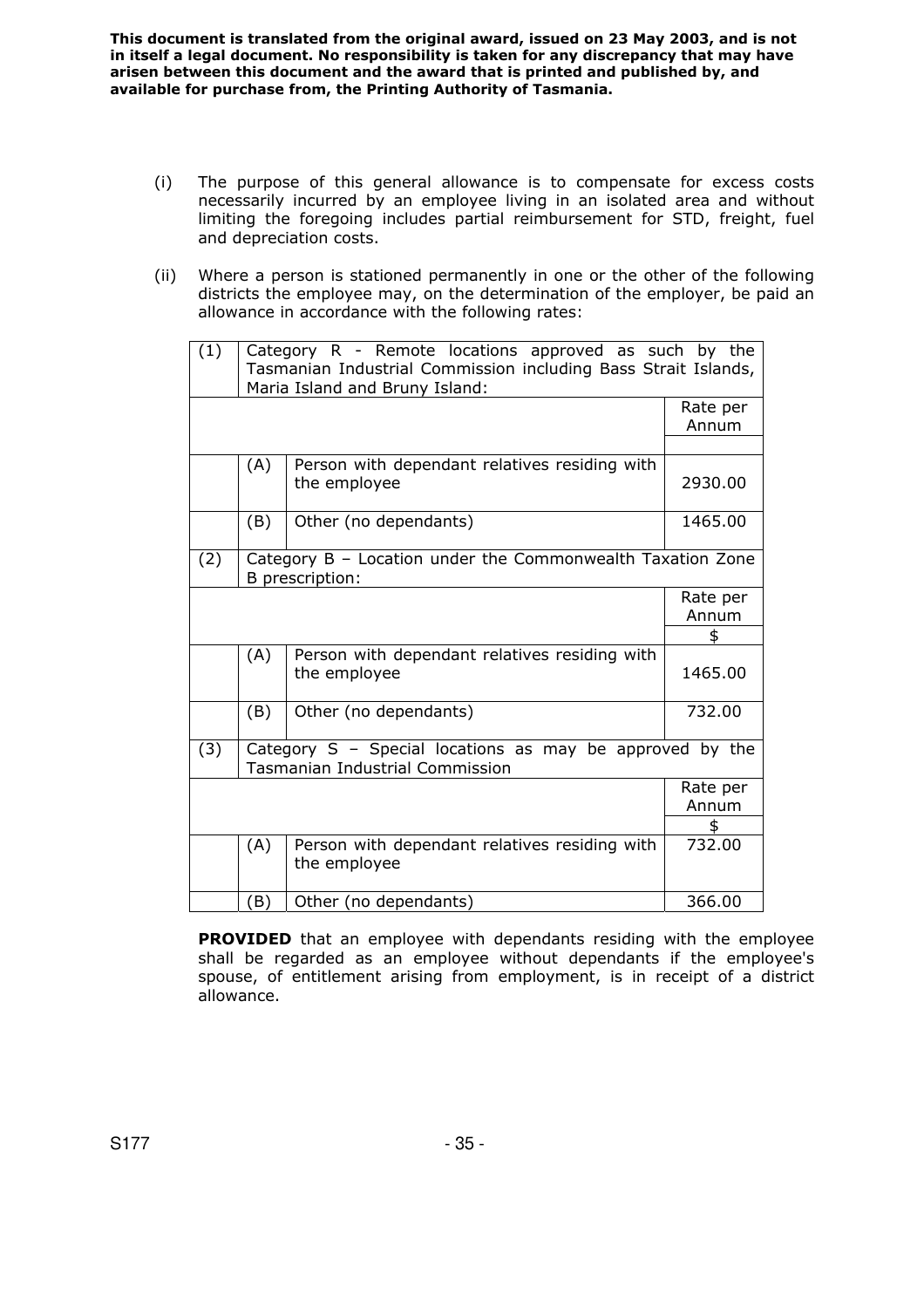- (c) First Aid Allowance
	- (i) An employee nominated by the employer to perform first aid duties and who is the current holder of a St John Ambulance First Aid Certificate, or an equivalent certificate, shall be paid an allowance of \$400 per annum.
	- (ii) Where the employer requires an employee to obtain a first aid qualification, the employer shall pay all associated costs, and where necessary, shall provide paid time off for the purpose of undertaking first aid training leading to an appropriate first aid qualification such as a certificate from St John Ambulance.
	- (iii) An employee nominated to perform first aid duties shall be allowed to undertake refresher courses as in paragraph (ii) of this subclause providing the employer still requires the employee to perform such duties.
- (d) Higher Duties, More Responsible Duties and Mixed Functions Allowances
	- (i) Higher Duties Allowance
		- (1) Where an employee is directed by the employer to temporarily perform the duties of an employee with a higher classification for a period of five days or more, that employee shall be paid an allowance equal to the difference between the employee's own salary and the minimum salary of the higher position.
		- (2) Where an employee is directed by the employer to perform temporarily a part of the duties of an employee with a higher classification for a period of five days or more, that employee will receive an allowance established by reference to the proportion that the duties assumed bear to the whole of the duties of the higher position and the difference between the employee's substantive salary and the minimum salary of the higher position.
		- (3) Where an employee is promoted to a higher position in which that employee has previously been performing the duties in a temporary capacity, that employee will receive the increment to which the employee would normally have been entitled had the employee been promoted to the position at the commencement of the period of acting duty.
		- (4) Where an employee continues to perform the higher duties as provided for in subparagraph (i)(1) hereof for a period of more than 12 months an increment if provided for in the higher classified position shall be paid.
		- (5) Where an employee receiving an allowance under subparagraphs (1) or (2) of this paragraph, proceeds on approved paid leave, the employee will continue to receive that allowance provided that the duties continue after the period of such leave.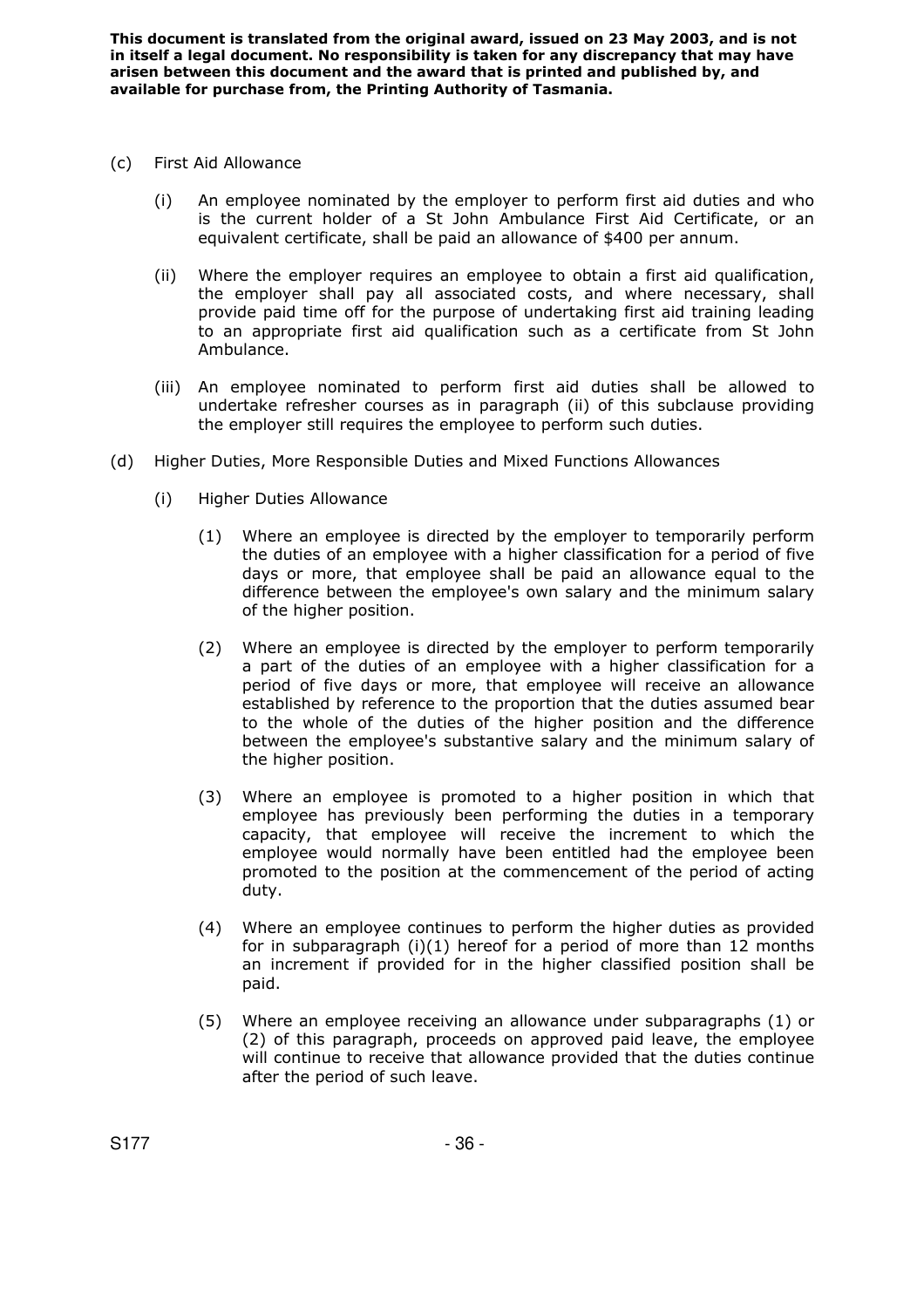> **PROVIDED** that no employee shall be entitled to receive any increase in salary by virtue of subparagraph (i)(4) hereof unless, in the opinion of the employer, the employee's conduct, diligence and efficiency during the 12 months immediately prior to the date from which such increase would be payable shall have been satisfactory.

- (6) For the purposes of subparagraph (i)(4) reference to employee does not include temporary employee or casual employee.
- (ii) More Responsible Duties Allowance
	- (1) Where, for a period of five days or more an employee is required to perform more responsible duties which are not capable of being paid for in subparagraphs  $(i)(1)$  and  $(i)(2)$  of this subclause, the employer shall authorise a more responsible duties allowance.

The allowance shall be established by reference to the value of the more responsible duties involved.

- (2) Where an employee receiving an allowance under subparagraphs (1) or (2) of this paragraph, proceeds on approved paid leave*,* the employee will continue to receive that allowance provided that the duties continue after the period of such leave.
- (3) Payment for overtime shall be at the classification rate inclusive of the allowance provided in paragraphs (i) or (ii) of this subclause.
- (4) For the purposes of subparagraphs (1), (2) and (3) of this paragraph reference to employee does not include temporary employee or casual employee.
- (iii) Mixed Functions

Notwithstanding paragraphs (i) or (ii) of this subclause, an operational employee engaged continuously for two hours or more on duties carrying a higher rate than that employee's ordinary classification, shall be paid the higher rate for such day or shift. If for less than two hours the employee shall be paid the higher rate for the time worked.

**PROVIDED** that where an employee is required to work to relieve a person occupying a supervisory position where that person is absent on his/her nominated day off or a day in lieu thereof, this allowance shall not apply.

- (e) Kilometreage
	- (i) Required User Category

Where an employee is required in writing by the employer to have available on a regular basis a private motor vehicle which the employee will be required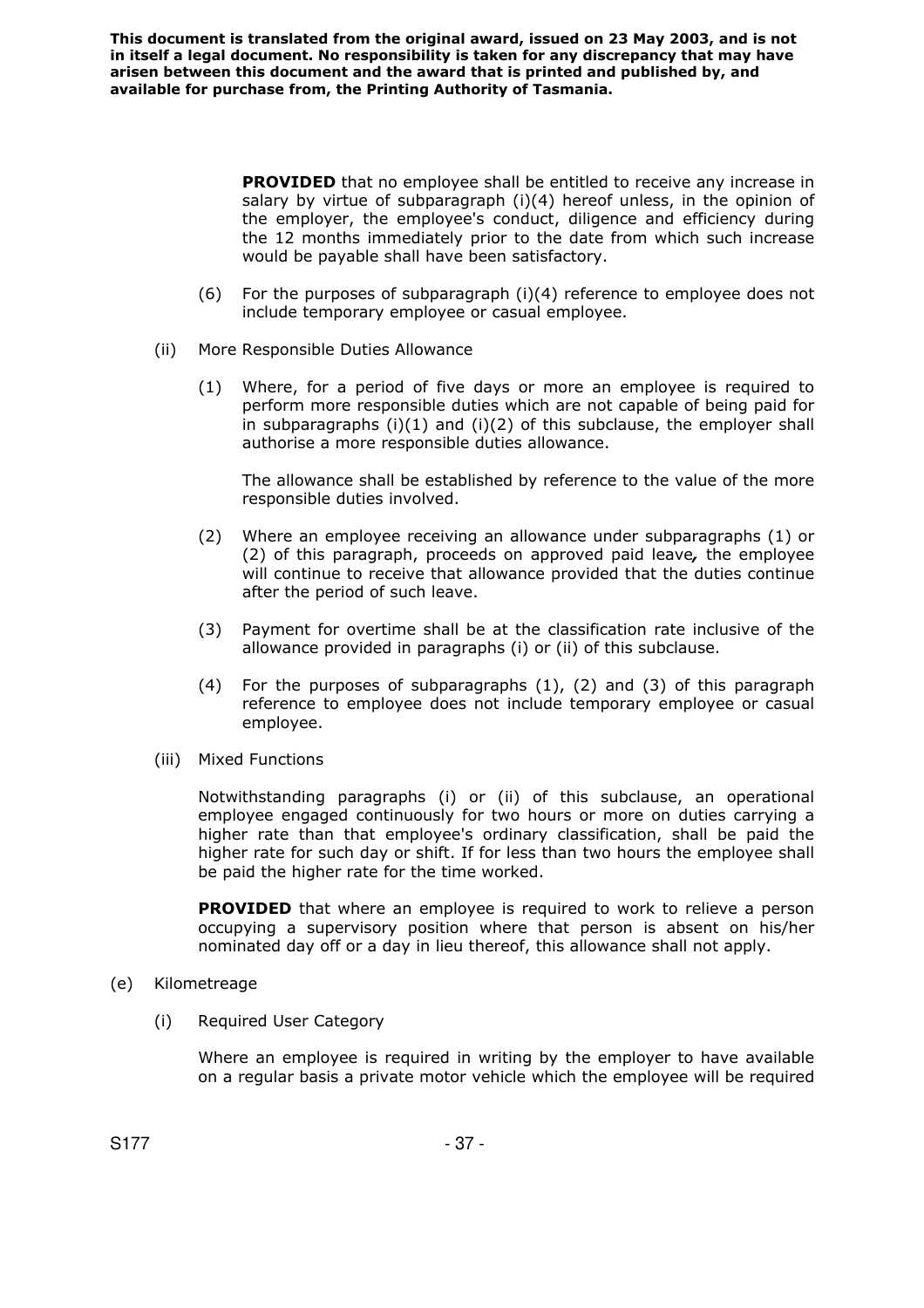> to use for official purposes, and the employee agrees in writing to do so an allowance shall be paid for such use in accordance with the following rates:

| Annual Kilometreage Travelled<br>on Duty in a Financial year | Cents per Kilometre |                    |
|--------------------------------------------------------------|---------------------|--------------------|
|                                                              | Rate 1              | Rate 2             |
|                                                              | 2 litres and above  | Less than 2 Litres |
| First 10,000 kilometres (86%)                                |                     |                    |
|                                                              | 62.91 (100%)        | 54.10              |
| Any additional kilometres                                    |                     |                    |
| (46%)                                                        | 33.34 (53%)         | 28.94              |

**PROVIDED** that where the employer wishes to withdraw the requirement to provide a private motor vehicle then, except where special circumstances exist, at least one year's notice in writing shall be given, and the notice period shall specified to end on 30 June.

(ii) Occasional User Category

Where an employee is not required to provide a private motor vehicle for official use as prescribed in subclause (e) - Kilometreage, paragraph (i) - Required User Category but otherwise receives approval from the employer to use a private motor vehicle for official purposes on a occasional basis, an allowance shall be paid in accordance with the following rates:

| Annual Kilometreage Travelled<br>on Duty in a Financial year | Cents per Kilometre |                    |
|--------------------------------------------------------------|---------------------|--------------------|
|                                                              | Rate 3              | Rate 4             |
|                                                              | 2 litres and above  | Less than 2 Litres |
| First 10,000 kilometres (86%)                                |                     |                    |
|                                                              | 41.94 (100%)        | 36.07              |
| Any additional kilometres                                    |                     |                    |
| 46%)                                                         | 22.23 (53%)         | 19.29              |

 (iii) For the purpose of subclause (e) - Kilometreage, paragraphs (i) - Required User Category and (ii) - Occasional User Category, the rates specified therein shall apply as follows:

RATES 1 and 3 Apply to motor vehicles generally recognised as having an engine capacity of 2:0 litres or more and include rotary engines.

RATES 2 and 4 Apply to motor vehicles generally recognised as having an engine capacity of less than 2:0 litres.

(iv) The rates specified in subclause (e) - Kilometreage, paragraph (i) - Required User Category and (ii) - Occasional User Category, shall not be varied as a consequence of National Wage Case decisions. The rates shall be varied upon application subsequent to 30 March and 30 September of each year after the Hobart Transportation, Private Motoring subgroup, Consumer Price Index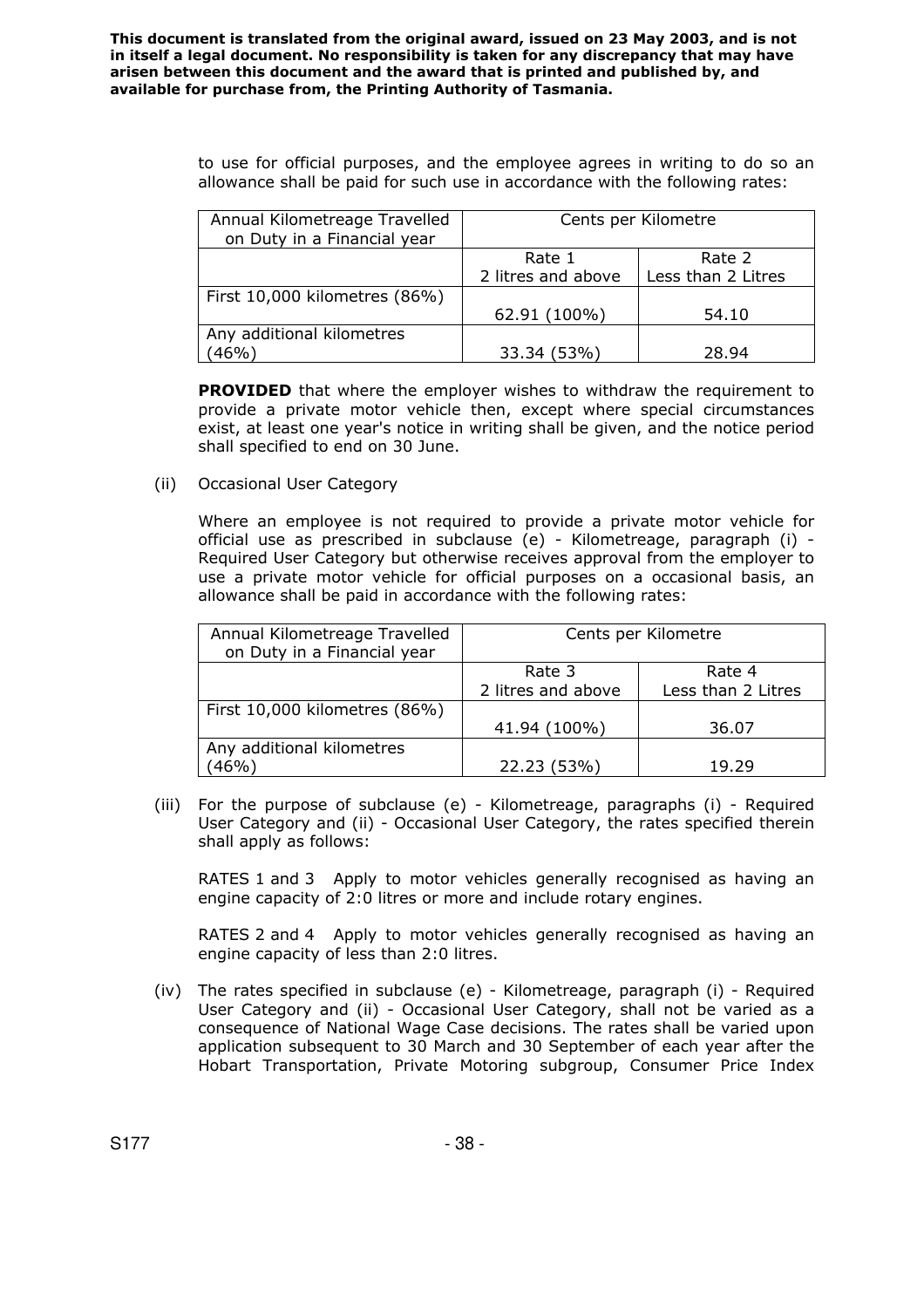> Numbers for the quarters ending 30 March and 30 September respectively, become available. The Rate 1 and Rate 3 variations for the first 10,000 kilometres travelled shall be calculated in accordance with the formula specified in decision T.33 of 1985 dated 13 June 1985.

> Variations to the other rates specified in the tables in subclause (e) - Kilometreage, paragraphs (i) - Required User Category and (ii) - Occasional User Category, shall be calculated by applying the percentage shown in brackets to the relevant first 10,000 kilometres rate (as varied) shown as 100 per cent.

- (v) An employee shall not receive an allowance for kilometres travelled in excess of 16,000 kilometres in any one financial year unless authorised by the employer concerned on the recommendation of the Head of Agency, to travel a greater distance in that year.
- (vi) In addition the following allowances shall be paid to employees:
	- (1) Where stationed in Category R as provided in subclause (b) District Allowances, paragraph (ii), subparagraph (1) of this clause, \$24.70 per month plus \$9.90 per 1,600 kms travelled on duty.
	- (2) Where stationed in Category B as provided in subclause (b) District Allowance, paragraph (ii), subparagraph (2) of this clause, \$16.40 per month plus \$9.90 per 1,600 kms travelled on duty.
	- (3) Where authorised to use a utility, four-wheel drive motor vehicle or any other special type of motor vehicle approved by the employer concerned - \$9.90 per month.
	- (4) Where authorised to use a trailer attached to the motor vehicle 2.97 cents for each kilometre travelled on duty with the trailer attached.
	- (5) Where authorised to use a motor vehicle on work involving the regular carrying of heavy equipment - \$9.90 per month.
	- (6) Where authorised to use a motor cycle 9.67 cents for each kilometre travelled on duty.
- (vii) Where an employee is required to provide a private motor vehicle in accordance with paragraph (i) - Required User Category of this clause and the distance travelled on duty in any financial year does not exceed 4,000 kilometres, the employee shall be paid an allowance calculated by multiplying the appropriate rate per kilometre by the difference between the actual number of kilometres travelled on duty during that year and 4,000 kilometres.
- (viii) Where a part-time employee is eligible for any payment under subclause (e) Kilometreage, paragraph (vii) of this clause, such allowance shall be calculated on the proportion of the total hours worked in that year by the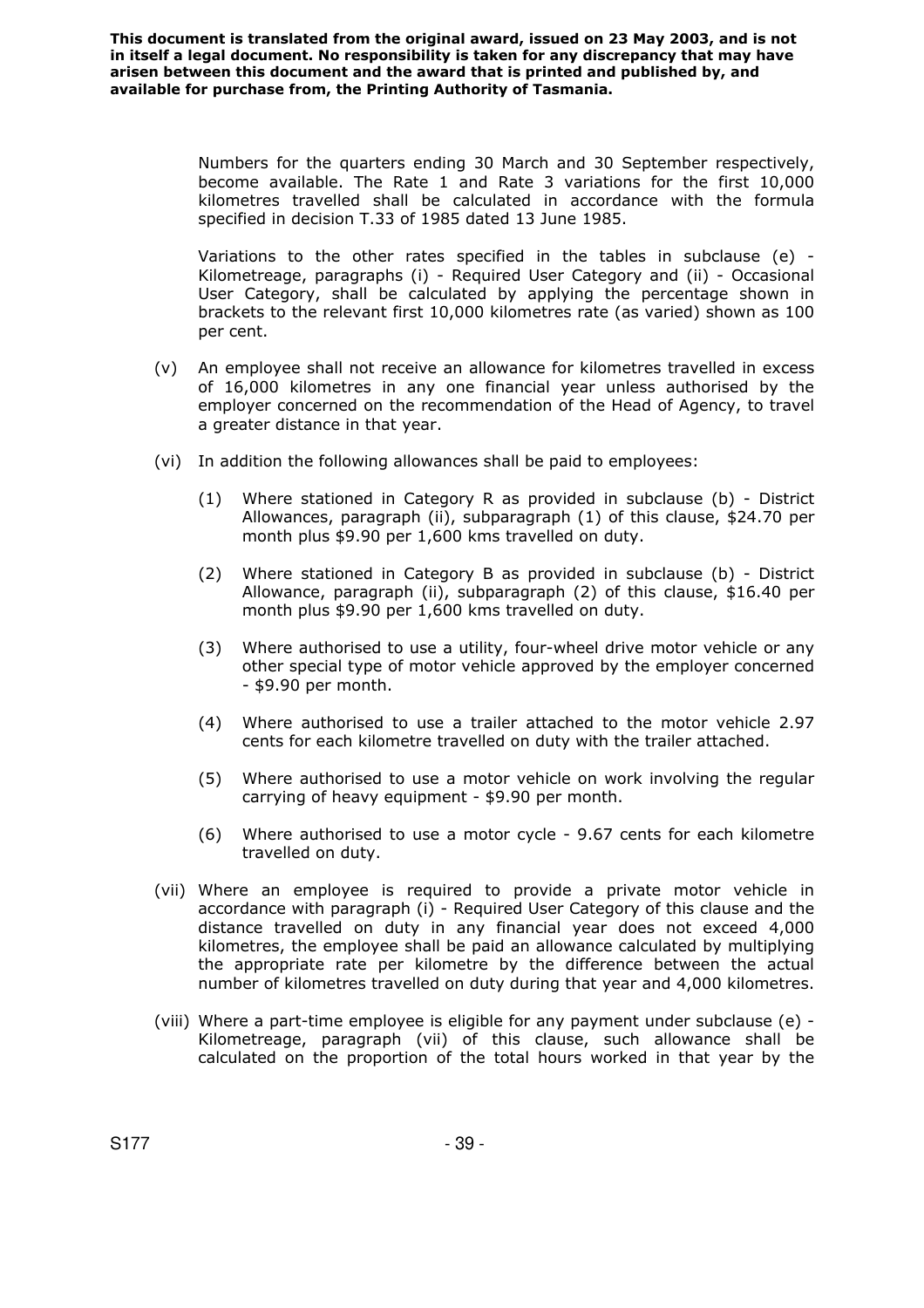> part-time employee to the annual standard hours for a full-time employee of the same classification.

- (ix) Unless otherwise directed by the employer, kilometreage on duty shall be the distance travelled from an employee's place of employment to his or her destination and return to his or her place of employment.
- (x) A kilometreage allowance in excess of or at variance with the rates set forth in paragraphs (i) - Required User Category and (ii) - Occasional User Category of this subclause may be paid if, on the determination of the employer concerned, special circumstances exist which justify such excess or variation.
- (f) Meal Allowance
	- (i) Where an employee is required to commence duty at their headquarters not less than one and a half hours before, or to remain on duty for not less than one and a half hours after, the normal hours of duty, and that requirement necessitates the employee obtaining a meal away from home, that employee shall, subject to this paragraph, be paid a meal allowance at the following rate:

| Meal                     | Rate of Allowance |  |
|--------------------------|-------------------|--|
|                          |                   |  |
| Breakfast                | 8.65              |  |
| Lunch (or midday meal)   | 9.50              |  |
| Dinner (or evening meal) | 16.80             |  |

**PROVIDED** that where an employee who is required to work overtime on a Saturday, Sunday or holiday with pay, has been given prior notice the previous day or earlier, the employee shall not be entitled to the meal allowance BUT where such prior notice has not been given the employee shall attract such payment.

- (ii) Where the duties of an employee require the employee to travel from that employee's headquarters and the employee is more than 60 kilometres at the normal meal break, that employee shall, subject to this paragraph, be paid:
	- (1) in the case of a meal purchased by the employee at any hotel, boarding house, or public eating house, a meal allowance at the following rate:

| Meal                     | Rate of Allowance |  |
|--------------------------|-------------------|--|
|                          |                   |  |
| Breakfast                | 8.65              |  |
| Lunch (or midday meal)   | 9.50              |  |
| Dinner (or evening meal) | 16.80             |  |

(2) in the case of a meal provided by the employee, a meal allowance of \$2.90 for each meal so provided.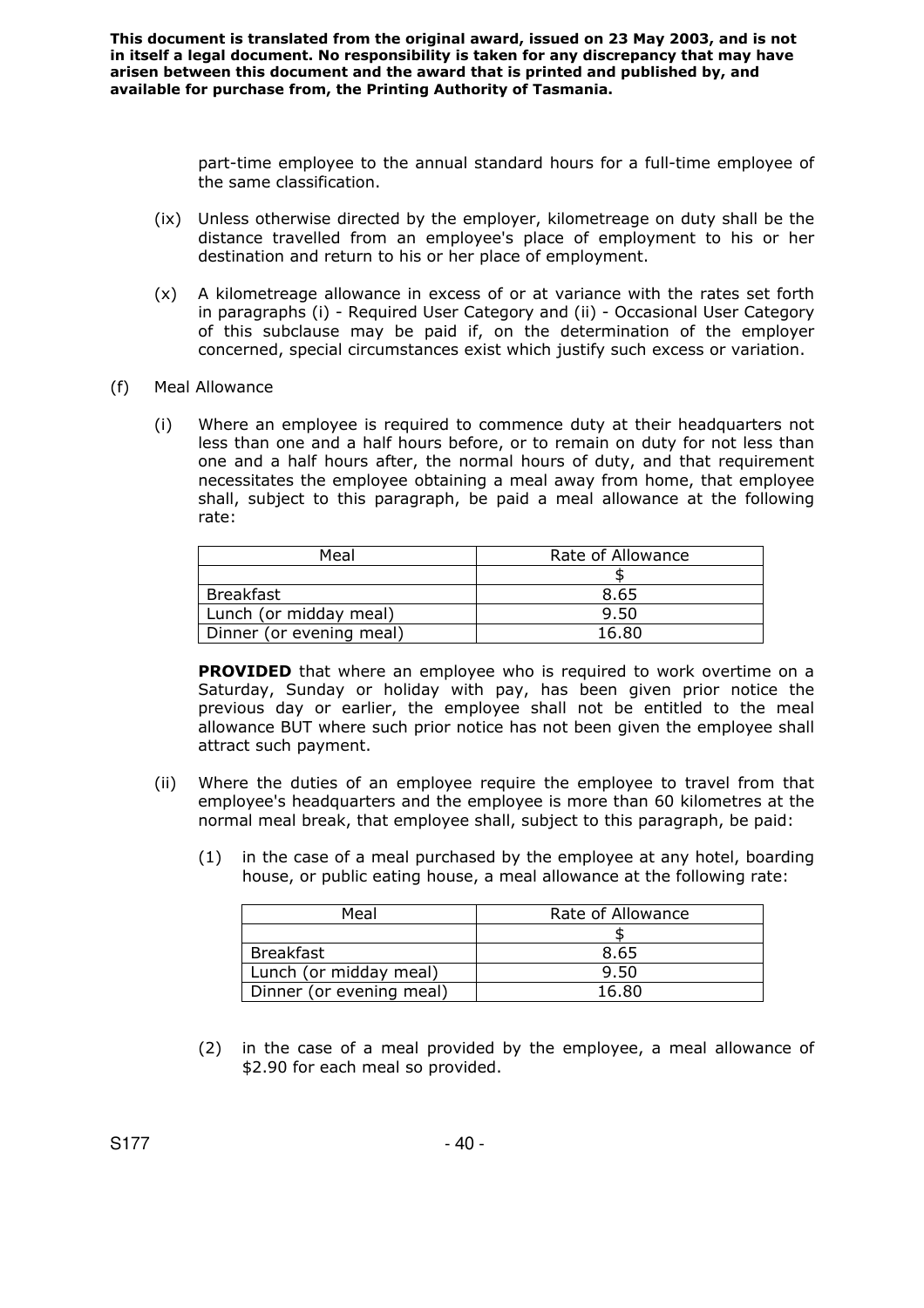### (g) Training Courses and Conferences Allowance

An employee who is required or is authorised to attend either a training course, conference or other similar function where full accommodation (including meals) is provided at no extra cost to such employee, he/she shall be paid an allowance for incidental expenses for each day of such attendance at the rate of:

|      |                    | Rate per Day |  |
|------|--------------------|--------------|--|
|      |                    |              |  |
|      | Within this State  | 9.50         |  |
| 'ii' | Outside this State | 21.50        |  |

### (h) Travelling Allowance

(i) Employees travelling on duty who are required to remain away from their normal place of residence overnight shall be paid an allowance calculated in accordance with the following components:

|                                                                                                | Within   | Outside  |        |
|------------------------------------------------------------------------------------------------|----------|----------|--------|
| Component                                                                                      | Tasmania | Tasmania | Sydney |
|                                                                                                | \$       | \$       |        |
|                                                                                                |          |          |        |
| Overnight absence from normal                                                                  |          |          |        |
| place of residence                                                                             | 85.20    | 119.15   | 139.15 |
|                                                                                                |          |          |        |
| Breakfast (preceding or following<br>an<br>overnight absence) applicable hours                 |          |          |        |
| 7.00am - 8.30am                                                                                | 13.90    | 13.90    | 13.90  |
|                                                                                                |          |          |        |
| Lunch (preceding or following an<br>overnight absence) applicable<br>hours                     |          |          |        |
| 12.30pm - 2.00pm                                                                               | 12.40    | 12.40    | 12.40  |
|                                                                                                |          |          |        |
| Dinner (preceding or following an<br>overnight absence) applicable hours<br>$6.00$ pm - 7.30pm | 26.45    | 26.45    | 26.45  |

**PROVIDED** that if the employee so wishes, that employee shall be allowed advance payment of the estimated allowance payable for the period of travel in question.

- (ii) In addition to the allowance available in accordance with paragraph (i) of this subclause and provided the employer is satisfied that the employee did incur the expense claimed, an employee shall be entitled to reimbursement of reasonable expense incurred, as a result of his or her absence from the normal place of residence, for the following purposes:
	- (1) a telephone call to the employee's spouse or children each 24 hours;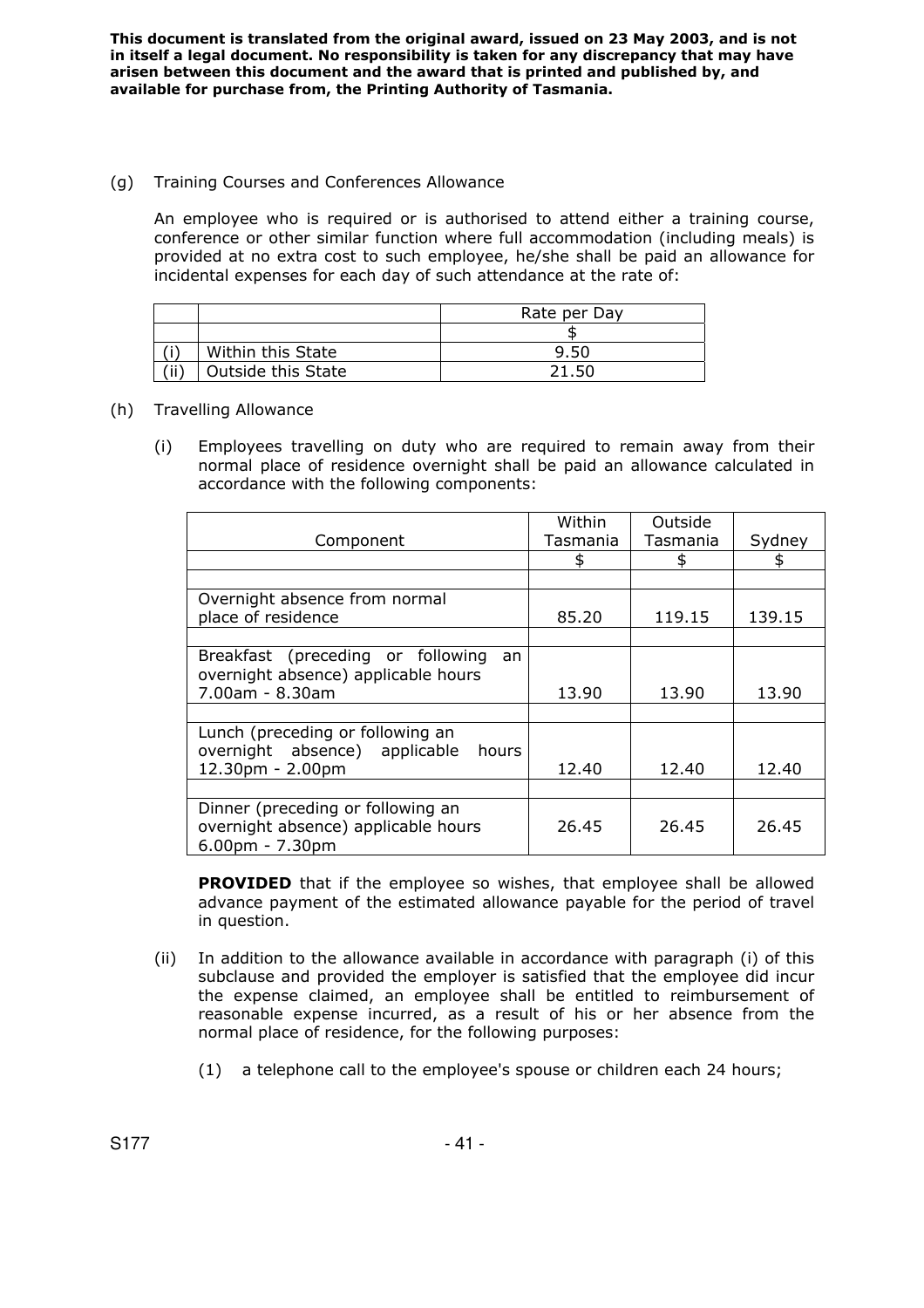- (2) dry cleaning or laundry required as the result of an extended absence.
- (iii) Notwithstanding paragraph (i) of this subclause where the employer is satisfied that no reasonable alternative accommodation is available, the employee may be reimbursed for actual expenses incurred.
- (iv) Where an employee travels with a Minister or in a representative capacity for the State, or on special duties as determined by the employer, and thereby incurs additional expense, the employee may be paid such travelling allowance as may be determined by the employer.
- (v) Where public transport is not conveniently available and employees in the performance of their duties find it necessary to hire other forms of transport, they shall, subject to the approval of the employer, be reimbursed the actual costs incurred in the hiring of such transport.
- (vi) Where employees in the performance of their duties are required to be stationed temporarily at any place other than their usual headquarters for a period exceeding three weeks, and are absent from their normal place of residence, and have to procure board and lodging whilst so stationed, they shall be paid a travelling allowance at the following rates:
	- (1) for the first three weeks in accordance with the rates set forth in paragraph (i) of this subclause; and
	- (2) thereafter, at such rate as the employer concerned may determine.
- (vii) Where the employer certifies that the duties of an employee involve systematic travelling, the employer shall determine the rate to be paid to such employee within the limits of the rates set forth in paragraph (i) of this subclause.
- (viii) Where an employee in the performance of their duties is required to travel:
	- (1) Within Australia (including Papua New Guinea and New Zealand by ship, aircraft, railway train, or other means of conveyance, where the employee is provided meals and sleeping quarters, that employee, while so travelling, shall be paid a travelling allowance at the rate of:

|                    | Rate per Day |
|--------------------|--------------|
|                    |              |
| Within this State  | 13.25        |
| Outside this State | 18.60        |

(2) Outside Australia, Papua New Guinea and New Zealand - that employee, while so travelling, shall be paid a travelling allowance at such a rate as the employer may approve.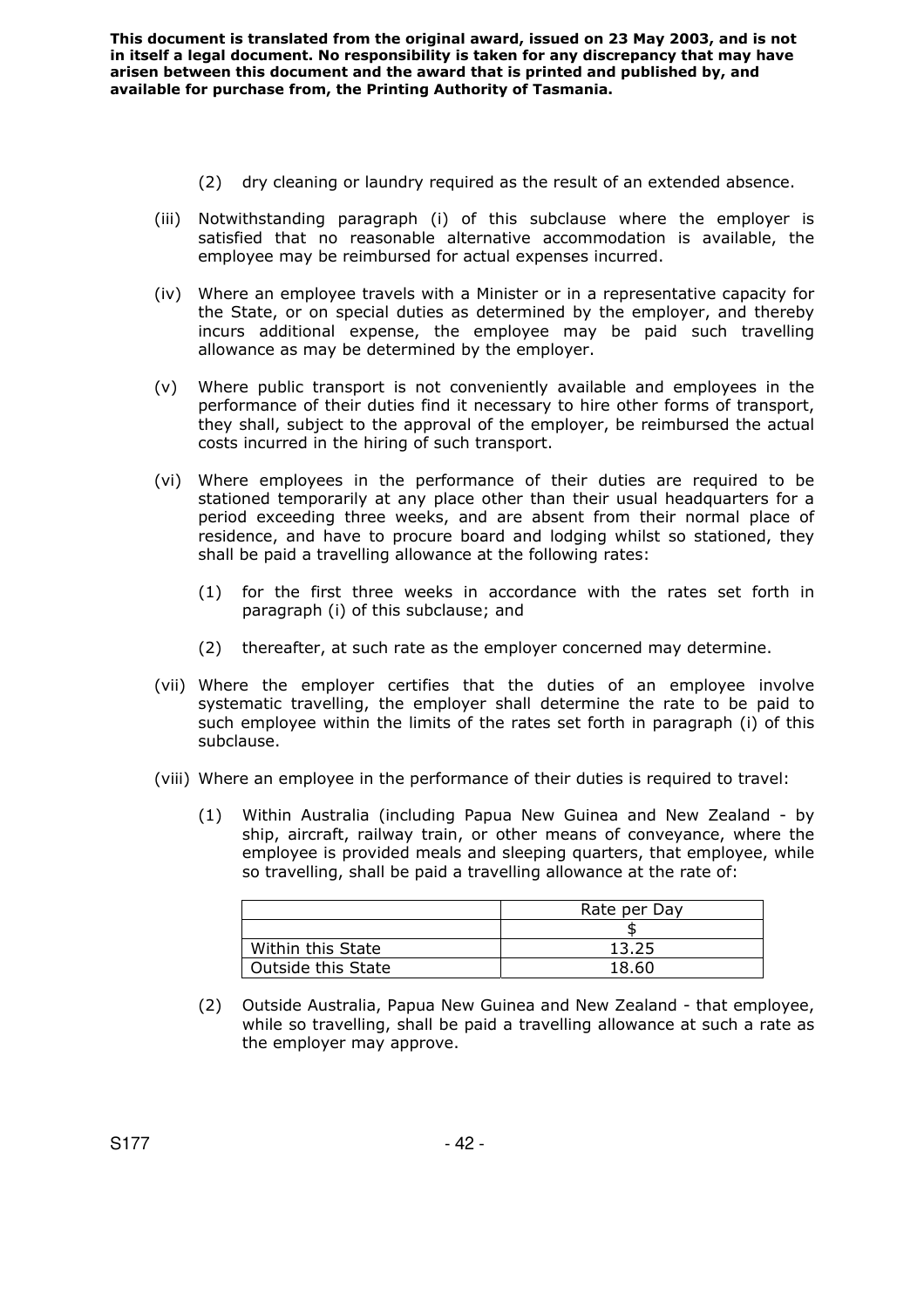## **12. ANNUAL LEAVE**

- (a) Period of Leave
	- (i) Employees other than those who receive a 20 per cent loading (in lieu of annual leave, sick leave and holidays with pay) shall be allowed annually and after 12 month of continuous service:

152 hours leave in the case of employees working 38 hours per week 150 hours leave in the case of employees working 37.5 hours per week 147 hours leave in the case of employees working 36.75 hours per week

- (ii) Shiftworkers
	- (1) In addition to the leave prescribed in paragraph  $(a)(i)$  of this clause shiftworkers shall be allowed 38 hours leave to be taken in seven consecutive days including non-working days. Where an employee with 12 months' continuous service is engaged for part of the 12 monthly period as a shiftworker, that employee shall be entitled to have the period of annual leave prescribed in paragraph (a)(i) of this clause increased by 3.16 hours for each month the employee is continuously engaged.
	- (2) To qualify as a shift worker for the purposes of annual leave, an employee shall be rostered to perform work on not less than 10 Saturdays and 10 Sundays during any one leave year.
- (iii) Part-time Employees

Part-time employees (excluding employees who receive the 20 per cent loading in lieu of annual leave, sick leave and holidays with pay) shall be entitled to annual leave based on the number of ordinary hours worked in the leave year.

The leave entitlement shall be calculated as follows:

part-time hours worked p.a. (including any periods of annual leave)

 $\mathcal{L}_\text{max} = \mathcal{L}_\text{max} = \mathcal{L}_\text{max} = \mathcal{L}_\text{max} = \mathcal{L}_\text{max} = \mathcal{L}_\text{max} = \mathcal{L}_\text{max} = \mathcal{L}_\text{max} = \mathcal{L}_\text{max} = \mathcal{L}_\text{max} = \mathcal{L}_\text{max} = \mathcal{L}_\text{max} = \mathcal{L}_\text{max} = \mathcal{L}_\text{max} = \mathcal{L}_\text{max} = \mathcal{L}_\text{max} = \mathcal{L}_\text{max} = \mathcal{L}_\text{max} = \mathcal{$ full-time hours per annum X full-time leave entitlement  $\sim$  1

(b) Annual Leave Exclusive of Holidays With Pay

Subject to this subclause the annual leave prescribed by this clause shall be exclusive of any of the holidays prescribed by Clause 20 - Holidays with Pay, and if any such holiday falls within an employee's period of annual leave and is observed on a day which in the case of that employee would have been an ordinary working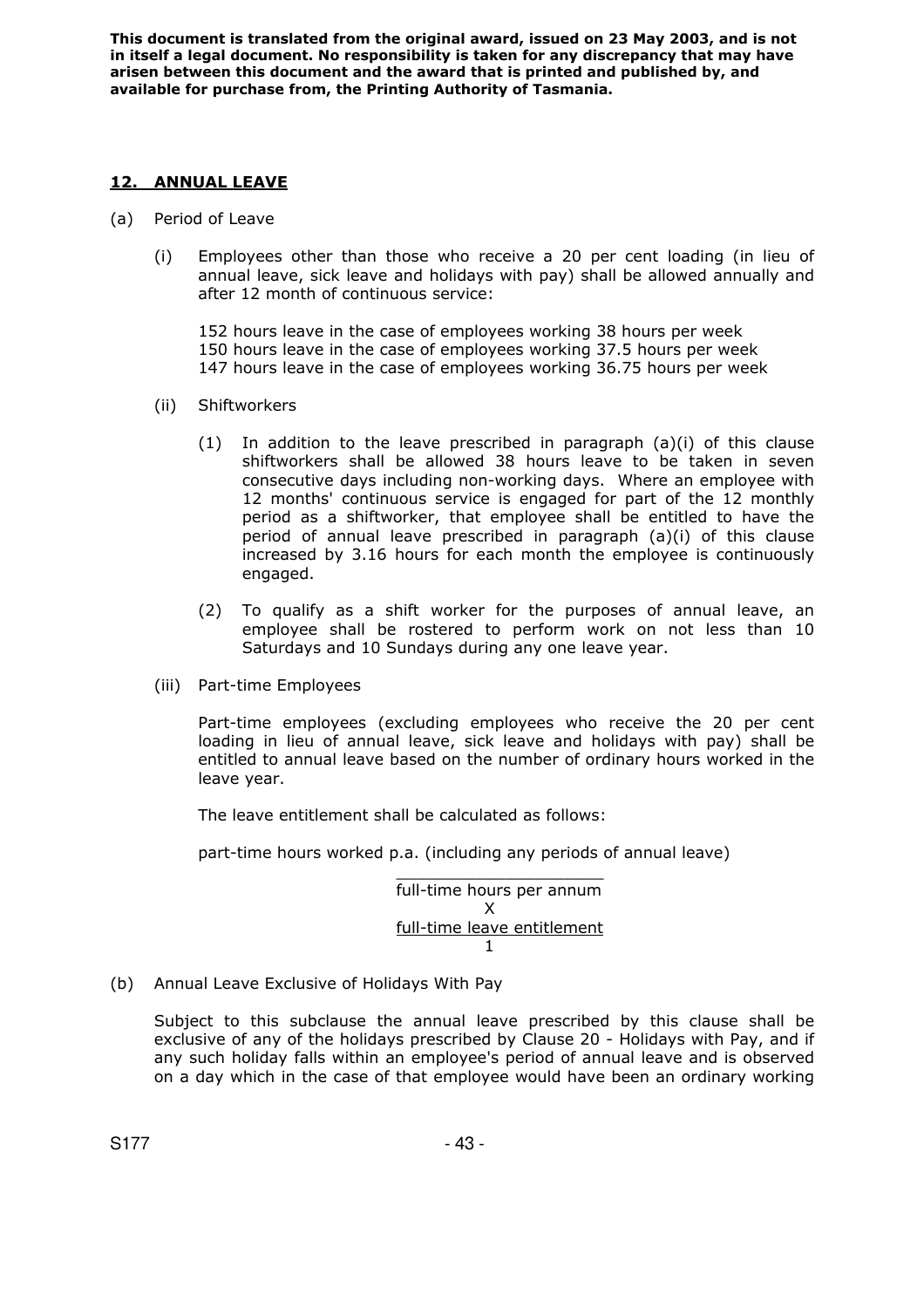day, there shall be added to the period of annual leave time equivalent to the ordinary time which the employee would have worked if such day had not been a holiday.

Notwithstanding the foregoing provisions, a shift worker shall have added to their period of annual leave one day for each statutory holiday mentioned in Clause 20 - Holidays with Pay, whether or not such holiday is observed on a day which, for that employee would have been a rostered day off. This shall not apply to a Statutory holiday which is observed on a Saturday or on a Sunday.

(c) Broken Leave

Leave allowed under the provisions of this clause shall be given and taken in not more than two separate periods unless the Head of Agency and the employee otherwise agree.

(d) Time of Taking Leave

Annual leave shall be given at a time fixed by the Head of Agency within a period not exceeding six months from the date when the right to annual leave accrued and after not less than two weeks notice to the employee.

(e) Payment in Lieu Prohibited

Except as provided in subclause (g) of this clause payment shall not be made or accepted in lieu of annual leave.

(f) Payment for Period of Leave

Each employee before going on leave shall be paid the amount of wages that employee would have received in respect of the ordinary time which the employee would have worked had that employee not been on leave during the relevant period and no deduction shall be made for board and lodging. Payment calculated in accordance with the provisions of this clause should be made for the full weeks of leave at the time, unless otherwise specified by the employee.

**PROVIDED** that a shiftworker who is normally rostered to work 160 hours in an accounting period, in accordance with the proviso to Clause 33 - Shift Work, subclause (e) - Hours, paragraph (i) of this award, shall be paid the amount of wages they would have received in respect of the ordinary time they would have worked had they been rostered to work the standard 152 hours had they not been on leave during the relevant period and no deduction shall be made for board and lodging and no day in lieu shall accrue.

Payment shall be made not later than 12 noon on the last day of work prior to going on leave.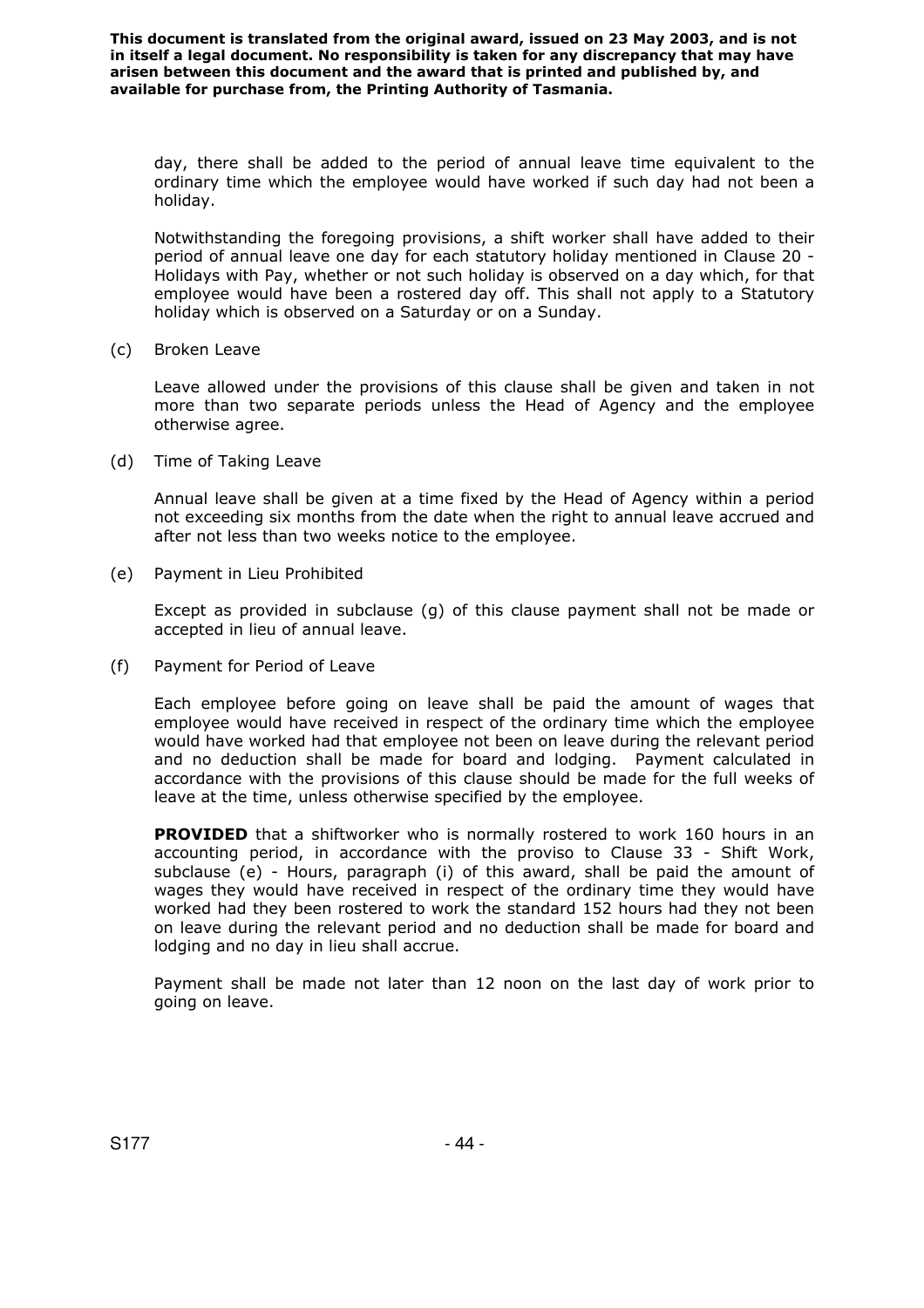(g) Proportionate Leave on Ending Service

If after one month of continuous service in any qualifying 12 month period an employee lawfully leaves their employment or their employment is terminated by the employer through no fault of the employee, the employee shall be paid at that employee's ordinary rate of wages as follows:

- (i) Day Worker 8.33 per cent of annual leave entitlement for that category of employee for each completed month of continuous service.
- (ii) Shift Worker who is entitled to five weeks leave in a full year 8.33 per cent of annual leave entitlement for that category of employee for each completed month of continuous service in addition such entitlements established under the provisions of subclause (b) - Annual Leave Exclusive of Holidays with Pay of this clause.
- (iii) Part-time Employees not attracting a 20 per cent Loading:
	- (1) Shift Worker 8.33 per cent of normal hours worked in each completed month of continuous service in addition to such entitlements established under the provisions of subclause (b) - Annual Leave Exclusive of Holidays with Pay of this clause.
	- (2) Day Worker 8.33 per cent of annual leave entitlement for that category of employee for each completed month of continuous service.

Service shall be deemed to be continuous if the employee was engaged as a part-time employee during the relevant period.

(h) Calculation of Continuous Service

For the purpose of this clause, service shall be deemed to be continuous notwithstanding any absence from work on account of any approved leave with pay.

In calculating the period of 12 months continuous service, leave without pay shall not be calculated as continuous service after a cumulative period of 91 calendar days in any 12 month period.

- (i) Employer Instigated Cancellation of Leave by the Head of Agency
	- (i) Where the Head of Agency cancels approved annual leave (whether agreed or otherwise by the employee, and irrespective of when such cancellation notification is given) an employee incurs a monetary loss directly associated with pre-established annual leave holiday arrangements, and such loss is deemed to be unrecoverable, the employee shall be entitled to recover such otherwise unrecoverable costs from the employer.

**PROVIDED** that such claims must be verified by the production of receipts or other form of documentation indicating the prior expenditure incurred

.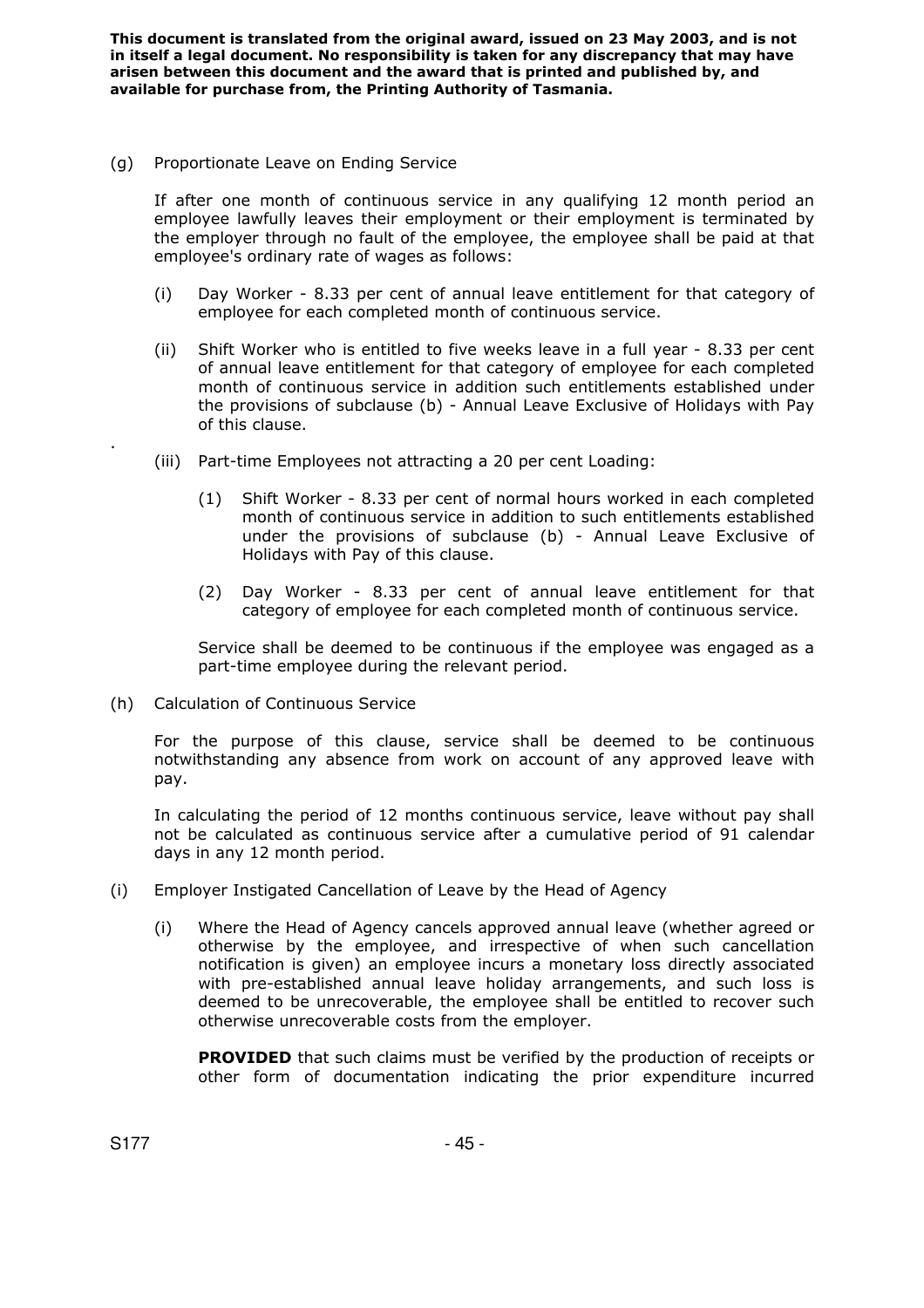> associated with pre-holiday arrangements. This information is to be accompanied by written notification, from the person or organisation with whom or which the payment was made, stating the amount which is not recoverable.

> **PROVIDED FURTHER** that the employer shall only be liable to pay that portion of the payment declared unrecoverable, which is not subject to an insurance claim or payment.

(ii) An employee who, during a period of annual leave, responds to an employer instigated request to return to work during such a period of annual leave shall be entitled to redeem from the employer any travel and other associated costs incurred in returning to work and the subsequent resumption of annual leave. Such costs are deemed to be those in excess of costs normally incurred by the employee in travelling daily to and from work.

The reimbursement of costs associated with the resumption of annual leave would only apply when the period of leave was deemed to be continuous, save only for the interruption occasioned by the return to work.

Claims for reimbursement of travel and other associated costs must be accompanied by receipts and any other form of documentation which would be appropriate to the circumstances of the claim.

(iii) An employee, on returning to work in response to an employer instigated request, shall be recredited with one day's annual leave for each day or part thereof the employee is deemed to be at work. The employee shall be entitled to observe such additional recredited day or days in addition to that unused portion of approved annual leave (which the employee would have observed but for the interruption occasioned by his/her return to work) immediately upon the expiration of the period of duty for which the employer recalled the employee.

**PROVIDED** that an employee may elect to take the balance of unused leave and recredited days at a later date.

# **13. APPRENTICES**

(a) Except where otherwise specifically determined by this award, the terms and conditions of the employment of apprentices in respect of period of indenture, form and effect of indenture, assignment of indenture, cancellation of, and determination of disputes in relation to indentures, proportionate number of apprentices to tradesperson employed preparatory education, course of apprenticeship and the standards of education and trade experience for such course in each trade, attendance of apprentices at compulsory classes and time off for attendance, payment for examinations passed, and disciplinary measures shall be in accordance with the provisions of the *Vocational, Education and Training Act 1994* and Regulations.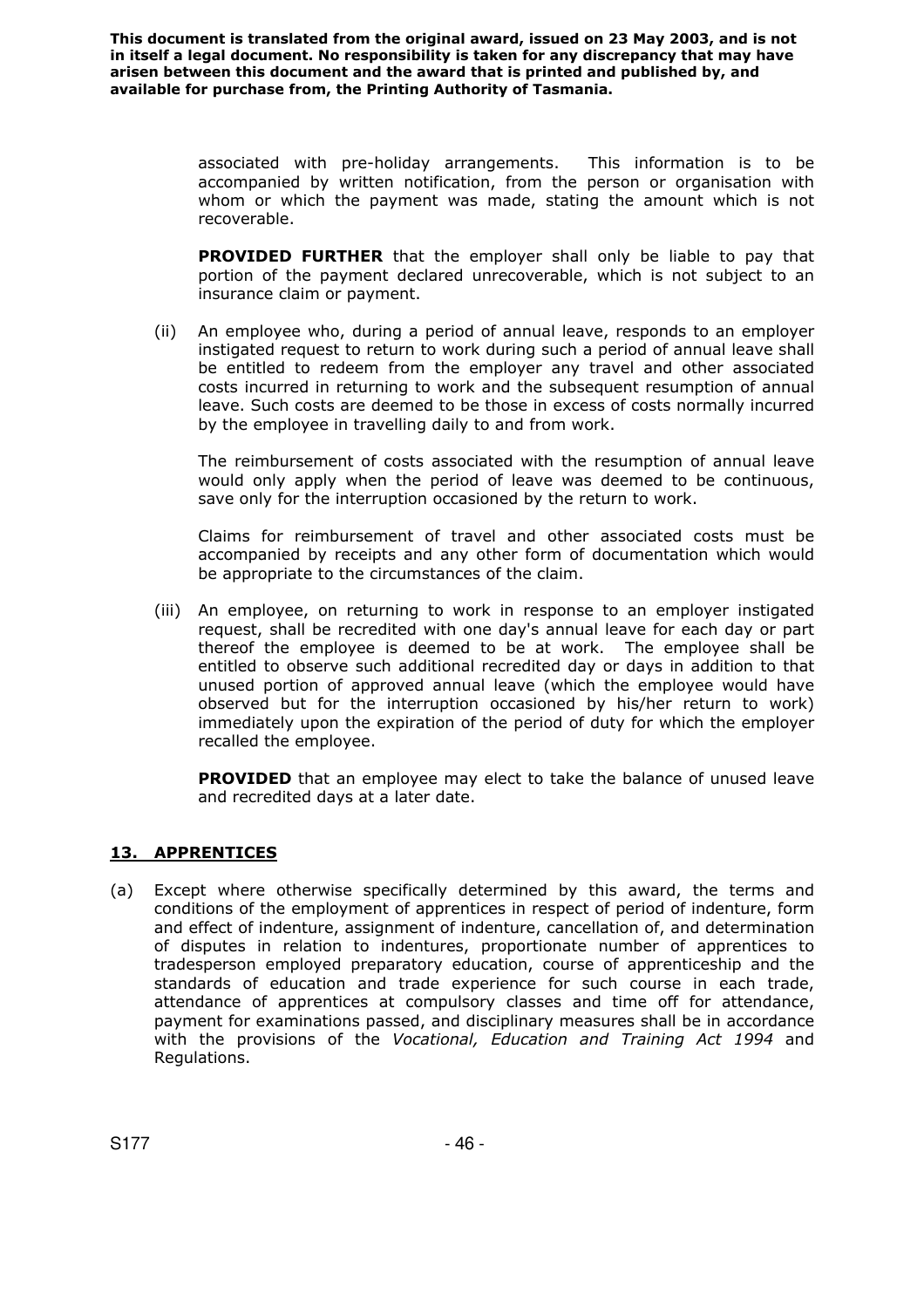- (b) The ordinary hours of employment of apprentices shall not in any case exceed those of a tradesperson.
- (c) No apprentice shall, except in an emergency, work or be required to work overtime or shiftwork at times which would prevent their attendance at any course of instruction as required by the *Vocational, Education and Training Act 1994* and Regulations.
- (d) Apprentices who are attending approved education training institutions and who present reports of satisfactory conduct shall be reimbursed all fees paid by them.

### **14. BOARD AND LODGING**

(a) An employee who is provided with board and/or lodging at a health service facility shall have deducted from that employee's salary the following amounts in respect of such board and lodging:

|       | Where both board and lodging is provided per week | 100.60 |
|-------|---------------------------------------------------|--------|
| (ii)  | Where lodging but no board is provided per week   | 18.45  |
| 'iii) | Where board but no lodging is provided per week   | 82.15  |

(b) The amount that may be deducted where meals only are provided shall be as follows:

| LUNCH/EVENING                        | Rate Per Meal |
|--------------------------------------|---------------|
|                                      |               |
|                                      |               |
| 3 Course (Soup, Main and Sweet)      | 4.50          |
| 2 Course (Main, Soup or Sweet)       | 3.30          |
| Single Main - Hot or Cold            | 2.15          |
| Single Course other than Main Course | 1.20          |
| All breakfasts - full                | 4.50          |
| Continental breakfast                | 2.70          |

**PROVIDED** that the employer may include on the cafeteria menu meals at prices above those covered by the award.

#### **PROVIDED FURTHER:**

- (i) a minimum charge of \$1.20 applies for each meal taken;
- (ii) in each case where a one, two or three course meal is ordered and charged for as above, no extra charge is to be levied for either beverages, toast, bread, butter or condiments.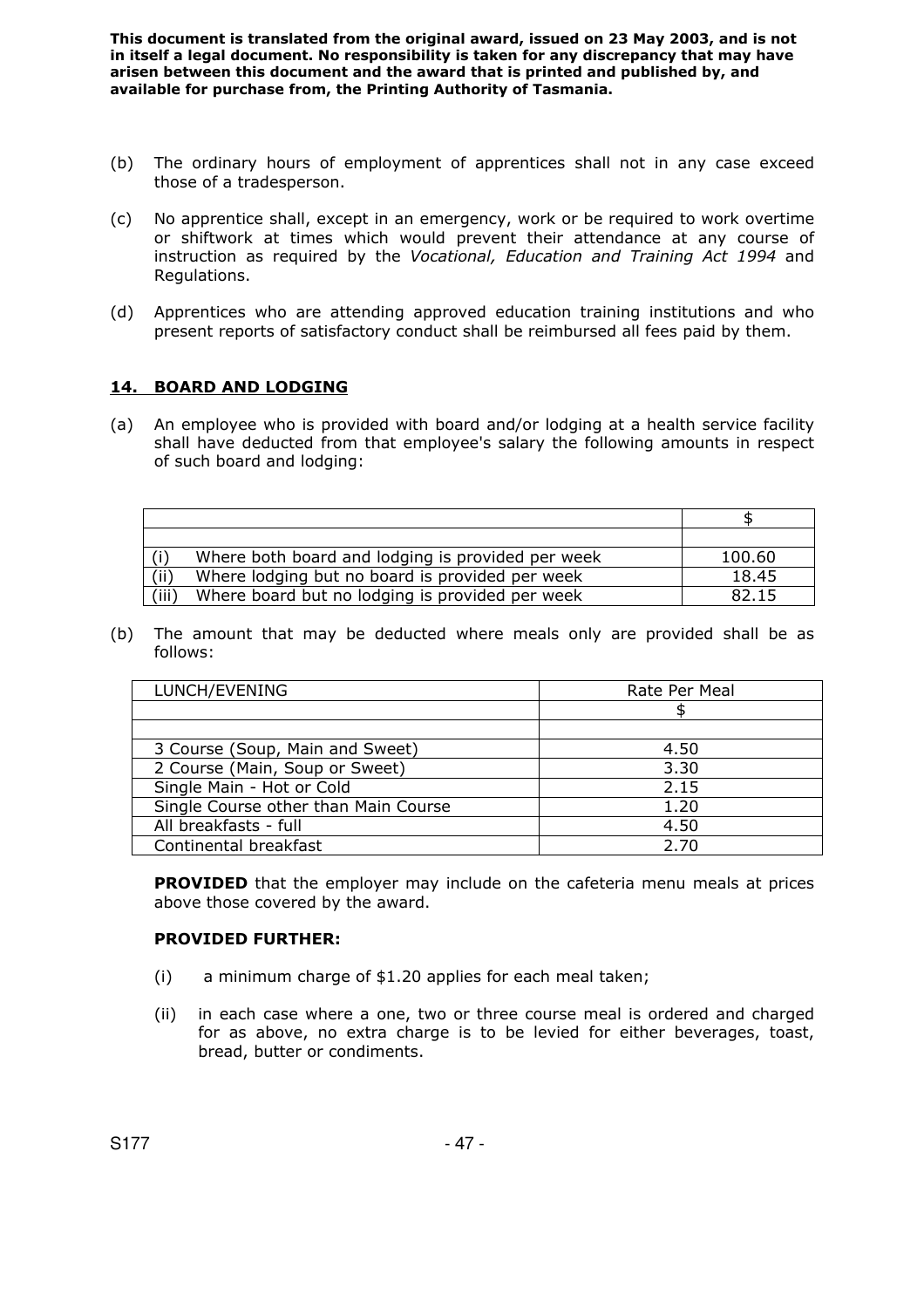## **15. CASUAL EMPLOYEES**

A casual employee shall:

- (a) be engaged by the hour up to a maximum of one calendar month;
- (b) receive a 20 per cent loading at the appropriate rate to compensate for annual leave, sick leave and holidays with pay as prescribed in Clause 12 - Annual Leave, Clause 34 - Sick Leave and Clause 20 - Holidays with Pay;
- (c) be given a minimum of two hours work or pay on each occasion they are required to attend work unless otherwise mutually agreed by the employee, employer and relevant union;
- (d) be paid penalty payments over and above the 20 per cent loading.

## **16. COMPASSIONATE LEAVE**

An employee shall, on the death of a wife, husband, father, mother, child, stepchild, brother, sister, mother-in-law, father-in-law, stepmother, stepfather, grandfather, grandmother and grandchild, be entitled upon application being made to, and approved by the Head of Agency, to leave up to and including the day of the funeral of such relative and such leave will be without deduction of pay not exceeding the number of ordinary hours worked by the employee in three ordinary days.

**PROVIDED** that no payment shall be made in respect of an employee's rostered days off.

Proof of such death, in the form of a death notice or other written evidence, shall be furnished by the employee to the satisfaction of the employer,

**PROVIDED FURTHER** that this clause shall have no operation while the period of entitlement to leave under it coincides with any other period of entitlement to leave.

For the purpose of this clause the words 'wife' and 'husband' shall not include a wife or husband from whom the employee is separated, but shall include a person who lives with the employee as a de facto wife or husband.

## **17. CONTRACT OF EMPLOYMENT**

- (a) Except as otherwise provided by the *State Service Act 1984*, employment shall be by the fortnight. Any employee not specifically engaged as a casual employee shall be deemed to be employed by the fortnight.
- (b) An employee (other than a casual employee) willing to work, who works for less than a full working fortnight, shall be entitled to a full fortnight's wages.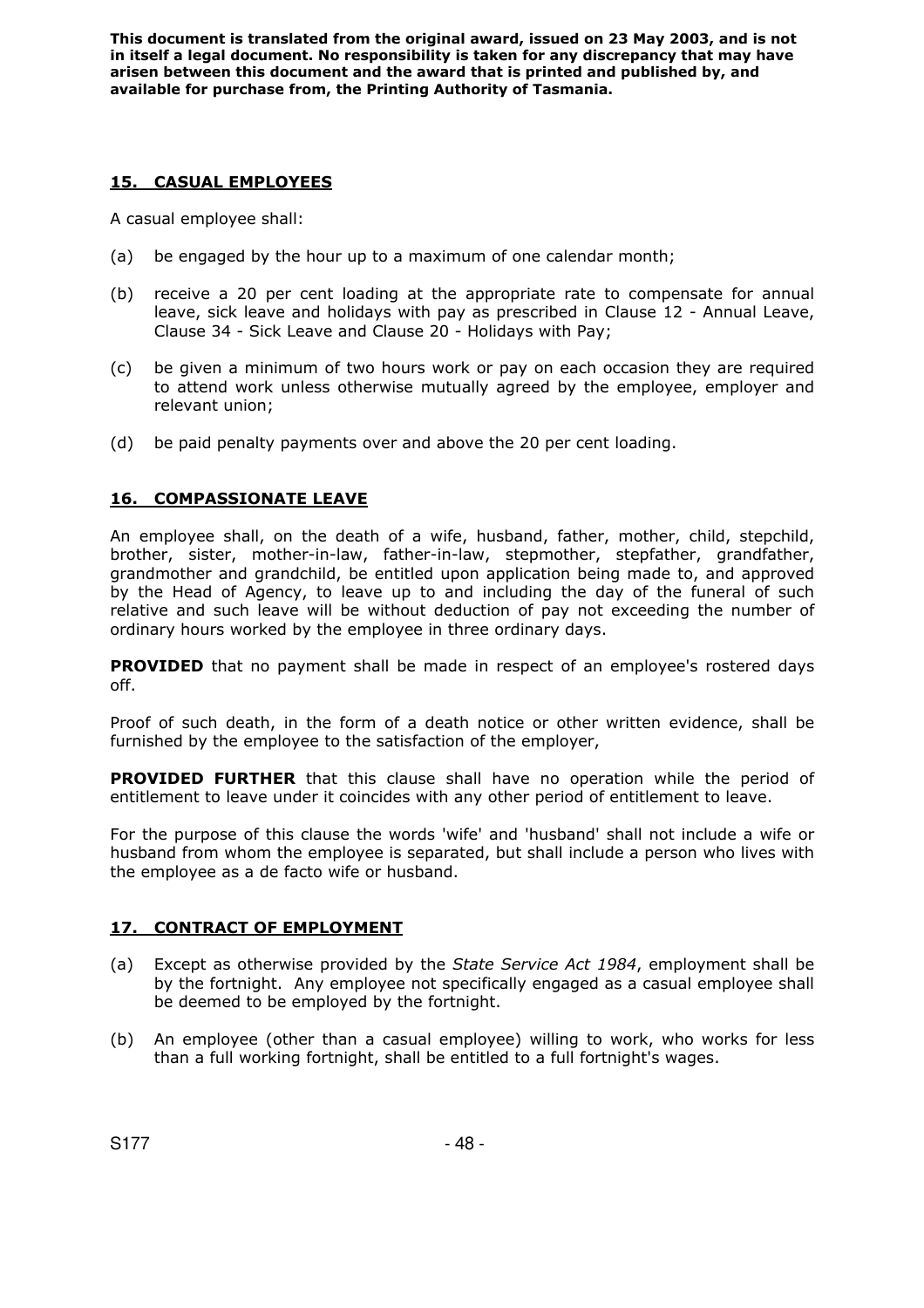(c) Employment shall be terminated by two weeks notice given by either side or by the payment or forfeiture of two weeks wages as the case may be. This shall not affect the right of the employer to dismiss an employee for serious misconduct or serious neglect of duty, in which case wages shall be paid up to the time of dismissal only.

# **18. EXCESS FARES**

An employee who is required by the Head of Agency to attend work for short periods at a location other than their regular place of employment shall be paid such reasonable fares necessarily incurred.

**PROVIDED** that no employee shall be entitled to the benefits of this subclause for more than three months in any one continuous period.

## **19. GRIEVANCE AND DISPUTE SETTLEMENT PROCEDURE**

The objectives of this procedure are to promote the resolution of grievances and disputes by measures based on consultation, co-operation and discussion; to reduce the level of industrial disputation and to avoid interruption to the performance of work and the consequential loss of service to the community and of wages.

- (a) In the first instance, the employees and/or union(s) shall attempt to resolve the grievance or dispute with the immediate supervisor. The local union representative(s) shall be present if desired by either party.
- (b) If the grievance or dispute is not settled at that stage, the matter shall be referred to the manager of the work unit. The local union representative shall be present if desired by either party.
- (c) If the grievance or dispute remains unresolved, the matter shall be referred to representatives of regional or corporate management and the state secretary of the appropriate union.
- (d) It is agreed that steps (a) to (c) shall take place within seven days.
- (e) If the grievance or dispute remains unresolved, the matter shall be referred to the Tasmanian Industrial Commission for decision, which shall be accepted by all parties as settlement of the grievance or dispute.
- (f) Until the grievance/dispute is resolved through any or all of the steps (a) to (e), work shall continue normally in accordance with custom and practice existing before the grievance or dispute arose.

No party shall be prejudiced as to the final settlement of a grievance or dispute by the continuation of normal work as above.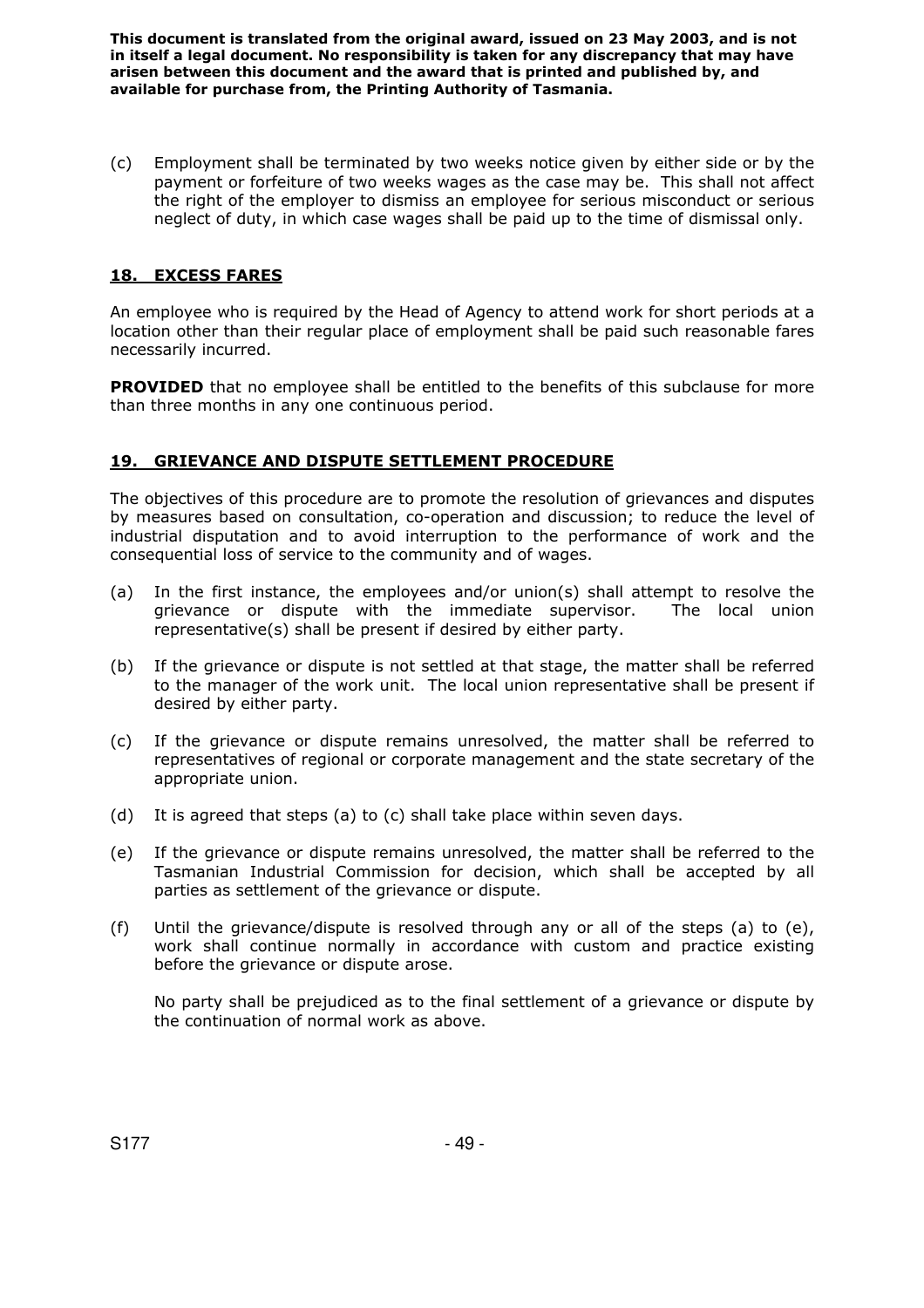(g) The foregoing grievance and dispute settling procedure is without prejudice to any statutory rights available to an employee under the provisions of the *Tasmanian State Service Act.* 

### **20. HOLIDAYS WITH PAY**

(a) All employees, other than shift workers, casual employees and part-time employees engaged to work more than 20 hours per week, shall be entitled to the following holidays without deduction from their wages:

> Christmas Day, Boxing Day, New Year's Day, Australia Day, Cup Day, Hobart Regatta Day (south of Oatlands, including Oatlands), Eight Hours Day, Good Friday, Easter Monday, Easter Tuesday, ANZAC Day, Queen's Birthday, Show Day and the first Monday in November in those districts where Hobart Regatta Day is not observed, or such other day as may be observed in the locality in lieu of any of the aforementioned holidays.

In addition, such other day or days declared from time to time to be State Service holidays, having regard to the declared location of such day or days.

- (b) Payment for the holidays mentioned in subclause (a) of this clause which are taken and not worked, shall be at the normal rate of pay which would have applied to the employee concerned, when if it were not for such holiday, he/she would have had been at work.
- (c) Where an employee who is entitled to holidays in accordance with subclause (a) of this clause is required to work on any of the holidays mentioned in that subclause, either for part or the whole of such day the employee shall, in the case of a shift worker be paid at the rate prescribed in Clause 33 - Shift Work, subclause (h) - Saturday, Sunday and Holiday with Pay shifts, and in the case of a day worker be paid at the overtime rate prescribed in Clause 27 - Overtime - Other than Shiftworkers.
- (d) An employee required to work on any of the holidays mentioned in subclause (a) of this clause, where such holiday applies at his/her normal place of work but because his/her duties require the employee to work at a place where the holiday does not apply, shall have the time in lieu of such holiday added to the employee's annual leave entitlement.

**PROVIDED** that ordinarily no employee shall be entitled to observe more than one full day or one half day (as the case may be) Cup Day holiday in any one year.

### **21. HOURS OF WORK - DAY WORKER**

- (a) The ordinary hours of work for a day worker shall be:
	- (i) 36¾ hours per week;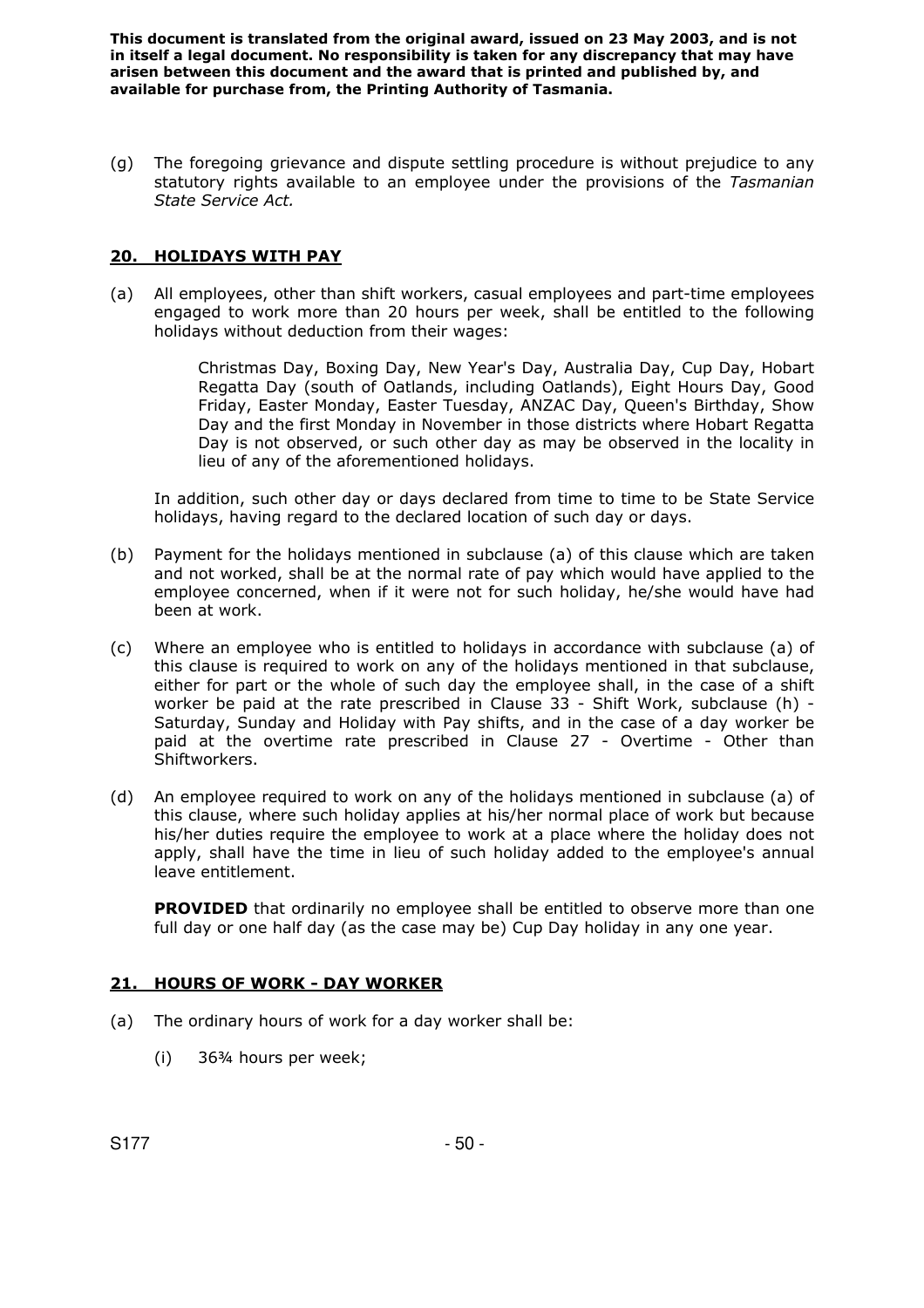- (ii) 37½ hours per week;
- (iii) 38 hours per week;

to be worked five days, Monday to Friday inclusive, in continuous periods of seven hours 21 minutes, 7½ hours and seven hours 36 minutes per day respectively between the hours of 7.00am and 5.30pm except for a meal break of no more than one hour.

**PROVIDED** that all employees, engaged after 1 December 1993, shall work 38 hours per week, with all existing employees working less than 38 hours per week employed on or before the operative date shall, at their current classification level retain those hours until they reach the top of their classification level and have spent 12 months at that level.

 **PROVIDED FURTHER** that work performed by day workers prior to 7.00am and after 5.30pm, shall be paid for at overtime rates, but shall be deemed for the purpose of this subclause to be part of the employees ordinary hours of work where his/her ordinary hours of work within the period 7.00am to 5.30pm in any week, have been less than 38, or whichever is applicable.

 **PROVIDED ALWAYS** that no employee shall be required to work more than five hours without a meal break.

- (b) A day worker employed as an operational employee within a hospital who is directed to work during their recognised meal break shall, for all work performed during such period and thereafter until a meal break is allowed, be paid at the rate of double that employee's normal salary rate.
- (c) Notwithstanding the provisions of this subclause, the spread of hours may be altered between 7.00am and 7.00pm to all or a section of employees by mutual agreement between the employer, the relevant union and the majority of the employees affected, but not so as to require any employee to work more than nine hours in any day; or:
	- (i) for employees working 36.75 hours per week, no more than 147 hours in any two consecutive fortnightly pay periods;
	- (ii) for employees working 37.50 hours per week, no more than 150 hours in any two consecutive fortnightly pay periods;
	- (iii) for all other day workers, no more than 152 hours in any two consecutive fortnightly pay periods.

## **22. LEAVE EXPENSES - BASS STRAIT ISLANDS**

Where an employee is stationed permanently on the Bass Strait Islands and enters upon leave of absence that employee may, three times in 12 months, on the determination of the employer, be paid the return fares reasonably incurred by the employee for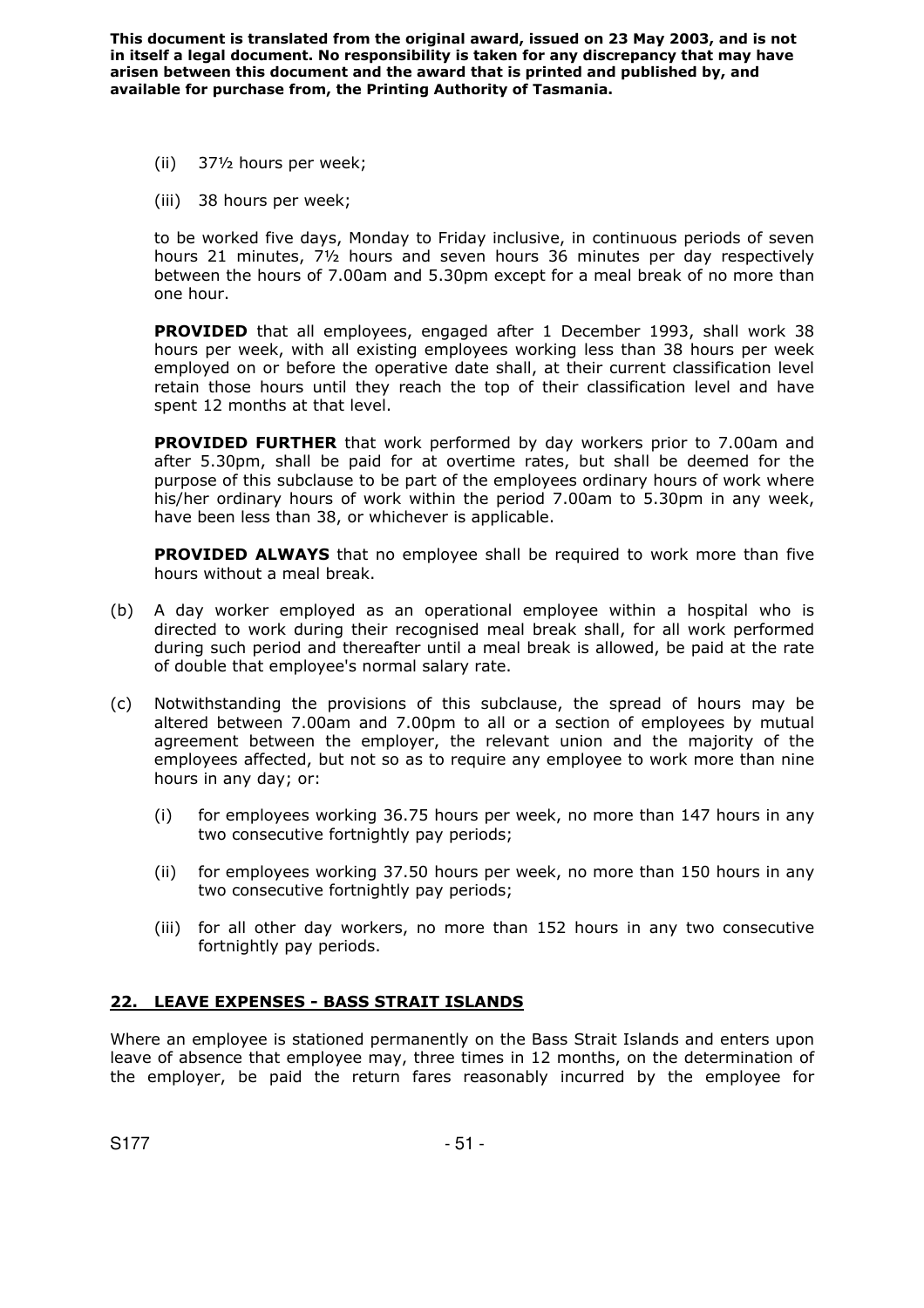him/herself and any dependant member of the employee's family, permanently resident on the Bass Strait Islands, travelling from his/her station to the nearest seaport or airport on the mainland of this State. Such travel shall include travel via Melbourne when such indirect travel is the most expedient means of travelling to or returning from the nearest seaport or airport on the mainland of this State.

### **PROVIDED** that:

- (a) with the approval of the employer an employee may, in substitution for travel to the nearest seaport or airport in this State, travel to any other seaport or airport in this State or to Melbourne;
- (b) for the purpose of obtaining emergency medical or dental treatment for an employee or dependant member of the employee's family, permanently resident on the Bass Strait Islands, an employee may, by way of reimbursement and, with the approval of the employer, be paid the return fare reasonably incurred for travel from his/her station to the nearest centre in this State or to Melbourne, where such treatment can be obtained. Such reimbursement shall be in substitution for one or all of the return fares for the person concerned, more particularly set forth, in this subclause;
- (c) the above entitlement is not cumulative, each 12 month period standing alone;
- (d) no employee shall be eligible to receive payment for the return fares as set forth above unless such employee has first completed three months continuous service on one or other of the Bass Strait Islands.

## **23. LIFTING OF PATIENTS**

No employee shall be required or permitted to lift or carry by hand any patient who is unable to provide reasonable assistance and weighs over 25 kg without the assistance of another person.

**PROVIDED** that where any patient, who is unable to provide reasonable assistance, weighs over 76 kg, no employee who is of the opinion that additional assistance is necessary shall be required or permitted to lift or carry by hand such patient without the assistance of two other persons.

The expression 'lift' shall include the following:

- (a) raising a patient in bed;
- (b) raising or moving a patient who has fallen;
- (c) removing a patient from a bed to a chair, wheelchair, commode, trolley, bath or other conveyance or receptacle;
- (d) removing a patient from a chair, wheelchair, commode, trolley, bath or other conveyance or receptacle to a bed or other place.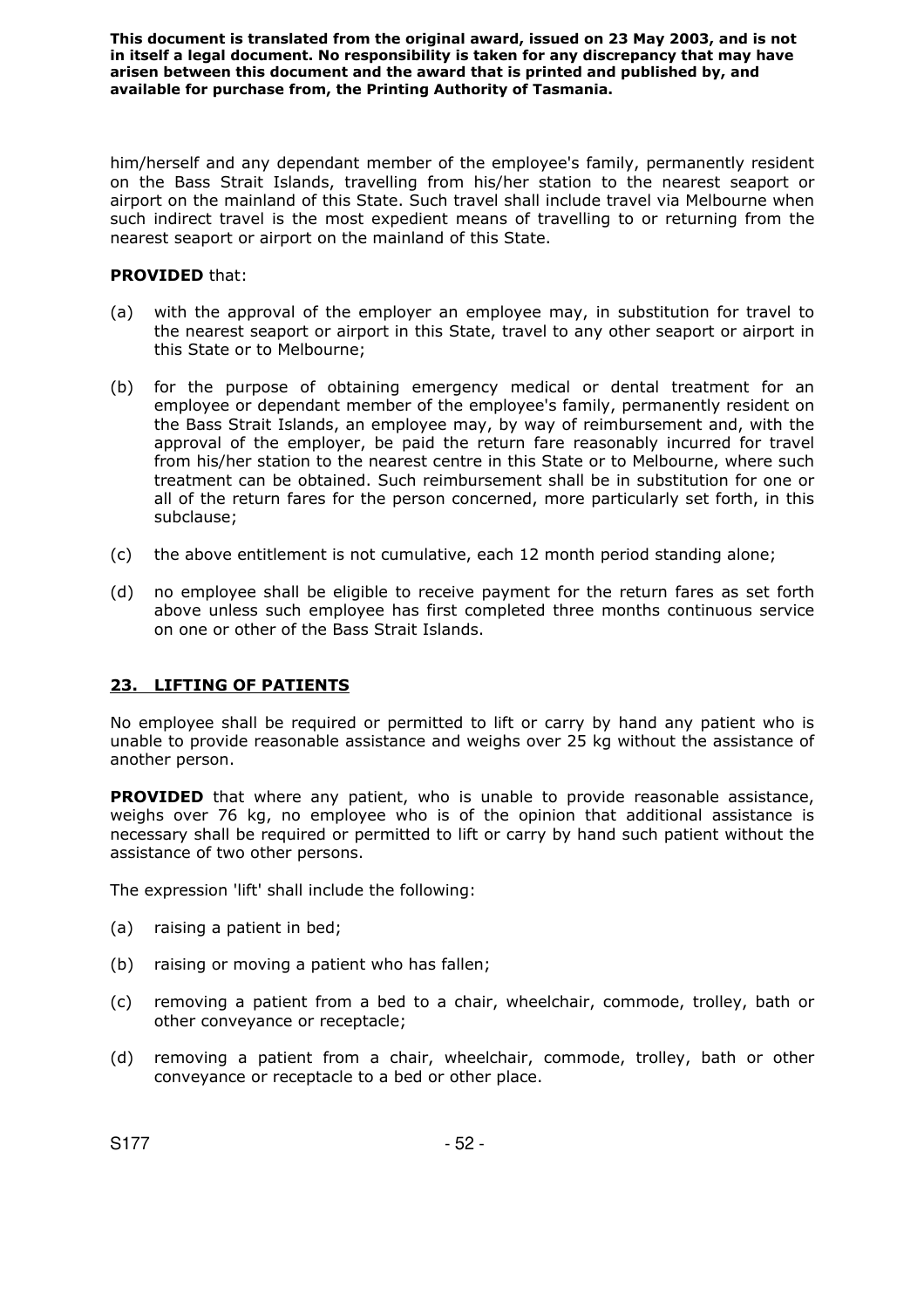## **24. MATERNITY LEAVE**

(a) Eligibility for Maternity Leave

An employee who becomes pregnant, shall upon production to the employer of a certificate from a duly qualified medical practitioner stating the presumed date of her confinement, be entitled to maternity leave provided that she has had not less than 12 months' continuous service with that employer immediately preceding the date upon which she proceeds upon such leave.

For the purposes of this clause:

- (i) An employee shall include a part-time employee but shall not include an employee engaged upon casual or seasonal work.
- (ii) Maternity leave shall mean unpaid maternity leave.
- (b) Period of Leave and Commencement of Leave
	- (i) Subject to subclauses (c) and (f) hereof, the period of maternity leave shall be for an unbroken period of from six to 52 weeks and shall include a period of six weeks compulsory leave to be taken immediately following confinement.
	- (ii) An employee shall, not less than 10 weeks prior to the presumed date of confinement, give notice in writing to the employer stating the presumed date of confinement.
	- (iii) An employee shall give not less than four weeks' notice in writing to the employer of the date upon which she proposes to commence maternity leave stating the period of leave to be taken.
	- (iv) The employer by not less than 14 days' notice in writing to the employee may require her to commence maternity leave at any time within six weeks immediately prior to her presumed date of confinement.
	- (v) An employee shall not be in breach of this clause as a consequence of failure to give the stipulated period of notice in accordance with paragraph (iii) hereof, if such failure is occasioned by the confinement occurring earlier than the presumed date.
- (c) Transfer to a Safe Job

Where in the opinion of a duly qualified medical practitioner, illness or risks arising out of the pregnancy or hazards connected with the work assigned to the employee make it inadvisable for the employee to continue at her present work, the employee shall, if the employer deems it practicable, be transferred to a safe job at the rate and on the conditions attaching to that job until the commencement of maternity leave.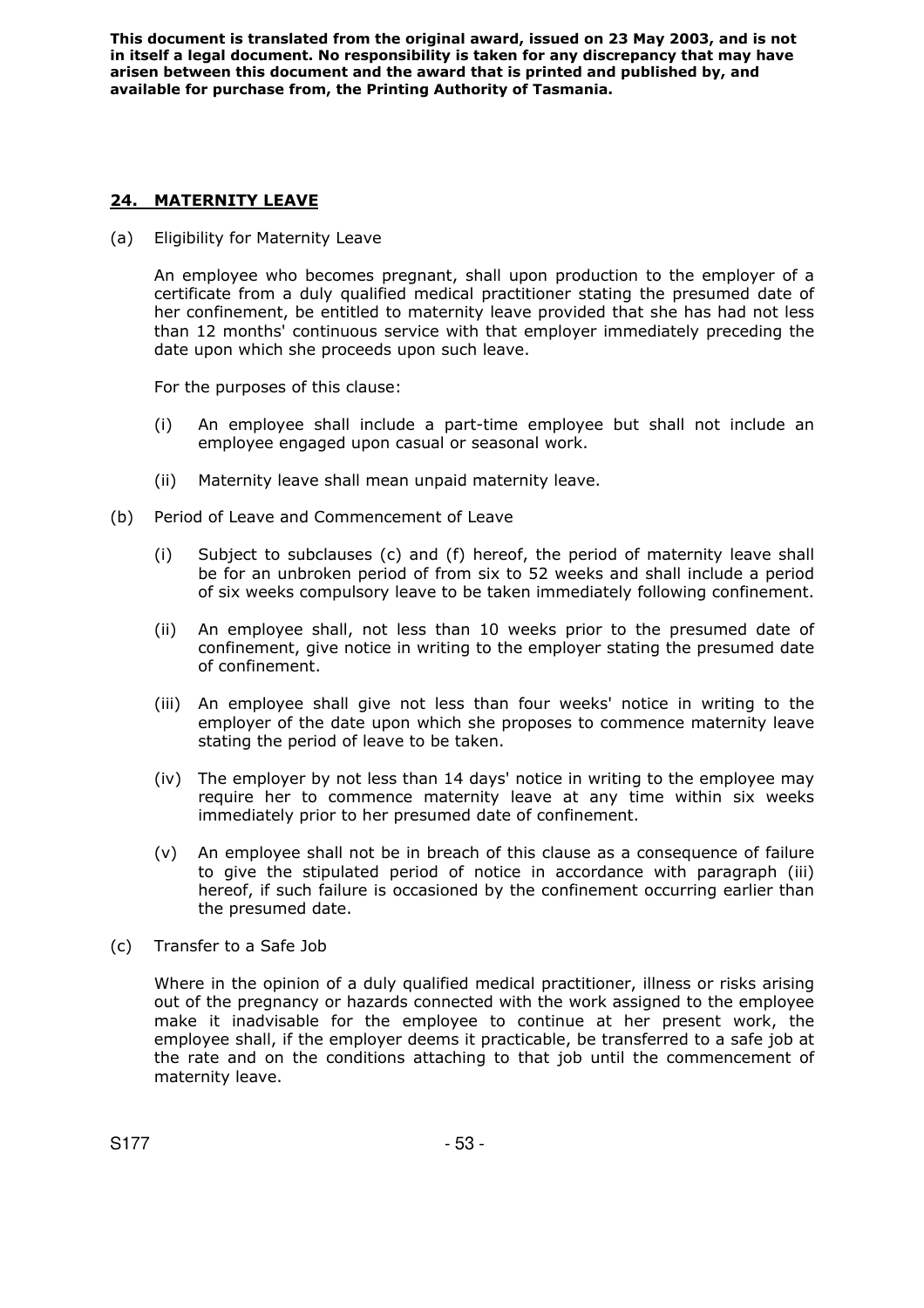If the transfer to a safe job is not practicable, the employee may, or the employer may require the employee to, take leave for such period as is certified necessary by a duly qualified medical practitioner. Such leave shall be treated as maternity leave for the purposes of subclauses (g), (h), (i) and (j) hereof.

- (d) Variation of Period of Maternity Leave
	- (i) Provided the addition does not extend the maternity leave beyond 52 weeks, the period may be lengthened once only, by the employee giving not less than 14 days' notice in writing stating the period by which the leave is to be lengthened.
	- (ii) The period of leave may, with the consent of the employer, be shortened by the employee giving not less than 14 days' notice in writing stating the period by which the leave is to be shortened.
- (e) Cancellation of Maternity Leave
	- (i) Maternity leave, applied for but not commenced, shall be cancelled when the pregnancy of an employee terminates other than by the birth of a living child.
	- (ii) Where the pregnancy of an employee then on maternity leave terminates other than by the birth of a living child, it shall be the right of the employee to resume work at a time nominated by the employer which shall not exceed four weeks from the date of notice in writing by the employee to the employer that she desires to resume work.
- (f) Special Maternity Leave and Sick Leave
	- (i) Where the pregnancy of an employee not then on maternity leave terminates after 28 weeks other than by the birth of a living child then:
		- (1) she shall be entitled to such period of unpaid leave (to be known as special maternity leave) as a duly qualified medical practitioner certifies as necessary before her return to work; or
		- (2) for illness other than the normal consequences of confinement she shall be entitled, either in lieu of or in addition to special maternity leave, to such paid sick leave as to which she is then entitled and which a duly qualified medical practitioner certifies as necessary before her return to work.
	- (ii) Where an employee not then on maternity leave suffers illness related to her pregnancy, she may take such paid sick leave as to which she is then entitled and such further unpaid leave (to be known as special maternity leave) as a duly qualified medical practitioner certifies as necessary before her return to work, provided that the aggregate of paid sick leave, special maternity leave and maternity leave shall not exceed 52 weeks.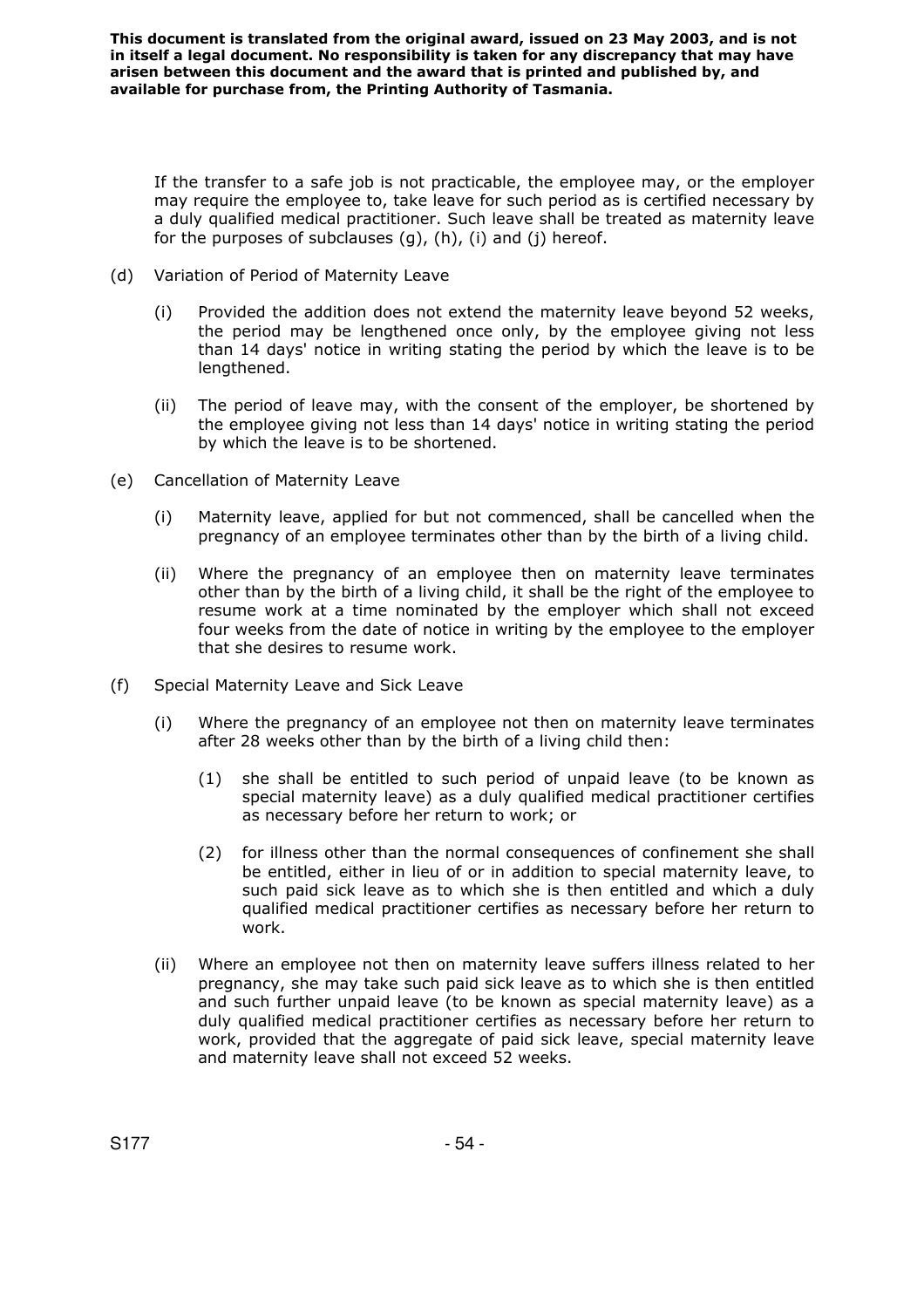- (iii) For the purposes of subclauses (g), (h) and (i) hereof, maternity leave shall include special maternity leave.
- (iv) An employee returning to work after the completion of a period of leave taken pursuant to this subclause shall be entitled to the position which she held immediately before proceeding on such leave or, in the case of an employee who was transferred to a safe job pursuant to subclause (c), to the position she held immediately before such transfer.

Where such position no longer exists but there are other positions available, for which the employee is qualified and the duties of which she is capable of performing, she shall be entitled to a position as nearly comparable in status and salary or wage to that of her former position.

(g) Maternity Leave and Other Entitlements

Provided the aggregate of leave including leave taken pursuant to subclauses (c) and (f) hereof does not exceed 52 weeks:

- (i) An employee may, in lieu of or in conjunction with maternity leave, take any annual leave or any part thereof to which she is then entitled.
- (ii) Paid sick leave or other paid authorised award absences (excluding annual leave), shall not be available to an employee during her absence on maternity leave.
- (h) Effect of Maternity Leave on Employment

Notwithstanding any award or other provision to the contrary, absence on maternity leave shall not break the continuity of service of an employee but shall not be taken into account in calculating the period of service for any purpose of an award.

- (i) Termination of Employment
	- (i) An employee on maternity leave may terminate her employment at any time during the period of leave by notice given in accordance with this award.
	- (ii) The employer shall not terminate the employment of an employee on the ground of her pregnancy or of her absence on maternity leave, but otherwise the rights of an employer in relation to termination of employment are not hereby affected.
- (j) Return to Work after Maternity Leave
	- (i) An employee shall confirm her intention of returning to her work by notice in writing to the employer given not less than four weeks prior to the expiration of her period of maternity leave.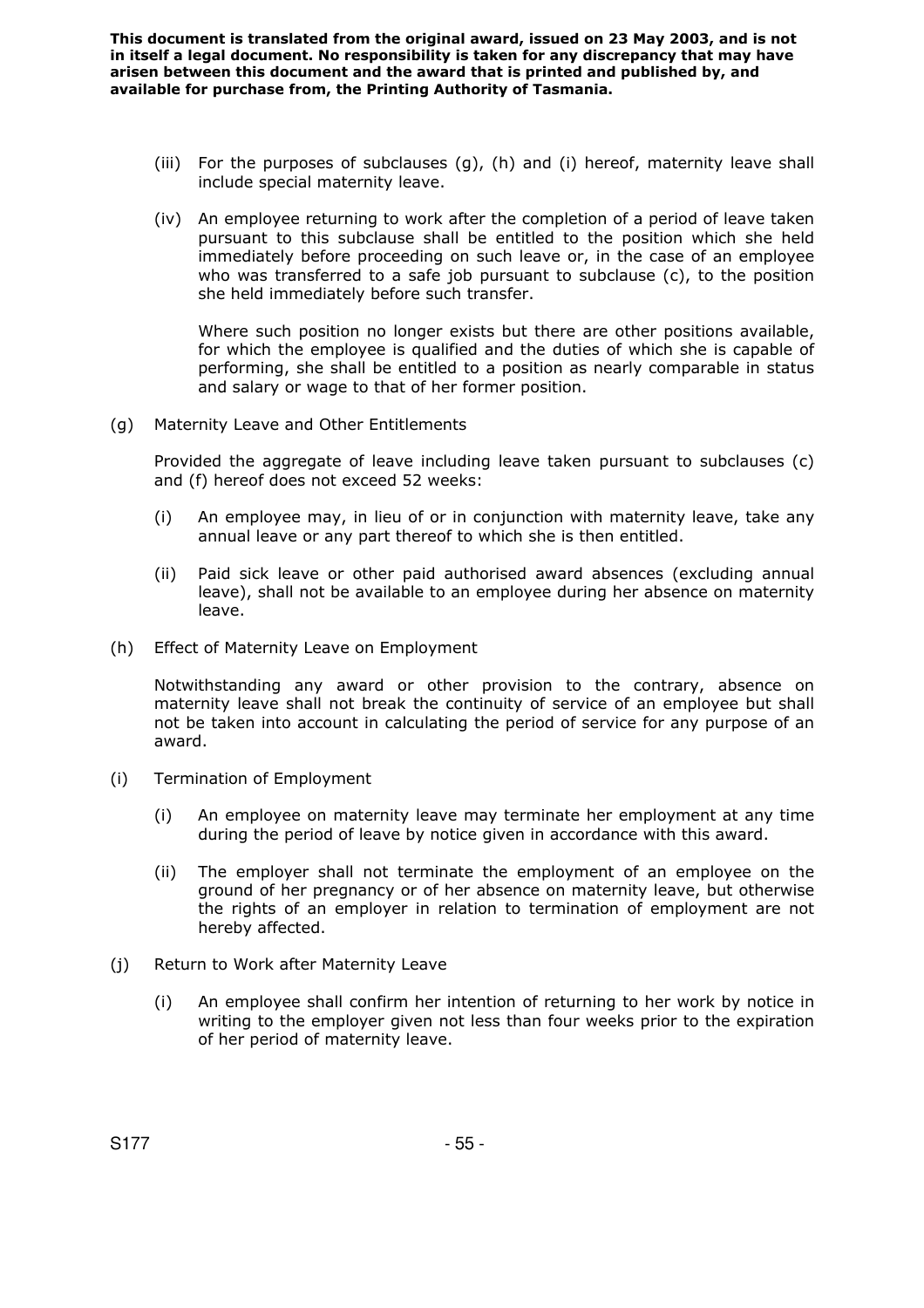- (ii) An employee, upon expiration of the notice required by paragraph (i) hereof, shall be entitled to the position which she held immediately before proceeding on maternity leave or, in the case of an employee who was transferred to a safe job pursuant to subclause (c) to the position which she held immediately before such transfer. Where such position no longer exists but there are other positions available for which the employee is qualified and the duties of which she is capable of performing, she shall be entitled to a position as nearly comparable in status and salary or wage to that of her former position.
- (k) Replacement Employees
	- (i) A replacement employee is an employee specifically engaged as a result of an employee proceeding on maternity leave.
	- (ii) Before a employer engages a replacement employee under this subclause, the employer shall inform that person of the temporary nature of the employment and of the rights of the employee who is being replaced.
	- (iii) Before an employer engages a person to replace an employee temporarily promoted or transferred in order to replace an employee exercising her rights under this clause, the employer shall inform that person of the temporary nature of the promotion or transfer and of the rights of the employee who is being replaced.
	- (iv) Provided that nothing in this subclause shall be construed as requiring a employer to engage a replacement employee.
	- (v) A replacement employee shall not be entitled to any of the rights conferred by this clause except where her employment continues beyond the 12 months' qualifying period.

## **25. MEALS ON DUTY**

Where, on the determination of the Head of Agency, the nature of an employee's duties are such as to warrant free meals on duty, or where in the Head of Agency's opinion other good reason exists for the provision to an employee of free meals on duty, such meals shall be provided free of charge.

## **26. NOTICE BOARD**

The Head of Agency shall provide a notice board of reasonable dimensions to be erected in the workplace in a prominent position upon which accredited union representatives shall be permitted to post formal signed union notices.

## **27. OVERTIME - OTHER THAN SHIFTWORKERS**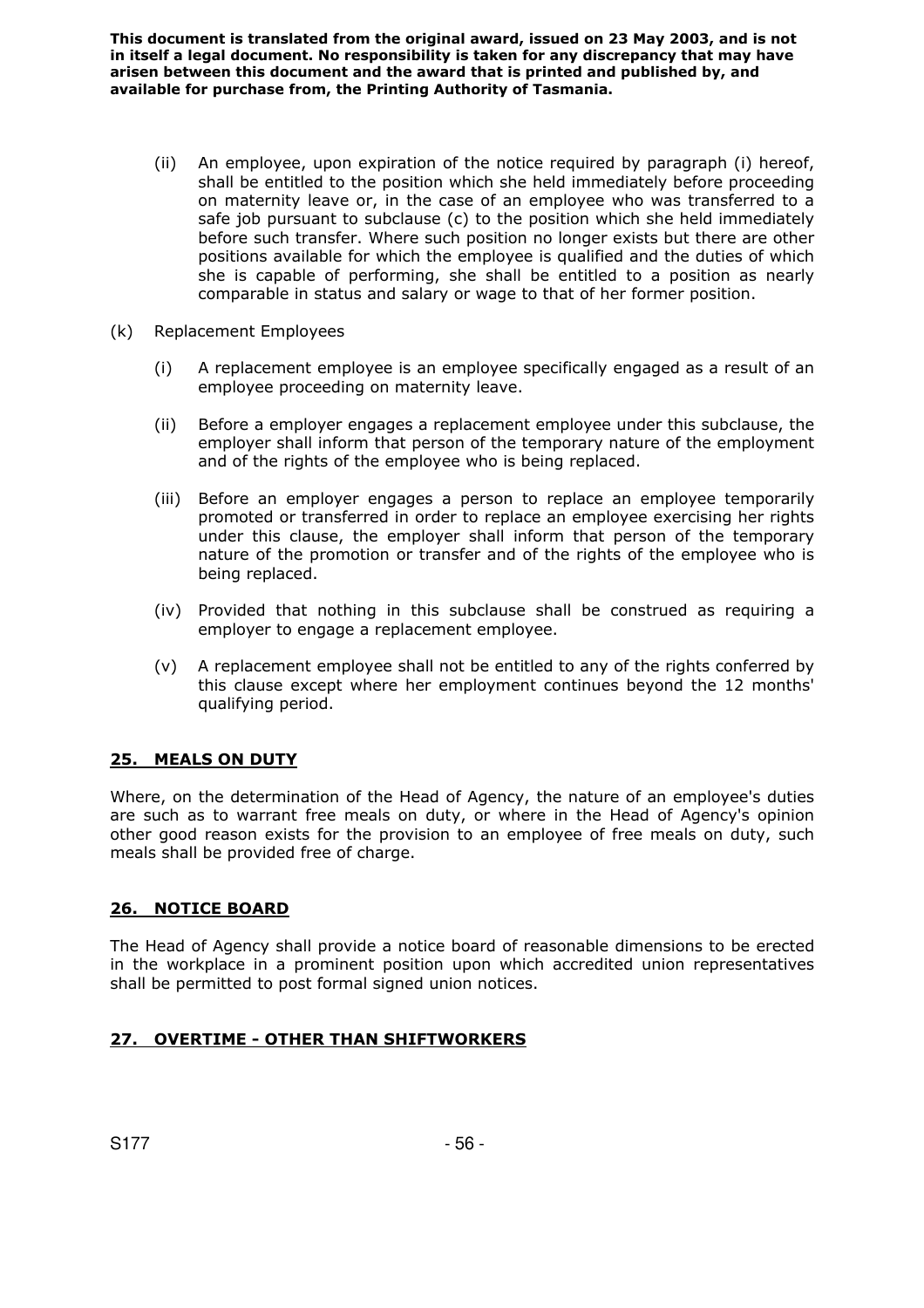- (a) (i) The Head of Agency may require an employee to work reasonable overtime at overtime rates, and such employee shall work overtime in accordance with such requirement. No overtime shall be worked without the prior approval of the Head of Agency or a person authorised by the Head of Agency to approve overtime work.
	- (ii) For all time worked in excess of the ordinary hours of work, Monday to Saturday inclusive, payment shall be made at the rate of time and a half for the first two hours, and double time thereafter. For overtime work on Sunday, payment of double time and overtime performed on a holiday with pay or such other day as may be allowed as a State Service Holiday (other than rostered shiftwork) to be paid at double time and one half.

**PROVIDED** that, except as provided by Clause 30 - Recall, On Call and Close Call of this award, where an employee is in receipt of a salary of or exceeding the maximum salary entitlement payable to Level 5 of the Administrative and Clerical classification as prescribed by this award but not exceeding the maximum salary entitlement prescribed for Level 7 of the Administrative and Clerical classification, an entitlement for payment of overtime shall be computed at the rate of the maximum salary entitlement payable to Level 5 of the Administrative and Clerical classification.

 **PROVIDED FURTHER** that, except as provided by Clause 30 - Recall, On Call and Close Call of this award, officers in receipt of a salary in excess of the maximum salary entitlement determined for Level 7 Administrative and Clerical classification under this award, shall not be entitled to payment for any overtime worked.

An employee who holds a position which regularly requires them to work on holidays with pay shall, where mutually agreed, by the employee, employer and the appropriate union, be paid in addition to any paid time off in lieu granted by the employer concerned, at the rate of time and a half of their ordinary rate for the first eight hours worked during their normal spread of hours, and thereafter in accordance with the overtime rates set forth in paragraph (ii) above.

**PROVIDED ALWAYS** that no employee shall receive in the aggregate more than the equivalent of double time and a half of the employee's ordinary rate. For the purposes of computing overtime, each day's work shall stand alone except in those cases where overtime is continuous from one day to the next.

- (iii) Unless the period of overtime is one and a half hours or less, an employee before starting overtime shall be allowed a meal break of twenty minutes, which shall be paid for at ordinary rates. The employer and an employee may agree to any variation of this provision to meet the circumstances of the work in hand.
- (iv) An employee required to work overtime for more than two hours without being notified on the previous day or earlier that the employee will be so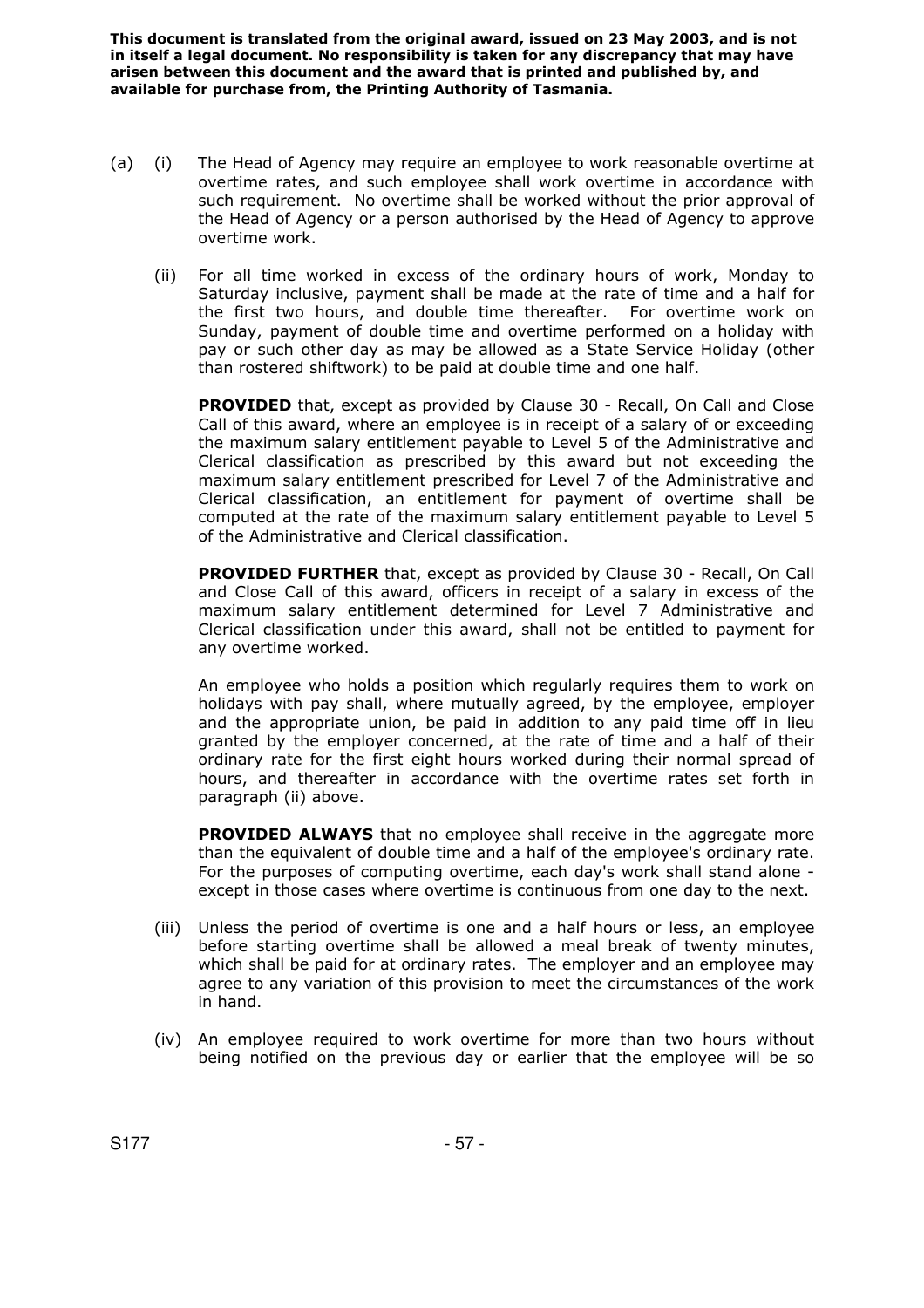> required, shall either be supplied with a meal by the employer, or paid \$9.25 in lieu thereof.

(v) Allowances prescribed by this award other than Higher and More Responsible Duties and Mixed Functions allowance, shall not be taken into account in the compilation of overtime and penalty rates prescribed by this award.

Notwithstanding the foregoing, the 20 per cent loading payable to casual employees and part-time employees working less than 20 hours per week shall be taken into account before calculating penalty rates payable for weekend and holiday with pay shifts, but shall not be taken into account when calculating overtime payments.

- (b) Rest Period after Overtime
	- (i) When overtime work is necessary it shall, wherever reasonably practicable, be so arranged that employees have at least eight consecutive hours off duty between the work of successive days.
	- (ii) An employee (other than a casual employee) who works so much overtime between the termination of ordinary work on one day and the commencement of ordinary work on the next day, that the employee has not had at least eight consecutive hours off duty between those times shall, subject to this section, be released after completion of such overtime until that employee has had eight consecutive hours off duty without loss of pay for ordinary working time occurring during such absence.
	- (iii) If on the instructions of the employer such an employee resumes or continues work without having had eight consecutive hours off duty, the employee shall be paid at double time until the employee is released from duty for such period and the employee shall then be entitled to be absent until that employee has eight consecutive hours off duty without loss of pay for ordinary working time occurring during such absence.

### **28. PART-TIME EMPLOYEES**

Part-time employees shall be entitled to the conditions prescribed by this award, except where such conditions are in conflict with those set out below, in which case this clause will apply.

- (a) Annual Leave Part-time Shiftworkers
	- (i) To qualify as a shiftworker for the purposes of receiving an additional week's annual leave a part-time employee shall be rostered to perform work on not less than 10 Saturdays and not less than 10 Sundays during any one year.
	- (ii) A part-time shiftworker shall have his/her period of annual leave extended by the addition of one day for each holiday with pay as prescribed in Clause 20 -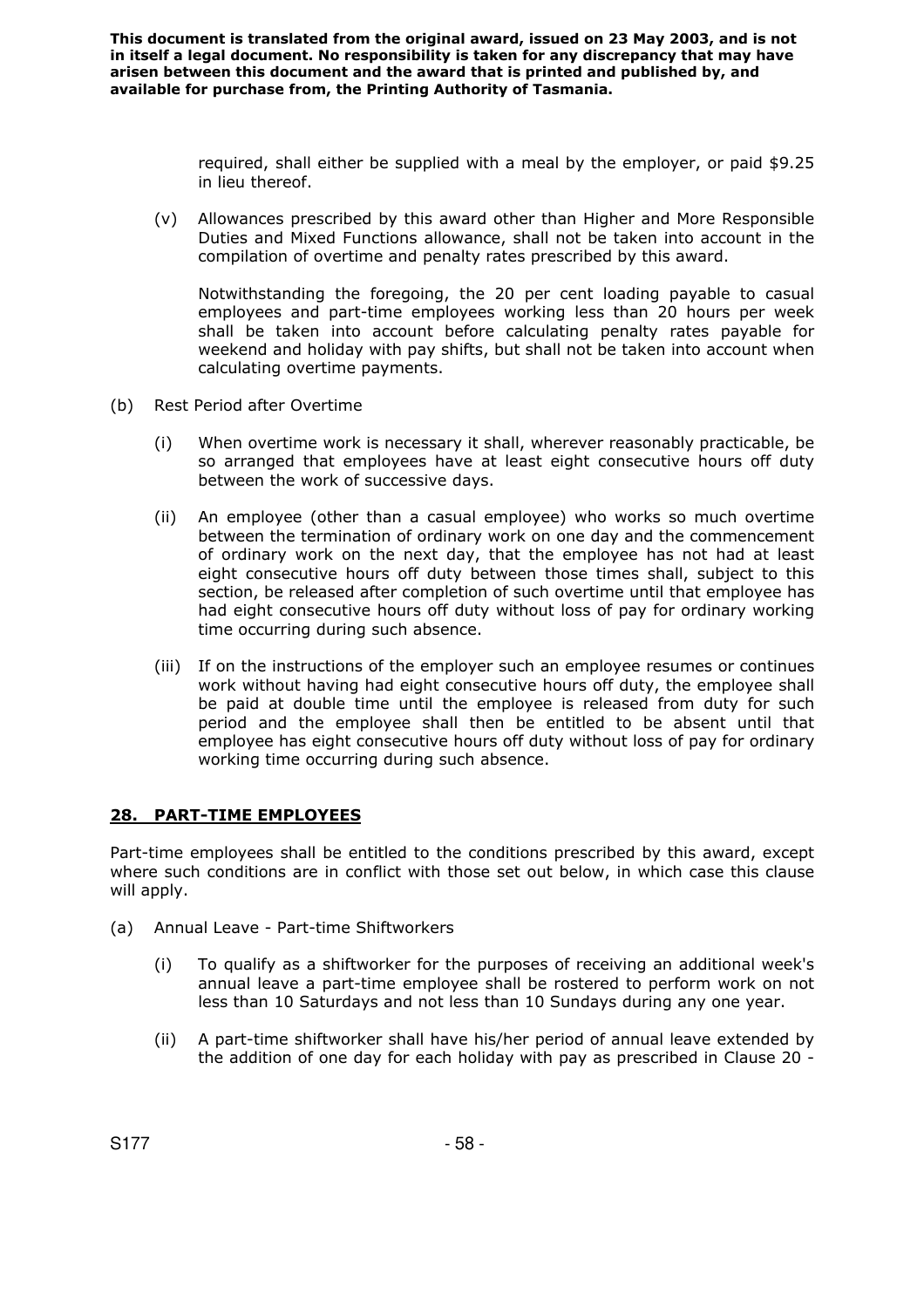> Holidays with Pay, whether or not such holiday is observed on a day which for that employee would have been a rostered day off.

> This shall not apply in respect to a statutory holiday which is observed on a Saturday or a Sunday.

(iii) A part-time shiftworker whose place upon a roster does not rotate (by agreement between the relevant parties and persons bound by this award and the employees concerned) shall only have their period of annual leave extended by the addition of one day for each holiday prescribed in Clause 20 - Holidays with Pay, upon which the employee is rostered to work.

The provisions of paragraphs (ii) and (iii) of this subclause shall not apply in respect to a statutory holiday which is observed on a Saturday or a Sunday.

- (b) Calculation of Hourly Rate
	- (i) The hourly rate of pay to be paid to a part-time employee shall be calculated in the following manner:
		- (1) if a part-time employee is employed in a classification where the fulltime equivalent hours are 38, then that employee shall be paid at the rate of 1/38 of the salary prescribed in Clause 8 - Salaries for that classification;
		- (2) if a part-time employee is employed in a classification where the fulltime equivalent hours are 37.50, then that employee shall be paid at the rate of 1/37.50 of the salary prescribed in Clause 8 - Salaries for that classification;
		- (3) if a part-time employee is employed in a classification where the fulltime equivalent hours are 36.75, then that employee shall be paid at the rate of 1/36.75 of the salary prescribed in Clause 8 - Salaries for that classification;
	- (ii) Part-time employees working less than 20 hours per week shall receive a 20 per cent loading in lieu of annual leave, sick leave and holidays with pay, at the appropriate rate to compensate for all paid leave and holiday entitlements.
- (c) District Allowance

The district allowance payable to full-time employees under the provisions of this award shall be paid to part-time employees on the following basis: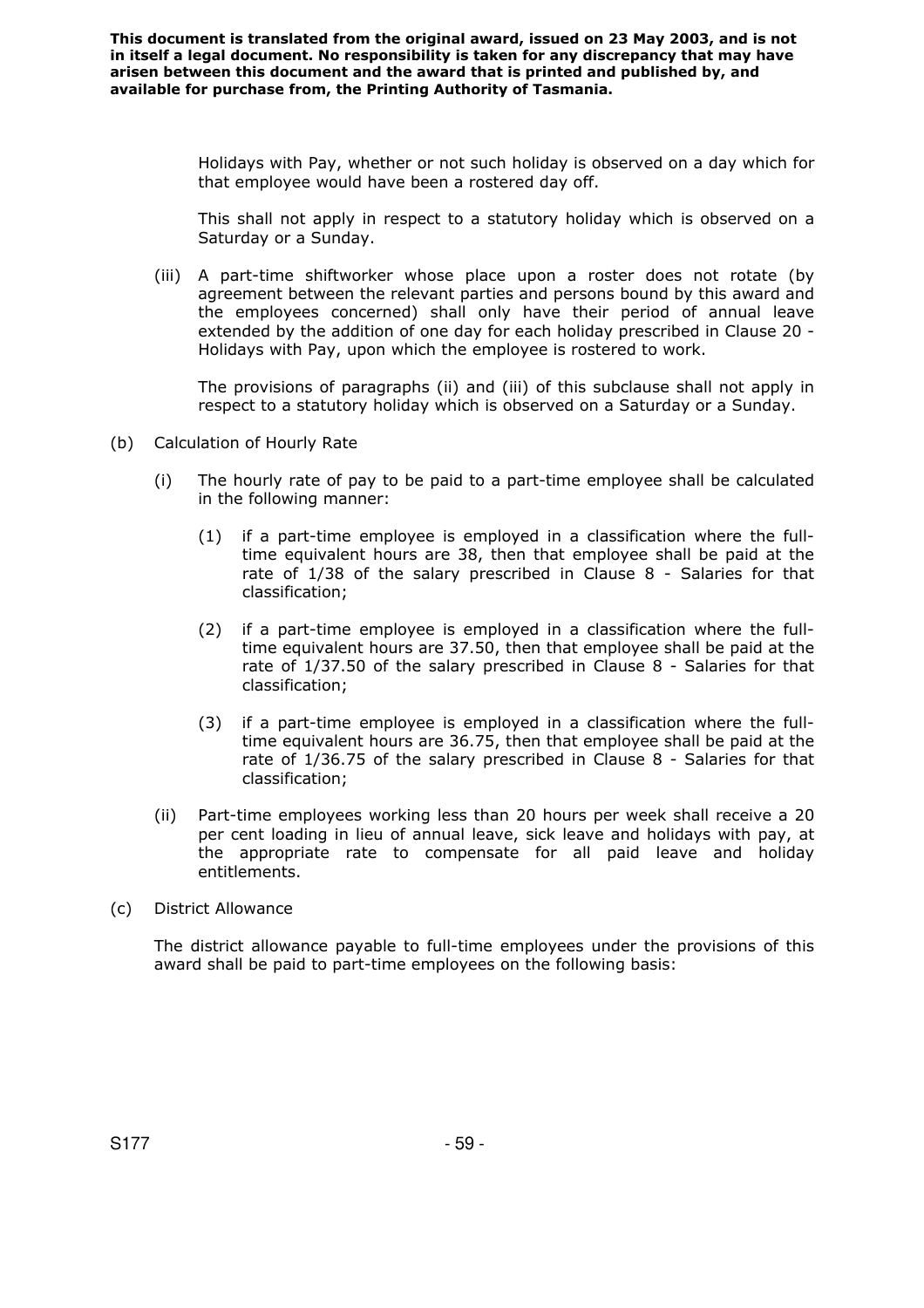| Less than 10 hours per week | 1/4 of the rates prescribed for similar full-time<br>employees             |
|-----------------------------|----------------------------------------------------------------------------|
| 10 hours but less than      | $\frac{1}{2}$ of the rates prescribed for similar full-time                |
| 20 hours per week           | employees                                                                  |
| 20 hours but less than      | 3/4 of the rates prescribed for similar full-time                          |
| 30 hours per week           | employees                                                                  |
| 30 hours or more per week   | The full amount of the rates prescribed for<br>similar full-time employees |

### (d) Hours of Work

- (i) A part-time employee shall be provided with minimum of two hours work or pay on each occasion they are required to attend for work unless otherwise mutually agreed by the employee, employer and the appropriate union.
- (ii) A part-time employee, engaged as a day worker, who is required to work outside the spread of hours as prescribed in Clause 21 - Hours of Work - Day Worker shall be paid penalty rates as follows:
	- (1) Monday to Saturday time and a half for the first two hours, double time thereafter;
	- (2) Sunday double time;
	- (3) Holidays with Pay double time and a half.
- (iii) A part-time employee who is required to work on Saturdays, Sundays and holidays with pay shall be paid for all time worked on those days, the penalty rates prescribed for those days in Clause 27 - Overtime - Other Than Shiftworkers, paragraph (a)(ii).

**PROVIDED** that a part-time employee who receives a loading in lieu of annual leave, sick leave and holidays with pay, shall be paid at the rate of 1.7 times the relevant award rate for work on a holiday with pay.

(e) Leave Without Pay

A part-time employee working less than 20 hours per week who receives a loading in lieu of annual leave, sick leave and holidays with pay, shall be entitled to elect to take up to four weeks leave without pay in any one leave year. Leave under this provision shall not be cumulative.

Leave allowed under this provision may be taken by mutual agreement by the employee, employer and the appropriate union.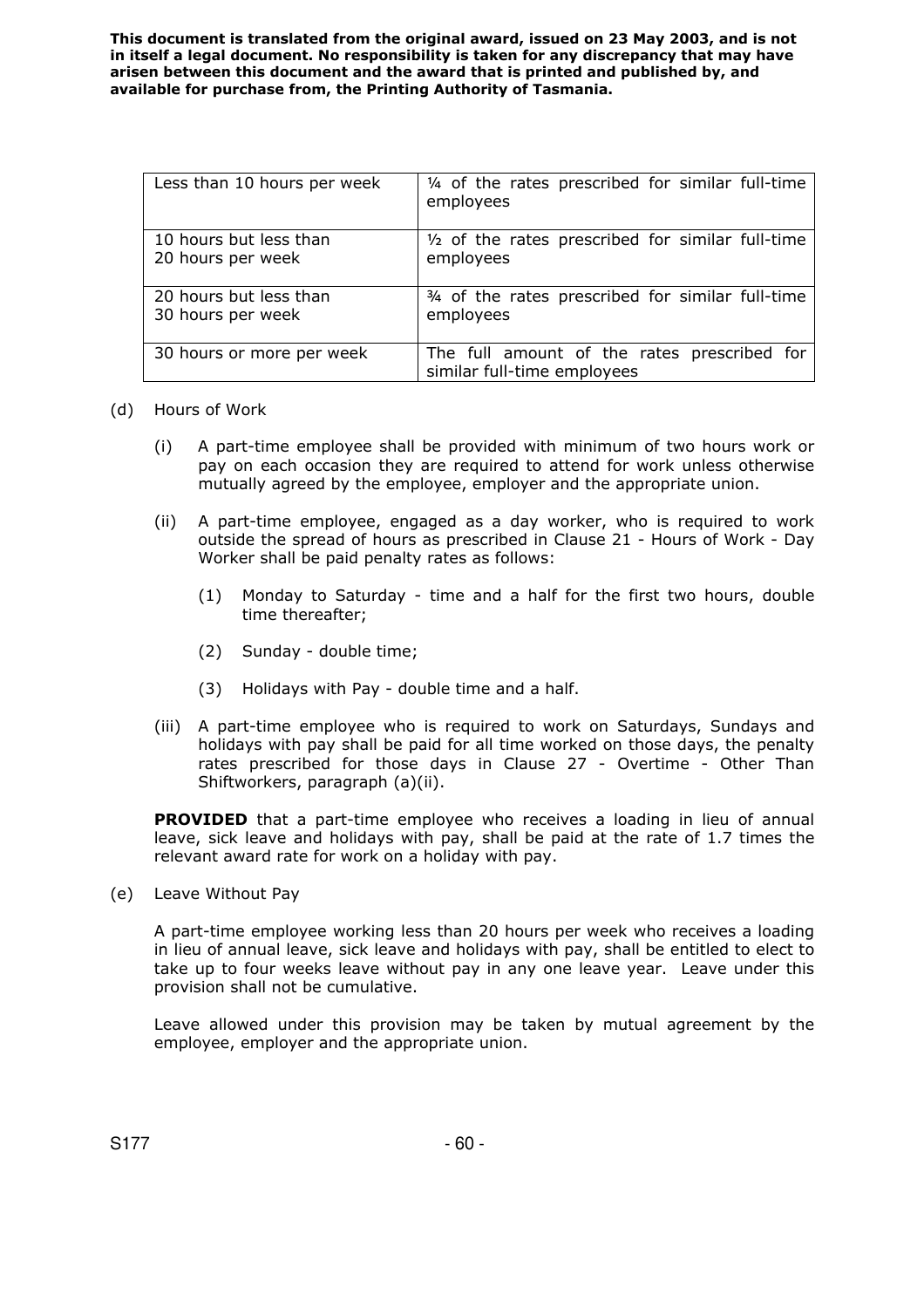(f) Overtime

The overtime rate for part-time employees shall be calculated by adding the overtime penalty prescribed in Clause 27 - Overtime - Other Than Shiftworkers, to the employee's normal hourly rate.

(g) Shiftwork - Part-time Employees

Part-time shiftworkers shall be entitled to the provisions of Clause 33 - Shift Work with the following exceptions:

- (i) Hours the maximum hours in any one fortnight shall be 80.
- (ii) The maximum hours in any one day shall be eight, (except where such hours are worked in accordance with the provisions of Clause 33 - Shift Work, paragraph (a)(i), any time worked outside of these hours shall be paid at the rate of double time.
- (iii) Rosters the provisions of Clause 33 Shift Work in this respect shall apply but work by choice or mutual agreement by the employee, employer or appropriate union outside rostered shifts shall not be subject to penalty (other than shift, Saturday, Sunday and holiday with pay penalties).

**PROVIDED** that any time worked in excess of eight hours per day shall be paid at the rate of double time.

Where an employee is instructed to work shifts other than in accordance with Clause 33 - Shift Work the employee shall be entitled to the penalty payments prescribed by that clause.

(iv) Meal breaks - the paid meal break prescribed by Clause 33 - Shift Work shall be given to all employees who work in excess of four hours.

**PROVIDED** that in determining the amount of leave to which an employee is entitled at any time (other than leave which has been accumulated) the average hours worked per week in the preceding three months shall be used except that where an employee has less than three months' service, the period per week for which the employee was engaged shall be used.

 **PROVIDED FURTHER** that in determining the amount of leave to be accumulated for the purposes of Clause 34 - Sick Leave, subclause (d) the entitlement shall be based on the average number of hours worked in 12 months (less the period of sick leave taken).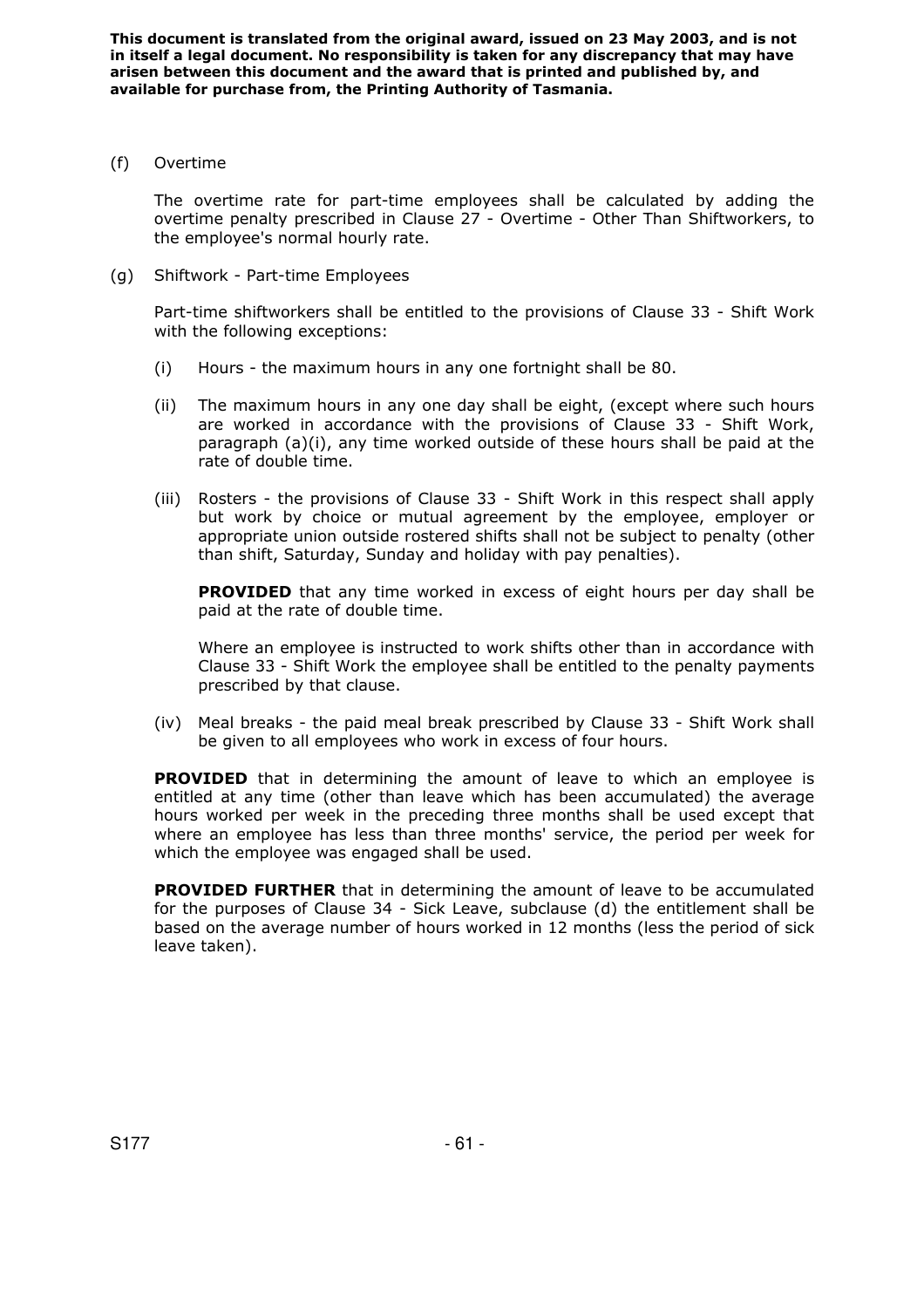(h) Sick Leave for Part-time Employees

Part-time employees who work in excess of 20 hours per week shall, in any one year, be entitled to the following sick leave entitlements:

| 20 hours to less than 30 hours per week | 114 hours pa |
|-----------------------------------------|--------------|
| 30 hours and above                      | 152 hours pa |

### **29. PAYMENT OF WAGES**

(a) Wages, including overtime, shall be paid during working hours, at intervals of not more than two weeks and not later than Thursday.

When a holiday with pay, as prescribed in Clause 20 - Holidays with Pay, falls on a normal pay day wages shall be paid on the last working day prior to the holiday with pay.

(b) Payment shall be by direct deposit into a credit institution nominated by the employee.

The present pay day and time of payment, or method of payment shall not be varied, except after consultation with the appropriate union concerned and an agreed phasing-in period.

- (c) On or prior to pay day the employer shall provide to the employee, particulars in writing, setting out full details of the wages to which the employee is entitled to the statement shall at least include the following information:
	- (i) date of payment;
	- (ii) period covered by payment;
	- (iii) the total amount of wages;
	- (iv) the amount of wages at ordinary rate, including the hourly rate;
	- (v) the amount of wages paid as overtime, at the rate of time and one half, including the rate;
	- (vi) the amount of wages paid as overtime, at the rate of double time, including the rate;
	- (vii) the amount paid as shift or other allowances, with sufficient information to allow the employee to identify each payment;
	- (viii) the amount paid as penalty rates for rostered shifts, with sufficient information to allow the employee to identify each payment;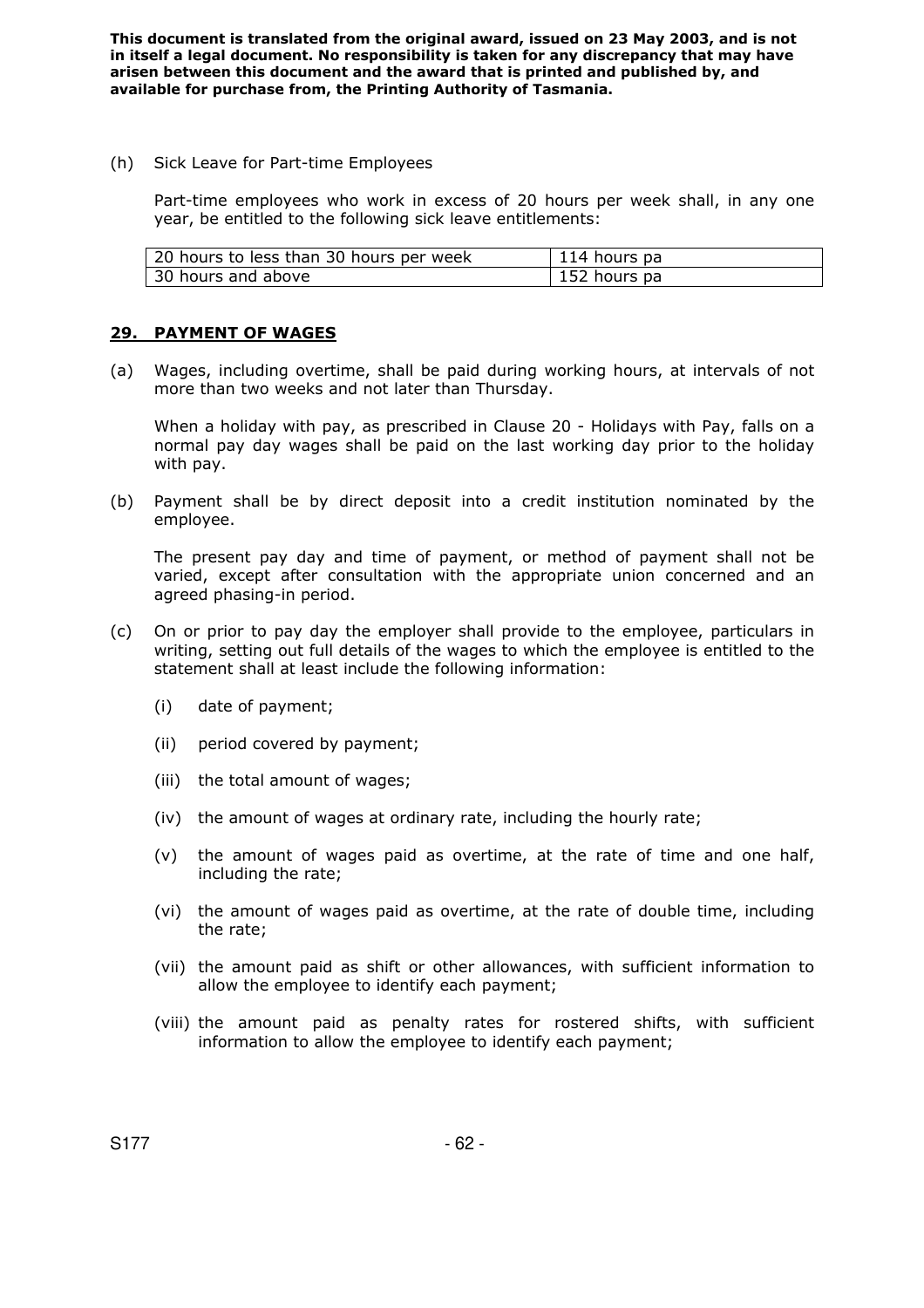- (ix) any payment for annual leave, sick leave, workers compensation, back pay or any other payment not usually included in the employees wages, which shall contain sufficient detail so as to inform an employee how each amount has been calculated;
- (x) employees classification;
- (xi) the amount deducted for taxation purposes;
- (xii) the amount of any other deduction shall be listed individually and identified;
- (xiii) the net amount of wages.
- (d) An employee kept waiting for their wages on a normal pay day for more than a quarter of an hour after the usual time for ceasing work shall be paid at overtime rates after that quarter of an hour, with a minimum of a quarter of an hour.

## **30. RECALL, ON CALL AND CLOSE CALL**

- (a) An employee who is recalled to work overtime without prior notice thereof shall be paid as follows:
	- (i) In respect of the first recall a minimum payment of three hours at the appropriate overtime rate.
	- (ii) In respect of subsequent recalls occurring up to three hours from the commencement of the first recall for which a minimum payment has been attracted, in accordance with paragraph (i) of this subclause no extra payment shall accrue until the time actually worked exceeds three hours.
	- (iii) Payment for all recalls occurring outside the three hour period from the commencement time of the first recall for which a minimum payment has been made shall be calculated at the appropriate overtime rate for actual time worked.
	- (iv) The appropriate overtime rate for the purpose of this clause shall be calculated as follows:
		- (1) Professional Employees

For a professional employee classified at Level 1 of this category, on the employees annual salary rate exclusive of all allowances.

 For all other professional employees, on the maximum salary payable for a Level 1 employee exclusive of all allowances.

(2) Technical Employees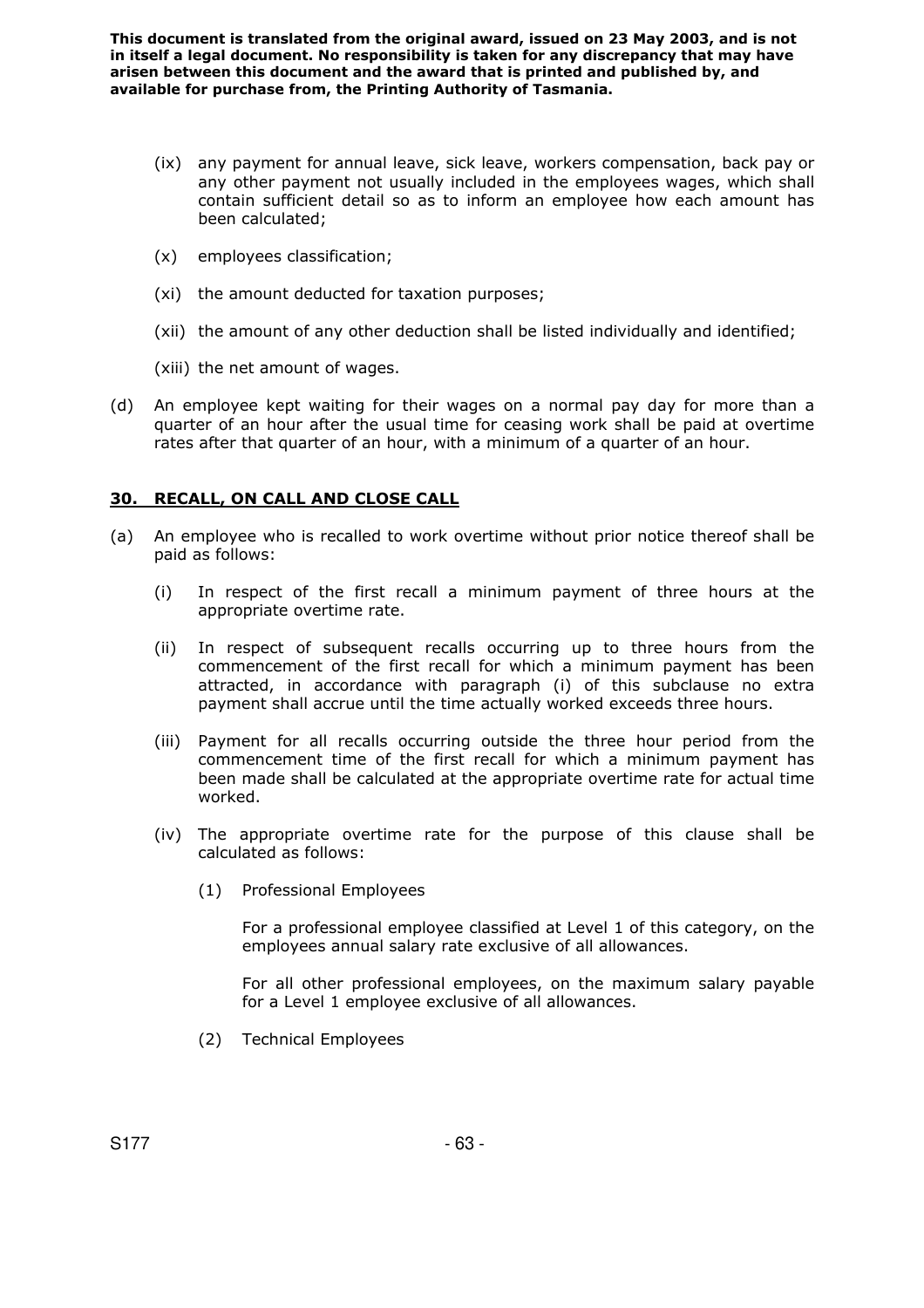> For a technical employee classified at Levels 1 and 2 of this category, on the employees annual salary rate exclusive of all allowances.

> For all other technical employees, at the maximum salary payable for a Level 2 employee exclusive of all allowances.

(3) Administrative and Clerical Employees

For an administrative and clerical employee classified at Levels 1, 2 and 3 of this category, on the employees annual salary rate exclusive of all allowances.

For all other administrative and clerical employees, at the maximum salary payable for a Level 3 employee exclusive of all allowances.

(4) Operational Employees

For an operational employee classified at Levels 1 through to 7 of this category, on the employees annual salary rate exclusive of all allowances.

For all other operational employees, at the maximum salary payable for a Level 7 employee exclusive of all allowances.

- (b) For the purposes of this clause time reasonably spent in travelling to and from work shall be regarded as time worked.
- (c) For the purposes of determining the first recall period each continuous on call period shall stand alone.

**PROVIDED** that where a continuous on call period exceeds 24 hours each 24 hour on call period shall stand alone.

- (d) Where an employee is recalled to work within three hours of commencing normal duty, the employee shall be paid at the appropriate overtime rate for that period up until the commencement time of the normal duty, but the employee shall not be obliged to work for the full period if the work for which the employee was recalled is completed in less time.
- (e) Where an employee as part of their normal duties returns to work for short periods to perform specific duties such as the checking of equipment or machinery, security or caretaking-type duties and the like that employee shall be excluded from the provisions of this clause.

## **31. PROTECTIVE CLOTHING AND SAFETY APPLIANCES**

(a) The employer shall maintain at its own expense full and sufficient supplies of safety appliances, such as rubber gloves, disinfectants, etc. for the use of employees.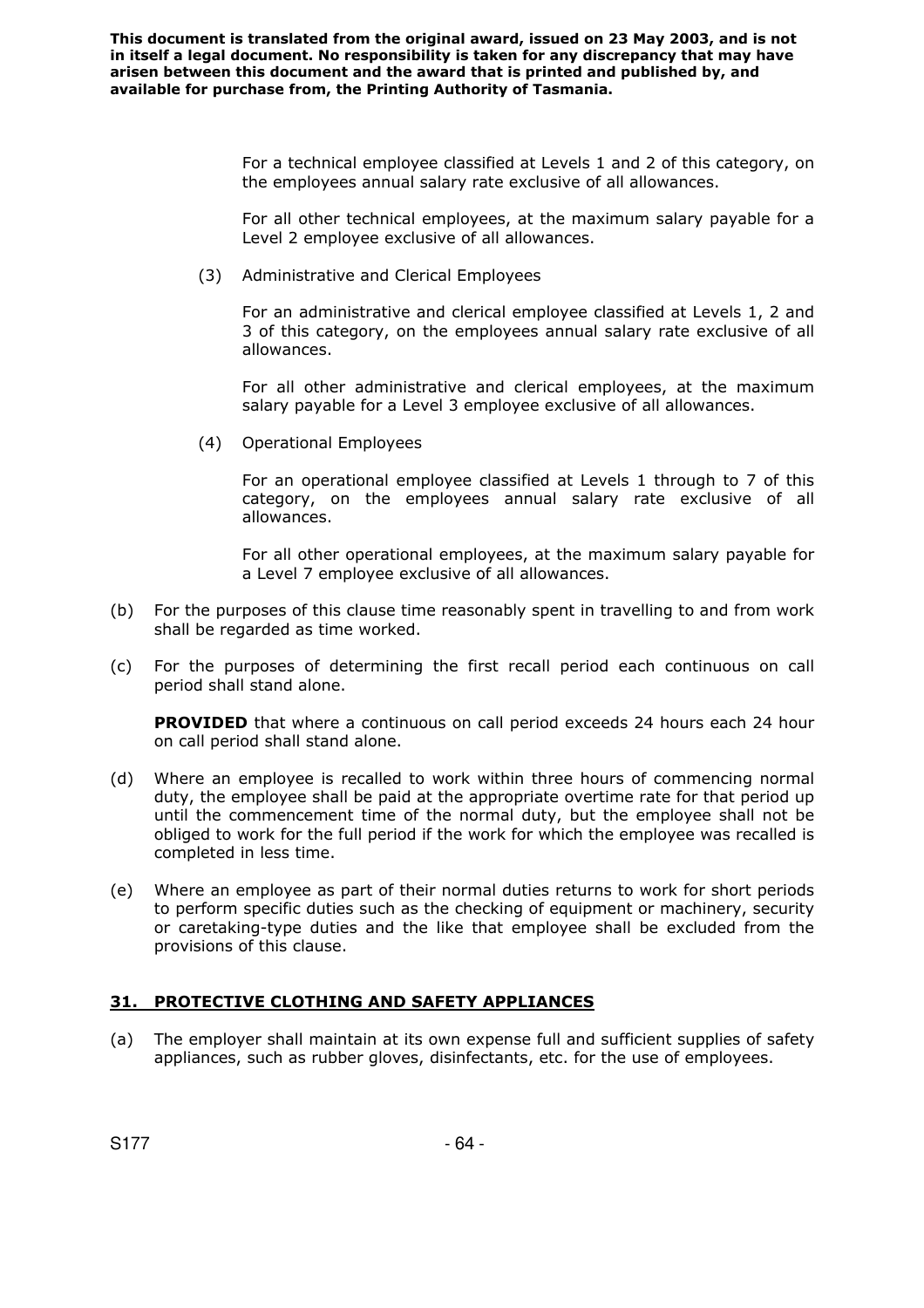- (b) The employer shall provide where necessary, suitable protective clothing for the employees. An employee who is supplied with protective clothing, shall wear such clothing in such a way as to achieve the purpose for which it is supplied.
- (c) Reimbursement for the cost to the extent of the damage sustained shall be made where, in the course of the work, an employee's clothing is damaged or destroyed by fire or the use of corrosive substances.

### **32. SALARY INCREMENTS**

- (a) Except where otherwise specifically determined by this award or where inconsistent with any Act, an employee while holding a position within a classification level in respect of which a salary is prescribed by this award, and who for not less than 12 months has been in receipt of a salary less than the maximum salary prescribed for such classification, shall be entitled to receive the annual increment prescribed for such classification until the maximum salary is reached.
- (b) An employee who was an employee on the date of this award shall be entitled to receive such increments on the completion of a 12 months service after the date upon which the employee received his/her last salary increment in respect of the employee's present position.
- (c) An employee whilst continuing to hold the same position shall, unless the employer otherwise determines, be deemed for the purposes of this clause, to have been in receipt of a salary during any period of leave without pay in the 12 months immediately following the date upon which the employee's previous salary increment was awarded.
- (d) No employee shall be entitled to receive any increase in salary by virtue of this clause unless, in the opinion of the Head of Agency the employee's conduct, diligence and efficiency during the 12 months immediately prior to the date from which such increase would be payable shall have been satisfactory.

### **33. SHIFT WORK**

(a) Afternoon Shift and Night Shift Allowances

Subject to existing customs and practices:

- (i) Shiftworkers, whilst on afternoon shift and night shift shall be paid 15 per cent more than the ordinary rate for such shifts.
- (ii) A shiftworker who works on any afternoon shift or night shift which does not continue for at least five successive afternoons or nights shall be paid for each shift 50 per cent more than their ordinary rate.
- (b) Broken Shifts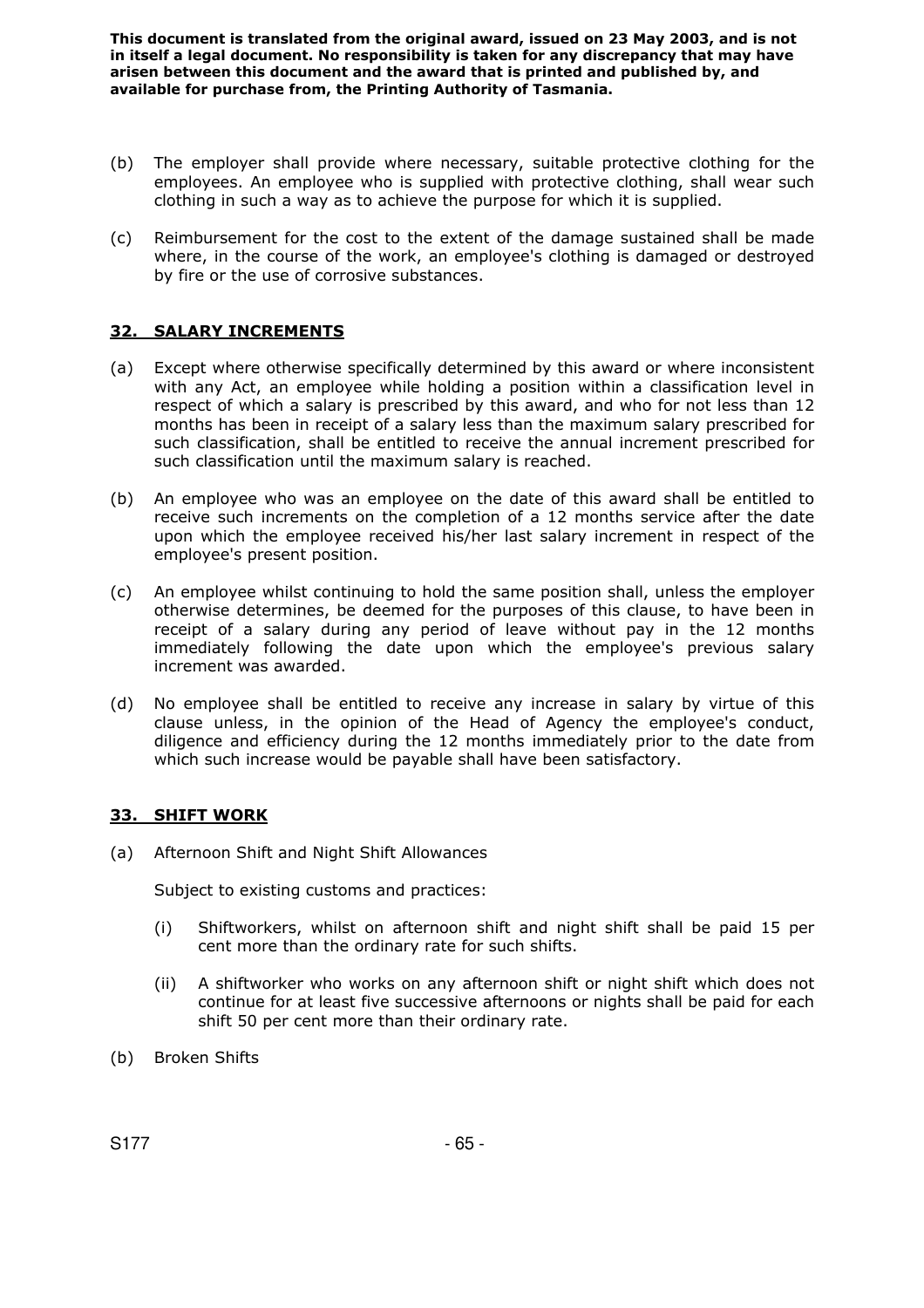Subject to the proviso hereto broken shifts shall not be worked.

**PROVIDED** that in an emergency situation a broken shift may be worked by mutual agreement between the employer, the employee(s) and the appropriate union. All work performed in excess of a spread of nine hours shall be paid at the rate of double time.

(c) Daylight Saving

In accordance with the *Daylight Saving Act 1968*:

- (i) An employee shall not be penalised for time not worked because of the commencement of Daylight Saving;
- (ii) An employee who works the extra time at the end of Daylight Saving shall not be paid for such time worked.
- (d) 48 Hours Notice of Transfer in Emergencies

To enable the services of a hospital to be carried on in cases of illness or emergency situations an employee working or likely to work as a shiftworker may be transferred from a day worker, or vice versa, subject to a minimum period of 48 hours notice. Payment of the appropriate overtime rates shall be made in lieu of such notice.

- (e) Hours
	- (i) The ordinary hours of work for shift workers shall not exceed:
		- (1) eight in any one day; nor
		- (2) 48 in any one week; nor
		- (3) 88 in any 14 consecutive days; nor
		- (4) 152 in the 28 day accounting period.

**PROVIDED** that an employee may be rostered to work 160 hours in an accounting period but shall be paid for only 152 hours plus all additional payments due under subclause (a) - Afternoon Shift and Night Shift Allowances and subclause (h) - Saturdays, Sundays and Holidays with Pay of this clause. The employee shall be given a day off in lieu of the additional eight hours worked at a mutually convenient time and receive eight hours pay therefor.

- (ii) Subject to the following conditions shift workers shall work such time as the employer may require:
	- (1) a shift shall consist of not more than eight hours, inclusive of a meal break;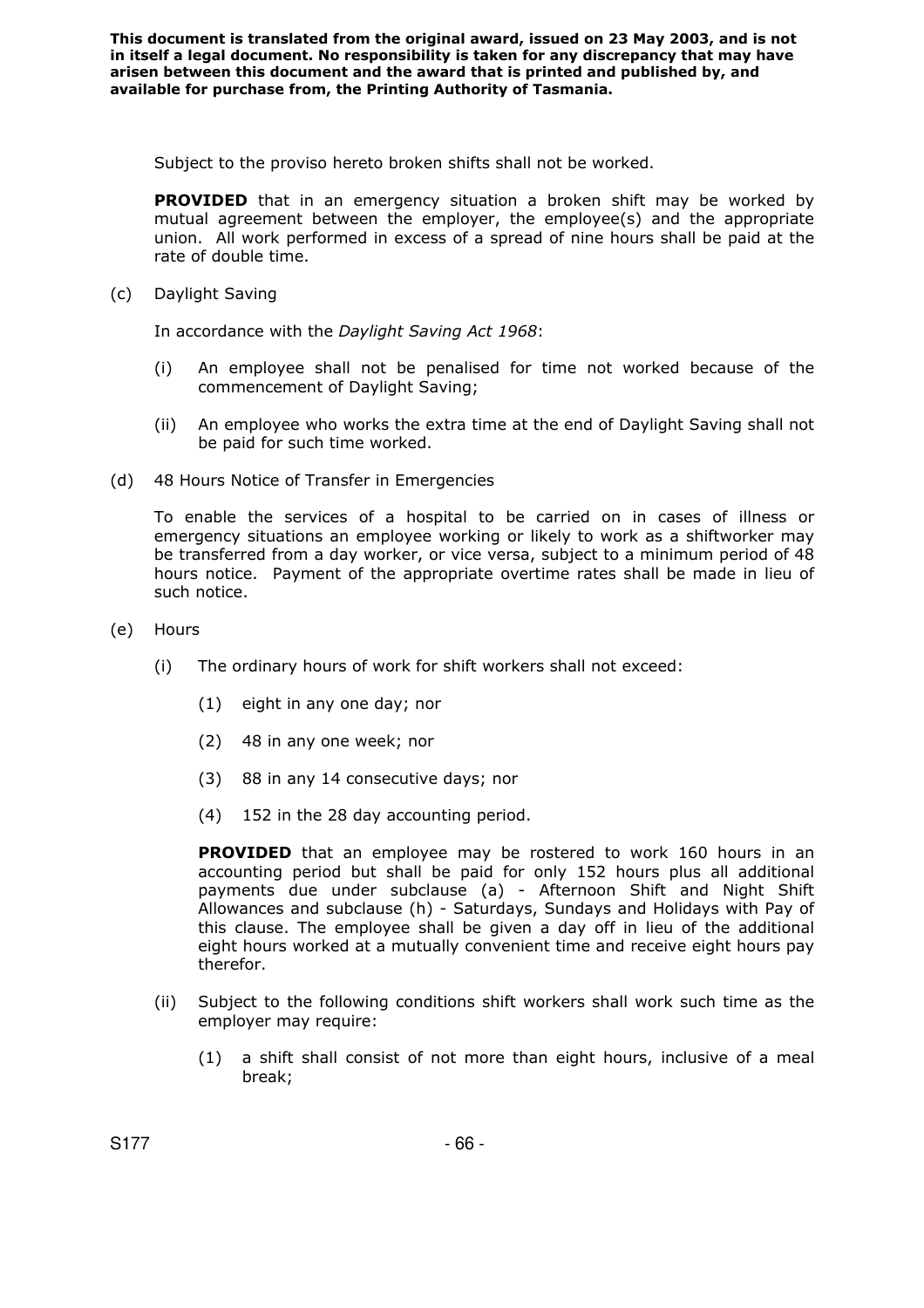- (2) except at the regular change-over of shifts an employee shall not be required to work more than one shift in each 24 hours;
- (3) 25 minutes shall be allowed to shift workers each shift for a meal break which shall be counted as time worked.

**PROVIDED** that subject to mutual agreement between the employer, the employees and the appropriate union, day shift employees shall be allowed to extend their paid 25 minute meal break up to one hour each day, which shall not count as time worked and shall be unpaid.

(f) Overtime

Work performed by a shiftworker outside the ordinary hours of their shift, or on a shift other than a rostered shift, shall be paid at the rate of double time. But such payment shall not apply in those cases where arrangements have been made between the employees themselves or, in cases due to rotation of shifts, or, when the relieving employee does not attend for duty at the proper time. Where an employee has finished that employee's ordinary shift, such unrelieved employee shall be paid time and a half for the first eight hours, and double time thereafter.

**PROVIDED** that in cases where the employer has been given at least eight hours notice that an employee rostered to relieve a shiftworker will not attend at the proper time, all time spent on duty by the unrelieved shiftworker after completion of his/her normal shift, shall be paid at the rate of double time.

(g) Rosters

There shall be a roster for shifts which shall:

- (i) provide for rotation unless all the employees concerned desire otherwise;
- (ii) provide for not more than eight shifts to be worked in any nine consecutive days;
- (iii) not be changed until after four weeks notice.

**PROVIDED** that an employee's place on such roster shall not be changed, except on one week's notice of such change or, payment of the penalty rates set or provided for. So far as employees present themselves for work in accordance therewith, shifts, shall be worked according to the roster, which shall:

- (i) provide for a minimum of two consecutive days off duty except where by mutual agreement between the employer, the employee(s) concerned, and the appropriate union alternative arrangements are made;
- (ii) clearly stipulate a 28 day accounting period which shall include a nominated day off in addition to eight rostered days off. Such day off will not be nominated where an employee is required to work 160 hours in the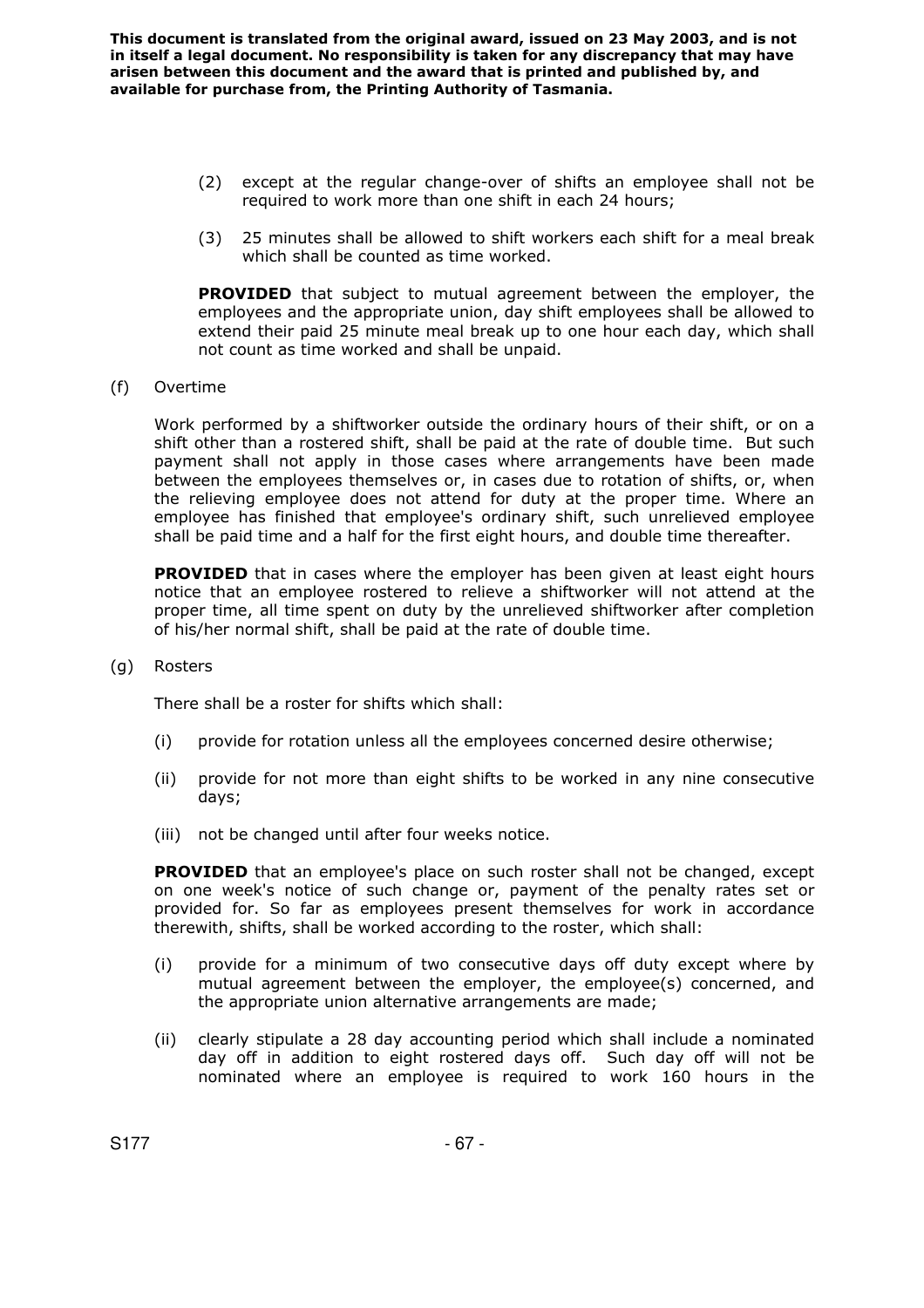> accounting period in accordance with the proviso to subclause (e) - Hours, paragraph (i) of this clause.

> The nominated day off shall be rostered to fall on a day of the week other than Saturday or Sunday.

 **PROVIDED FURTHER** that staff engaged to provide relief on nominated days off pursuant to paragraph (ii) above while engaged in such capacity shall be regarded as shift workers for all purposes of the award (except additional annual leave). Rosters covering such relief employees shall not be required to rotate.

- (h) Saturday, Sunday and Holidays With Pay
	- (i) Where the major portion of a shift falls on a Saturday, the employee shall be paid at the rate of time and one half of the employee's normal salary rate.
	- (ii) Where the major portion of which falls on a Sunday or holiday with pay, as prescribed in Clause 20 - Holidays with Pay, the employee shall be paid at the rate of double time.

**PROVIDED** that such rates shall be in substitution for and not cumulative upon the shift allowances more particularly set out in subclause (f) - Overtime of this clause. The provisions of this subclause shall not prejudice any right of an employee to obtain alternatively any higher rate in respect of that work by virtue of any provision of this award.

(iii) Where a shiftworker is required to work on a holiday with pay and is granted time off in lieu thereof, the above penalty rate shall not apply.

### **34. SICK LEAVE**

- (a) An employee who is absent from work on account of personal illness, or on account of injury or accident, shall be entitled to leave of absence on full pay (excluding shift or weekend allowances, overtime or penalties) subject to the following conditions and limitations:
	- (i) An employee shall not be entitled to paid leave of absence under this clause for any period in respect of which workers' compensation is being paid.
	- (ii) An employee (except in exceptional circumstances) shall within two hours of commencement time of normal duty on the day of the sick leave absence, inform the employer of his/her inability to attend for duty, and as far as practicable state the nature of the injury or illness and the estimated duration of the absence.
	- (iii) The employee shall prove to the satisfaction of the employer that he/she was unable, on account of such personal illness, injury or accident to attend for duty on that day or days on which sick leave is claimed.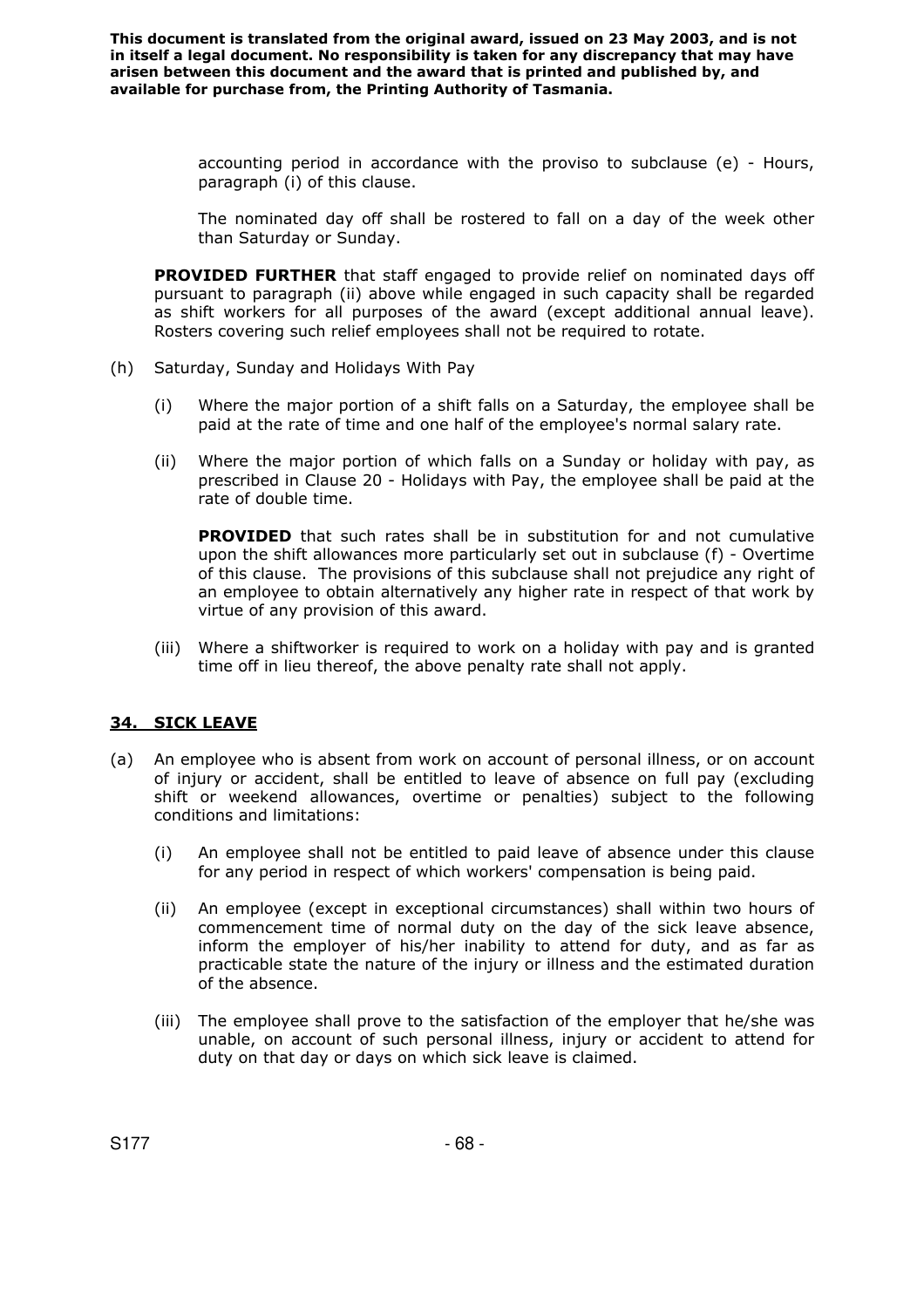(iv) The employee shall not except as prescribed in subclause (b) of this clause be entitled in any one sick leave year to accrue sick leave in excess of 152 hours.

**PROVIDED** that in the first year of service an employee shall only be entitled to 12 hours 40 minutes for each completed month of service.

- (b) If the full period of sick leave as prescribed in paragraph (a)(iv) of this clause is not taken in any sick leave year, such proportion as is not taken shall be cumulative from year to year without limitation.
- (c) A medical certificate shall be required for each sick leave absence after an employee has taken an aggregate of 38 hours without medical certificates in any one sick leave year.
- (d) A sick leave year for the purposes of this clause shall mean 12 months of continuous paid employment including rostered days off, holidays with pay, paid annual leave and paid sick leave.

### **35. SPECIAL RATES**

Subject to subclause (a) of this clause in addition to the salary rates prescribed by Clause 8 - Salaries of this award the following special rates shall be paid to employees including apprentices and trainees.

(a) Cold Places

An employee working for an aggregate of more than one hour per shift in places where the temperature is reduced by artificial means below 0 degrees Celsius shall be paid 30 cents per hour extra for the time so worked. Where the work continues for more than two hours, employees shall be entitled to a rest period of 20 minutes every two hours without loss of pay.

(b) Confined Spaces

An employee working in a confined space that is a compartment, space or place the dimensions of which necessitate such employee working in a stooped or otherwise cramped position or without proper ventilation, shall be paid 35 cents per hour extra.

(c) Dirty Work

An employee required to perform work which an authorised representative for the employer and the employee shall agree, is of an unusually dirty or offensive nature shall be paid 30 cents per hour extra. In case of a disagreement between the representative and the employee, the employee shall be entitled within 24 hours to ask for a decision on his/her claim by a representative responsible for the management or supervision of the work concerned. In such a case a decision shall be given on the employee's claim within 48 hours of it being asked for (unless that time expires on a non working day) or else the said allowance shall be paid. Any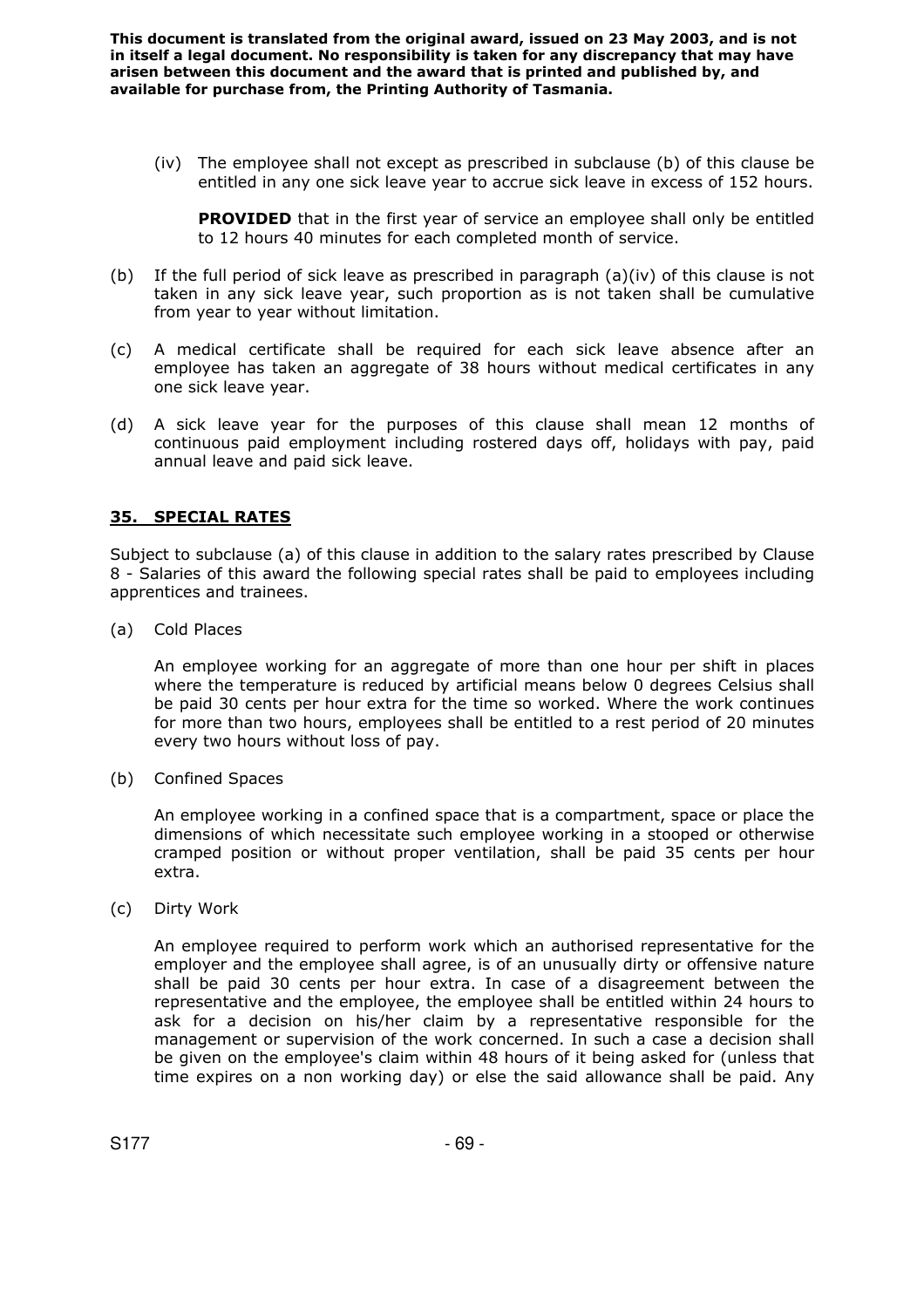dispute arising under this subclause as to whether the work is of an unusually dirty or offensive nature shall be determined by the employer.

(d) Hot Places

An employee working for more than one hour in the shade in places where the temperature is raised by artificial means to between 46 and 54 degrees Celsius, shall be paid 30 cents per hour extra. The temperature shall be decided by a representative of the employer of the hospital concerned after consultation with the employees who claim the extra rate.

(e) Rates not Subject to Penalty Additions

The special rates herein prescribed shall be paid irrespective of the times at which the work is performed and shall not be subject to any premium or penalty additions.

### **36. STATE SERVICE ACCUMULATED LEAVE SCHEME**

An employee shall be entitled to participate in the State Service Accumulated Leave Scheme under the terms and conditions specified in Appendix 1.

### **37. UNIFORMS**

(a) Where the employer approves, sufficient suitable and serviceable uniforms shall be provided free of cost to all employees in any occupational group which is required to wear uniforms.

(b) An employee on leaving their employment shall return any uniform or part thereof provided which is still being used prior to ceasing employment.

### **38. UNION OFFICIALS – RIGHT OF ENTRY**

Union officials shall have right of entry within the work place as prescribed in Section 77(1) of the Tasmanian *Industrial Relations Act 1984*.

**PROVIDED** that the union official makes the employer aware of his/her presence before entering a work area.

### **39. UNION REPRESENTATIVES/STEWARDS**

An employee appointed as a union representative/steward, upon notification by the relevant union to the employer that they are recognised as the accredited representative of the union to which they belong, shall be allowed all necessary time during working hours to submit to the employer matters affecting the employees they represent and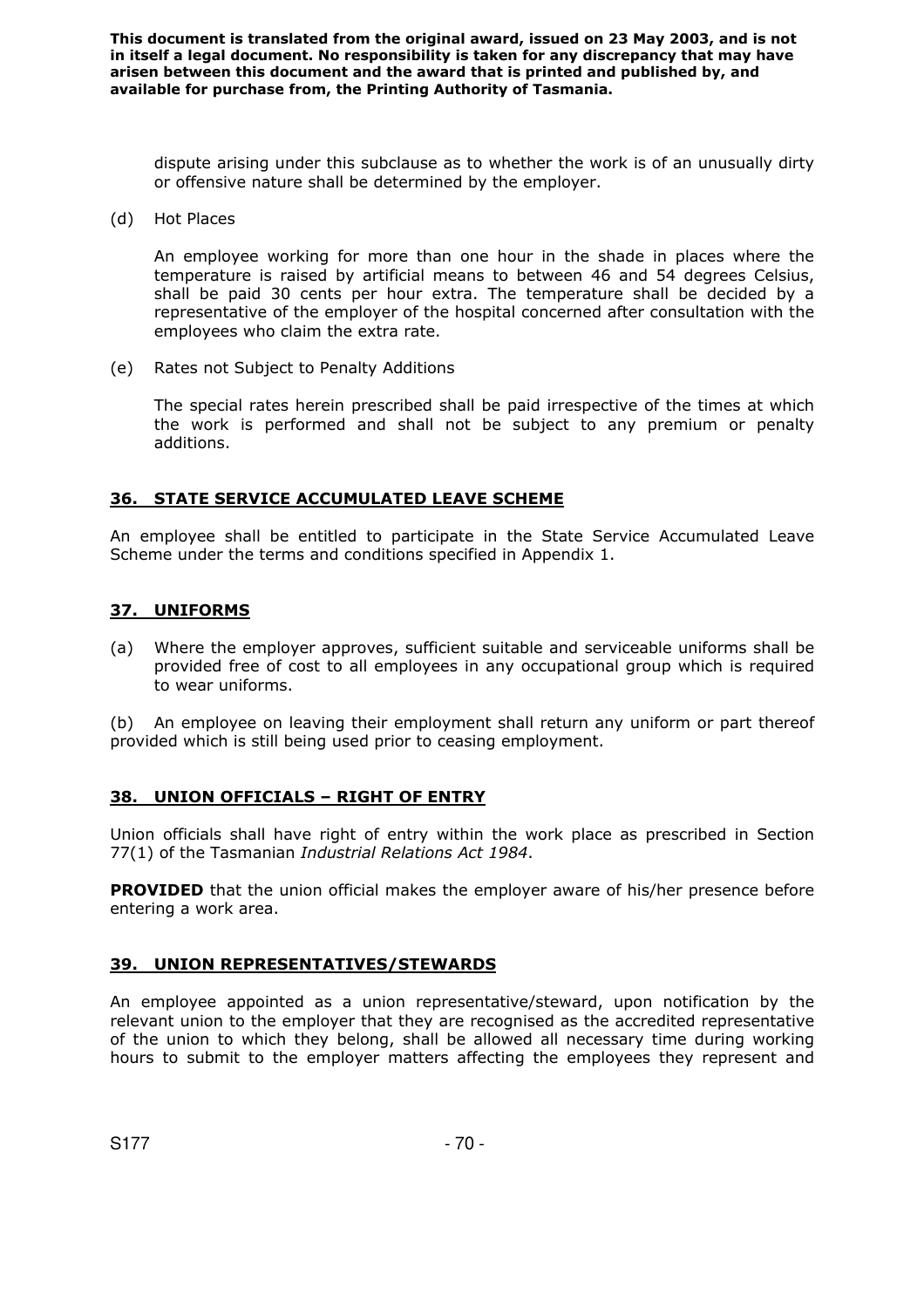further shall be allowed reasonable time during working hours to attend to job matters affecting the union.

**PROVIDED** that a union representative/steward shall seek the permission of their supervisor before interviewing employees other than outside of their work place and such permission shall not be unreasonably withheld.

### **40. WORK ABOVE FLOOR LEVEL**

In no circumstances shall appliances other than a suitable platform or ladder be used for carrying out work above floor level. Employees engaged on such work are required to comply with the manufacturers specifications regarding the use of such equipment and safety policies and similar instructions available in the workplace.

Work above floor level is defined as that which requires an employee to work on a platform or ladder which raises the employee to a height at least one metre above normal floor height.

### **41. WORK AWAY FROM NORMAL PLACE OF DUTY**

Starting time shall be at the usual place of employment and transport shall be provided to and from distant jobs, except where, having regard to the employee's usual place of residence in relation to the distant job, it is, in the opinion of the employer, more convenient for the employee to commence work at the distant job rather than at his/her usual place of employment, in which case starting time shall be at the distant job.

Tim Abey **COMMISSIONER** 

23 May 2003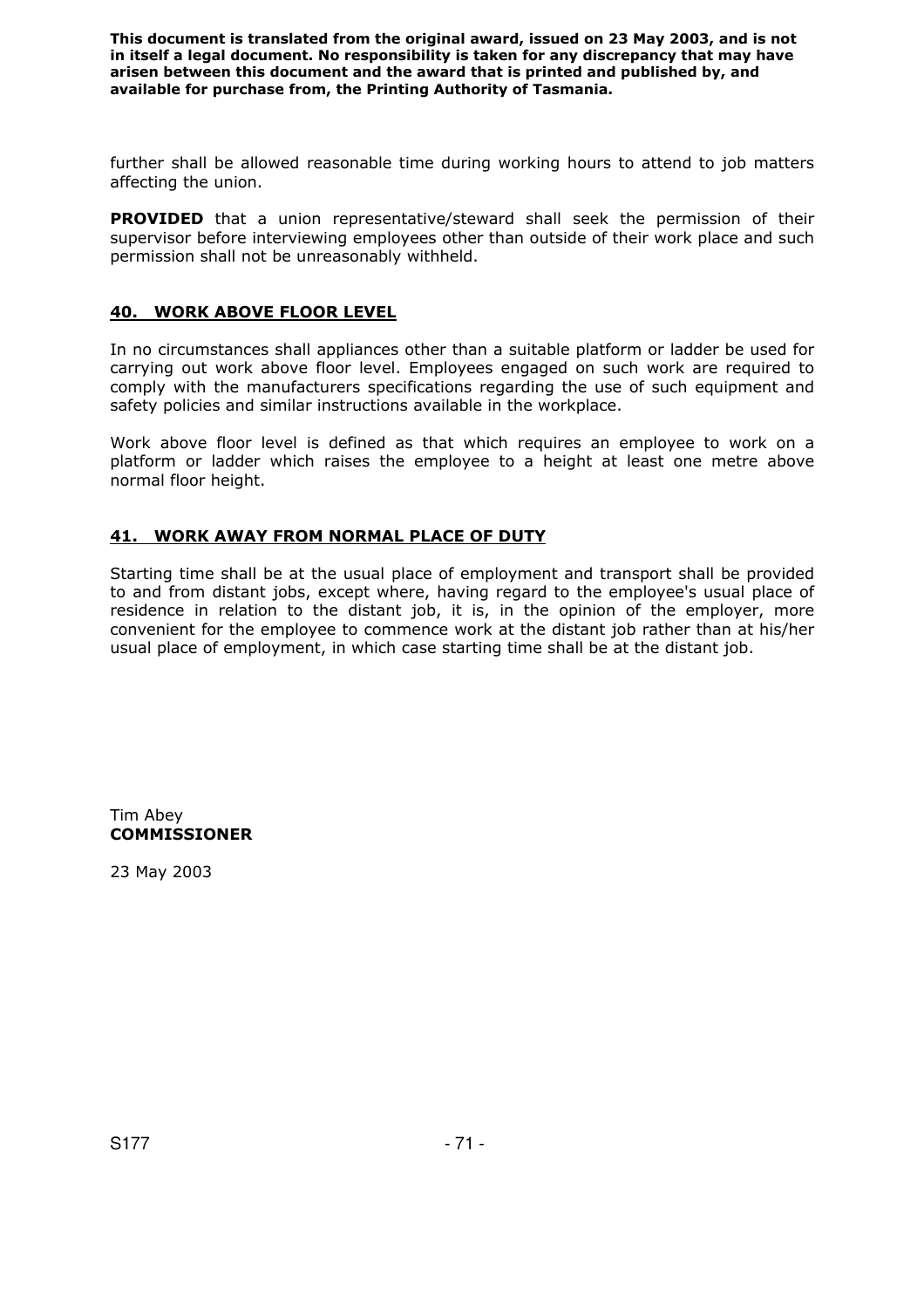## **APPENDIX 1**

# **STATE SERVICE ACCUMULATED LEAVE SCHEME**

# **1. TITLE**

The scheme is to be known as the "State Service Accumulated Leave Scheme" (SSALS).

## **2. SUMMARY OF SCHEME**

The SSALS allows Heads of Agency to approve Plans under which participating employees will, by taking a reduction in normal salary for a given period, become entitled at the end of that period to a pre-determined amount of special ("accumulated") leave during which they will be paid salary at the same reduced rate.

## **3. INTERPRETATION**

The conditions and administrative arrangements in the SSALS are to be administered in conjunction with the *Tasmanian State Service Act 1984*, the Tasmanian State Service Regulations 1985, relevant Awards, Industrial Agreements, Administrative Instructions and Employment Instructions.

**'accumulated leave'** means the period of time that is accumulated under the Plan as leave during a work period.

'**leave period'** means the period specified in a Plan when a participating employee is absent from work on accumulated leave.

**'normal salary'** means the salary that would be paid to a participating employee if that person was not participating in a Plan and includes salary expressed as an annual rate, fortnightly rate, weekly rate, daily rate or hourly rate. It includes all allowances that are paid as an annual rate, fortnightly rate, weekly rate, daily rate or hourly rate but not overtime payments and shift work penalty rates unless they are paid as a component of an annualised rate.

**'operational requirements'** means the need to ensure that the Agency is to be operated as effectively, efficiently and economically as possible.

**'participating employee'** means an employee whose election to participate in a Plan has been approved by their Head of Agency.

**'Plan'** means an arrangement in the SSALS consisting of a specified work period followed by a specified leave period.

**'work period'** means the period specified in a Plan when an employee is at work.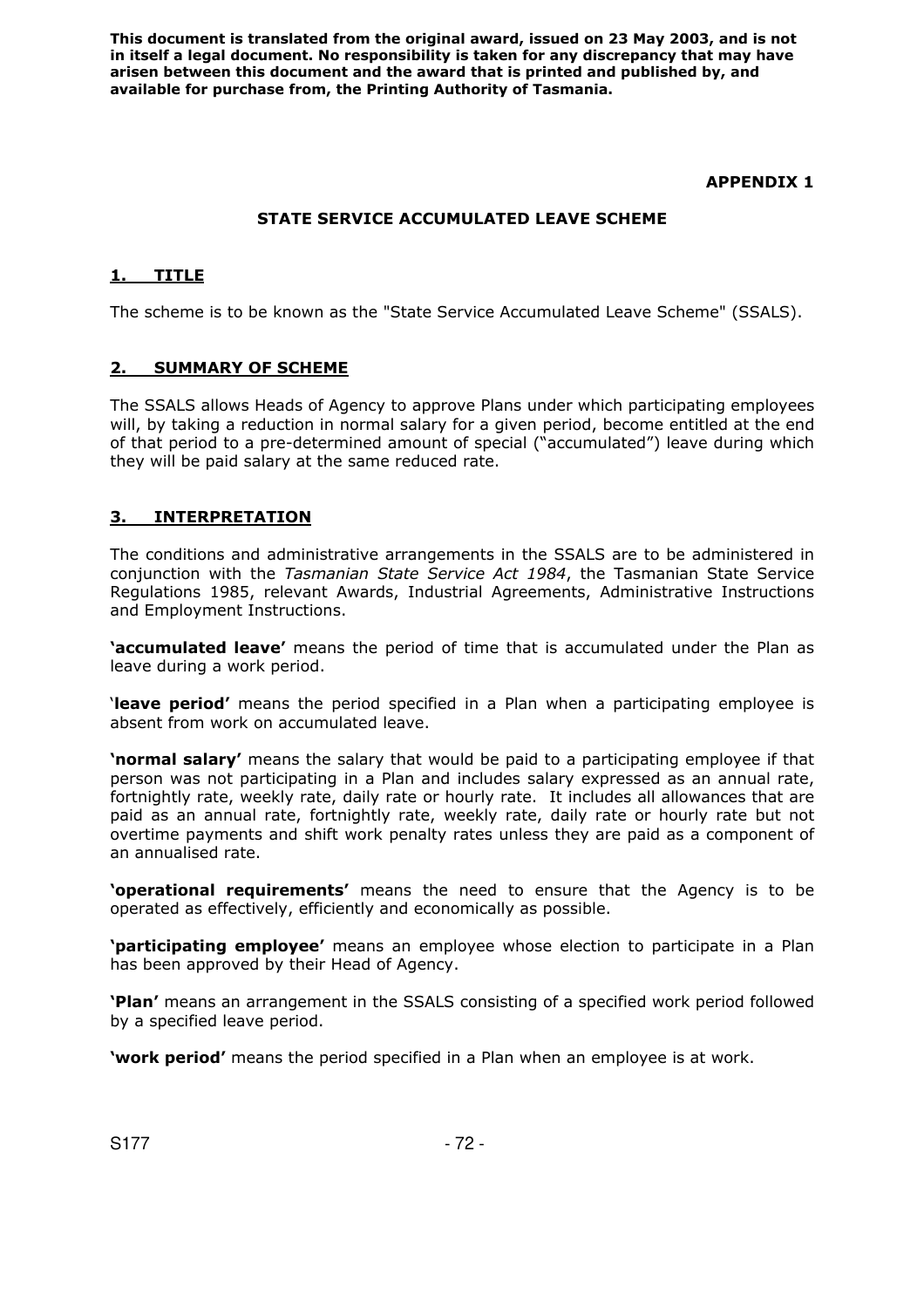# **4. PLANS**

The SSALS consists of arrangements known as Plans. For example:

| <b>Work Period</b>   | <b>Percentage of Normal Salary</b><br>payable during<br>the period of the Plan | Leave<br><b>Period</b> |
|----------------------|--------------------------------------------------------------------------------|------------------------|
| <b>Four Years</b>    | 80%                                                                            | One Year               |
|                      | "The Four over Five Year Plan"                                                 |                        |
| Three Years          | 75%                                                                            | One Year               |
|                      | "The Three over Four Year Plan"                                                |                        |
| <b>Twenty Months</b> | 83.3%                                                                          | <b>Four Months</b>     |
|                      | "The 20 over 24 Month Plan"                                                    |                        |
| Eighteen Months      | 75%                                                                            | <b>Six Months</b>      |
|                      | "The 18 over 24 Month Plan"                                                    |                        |
| Forty Eight Weeks    | 92.3%                                                                          | Four Weeks             |
|                      | "The 48 over 52 Week Plan"                                                     |                        |
| Forty Weeks          | 76.9%                                                                          | <b>Twelve Weeks</b>    |
|                      | "The 40 over 52 Week Plan"                                                     |                        |

| (Other Plan)<br>"A"           | 100<br>A<br>$A+B \times 1 = \dots 96$<br>(to one decimal place) | (Other Plan)<br>"B"                        |
|-------------------------------|-----------------------------------------------------------------|--------------------------------------------|
| Years<br>Months<br>Weeks<br>. | Year<br>The over Month Plan"<br>Week                            | $\ldots \ldots$ Year<br>I  Months<br>Weeks |

# **5. APPLICATION OF SSALS**

- 5.1 The Head of an Agency, after considering the operational requirements of the Agency, determines whether any Plan or Plans are to be available to employees in the Agency.
- 5.2 A Head of an Agency may make any Plan or Plans available to employees in that Agency or an employee or employees can request the Head of Agency that a Plan be made available to them.
- 5.3 A Plan may be made available to any permanent employee (full or part-time) including an employee who works shifts. A Plan may be made available to any temporary employee the term of whose contract of employment is sufficient to cover the period of the plan.
- 5.4 The Head of Agency determines:
	- whether one or more Plans will be made available to all or only some of the employees;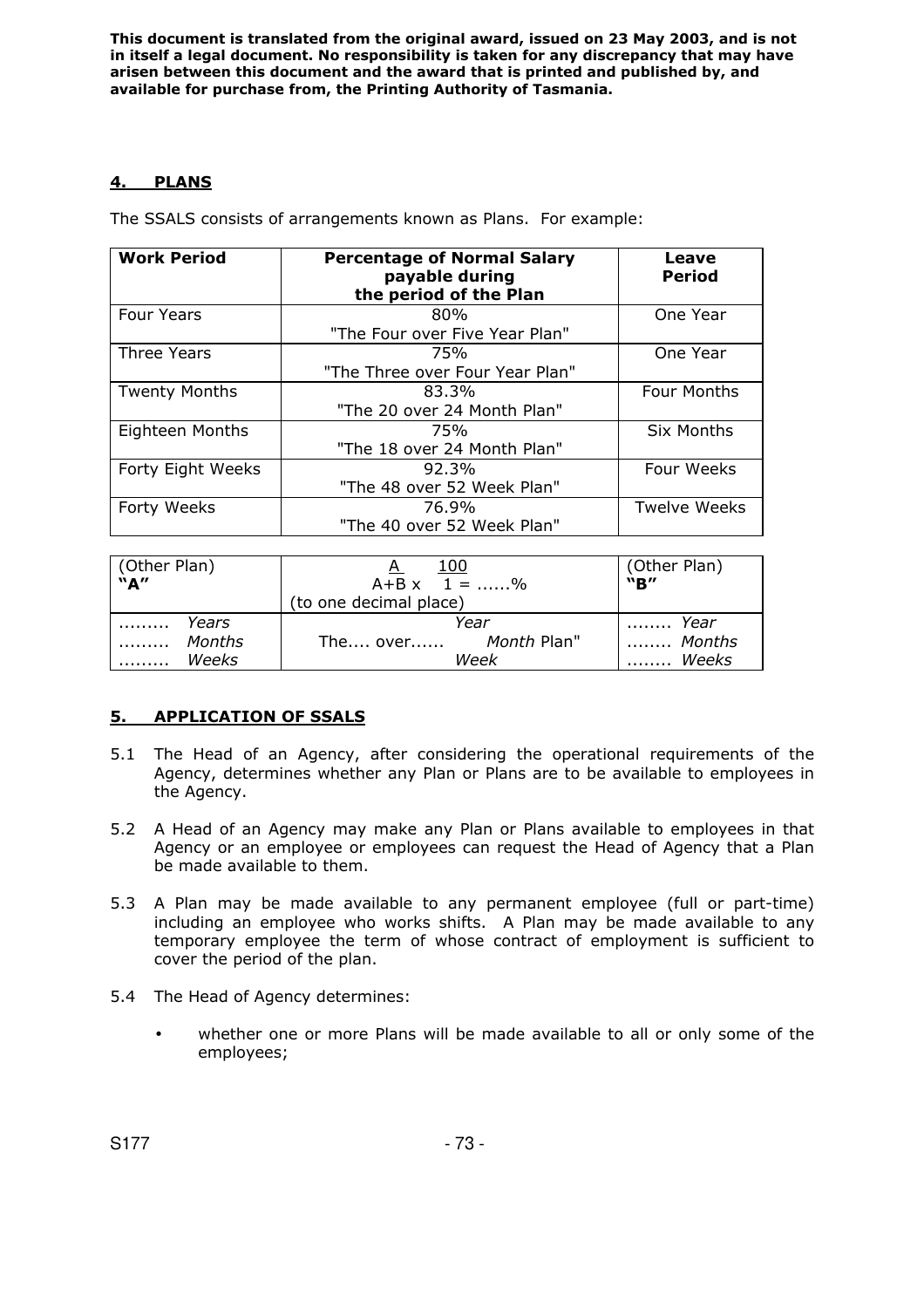- whether particular Plans will be made available to particular categories of employees;
- whether quotas will apply to the number of employees who may participate in a Plan, and whether quotas will apply to any category of employees;
- the selection arrangements where quotas are imposed; and
- the commencement date of any Plan.
- 5.5 Where an employee participating in a Plan is promoted, transferred, seconded or otherwise moved either into another Agency or within their own Agency the Head of the Agency in which the employee is thereafter employed will, after consultation with the employee and taking into account the operational requirements of the Agency, determine whether or not the employee is able to continue on their Plan.
- 5.6 If the Head of Agency determines under Clause 5.5 that the employee is not able to continue on their Plan, the Head of Agency may forthwith terminate the employee's Plan whereupon the employee becomes entitled to a period of accumulated leave which bears the same proportion to the total leave period of the Plan as the period worked under the Plan bears to the total work period, to be remunerated at the percentage of normal salary payable during the period of the Plan. The employee may apply to the Head of Agency at any time to take that leave, and it shall be granted as soon as can be, consistent with the operational requirements of the Agency.

## **6. HOW TO PARTICIPATE IN SSALS**

- 6.1 Where the Head of an Agency offers a Plan to an employee the employee may elect to participate in the Plan by lodging an election in writing with the Head of Agency in any form which the Head of Agency may approve.
- 6.2 The Head of the Agency may accept or reject an election to participate made in accordance with Clause 6.1.
- 6.3 The Head of Agency will notify the employee in writing if the employee's election has been disapproved.
- 6.4 Where the employee's election is approved, the Head of Agency will endorse approval on the form of election which was lodged by the employee, and will provide the employee with a copy of that endorsed form.
- 6.5 An employee's election under Clause 6.1 does not entitle the employee to participate in a Plan until it is approved by the Head of Agency in accordance with Clause 6.4.
- 6.6 A participating employee wishing to withdraw from a Plan must apply in writing to their Head of Agency who may refuse the application if he or she considers such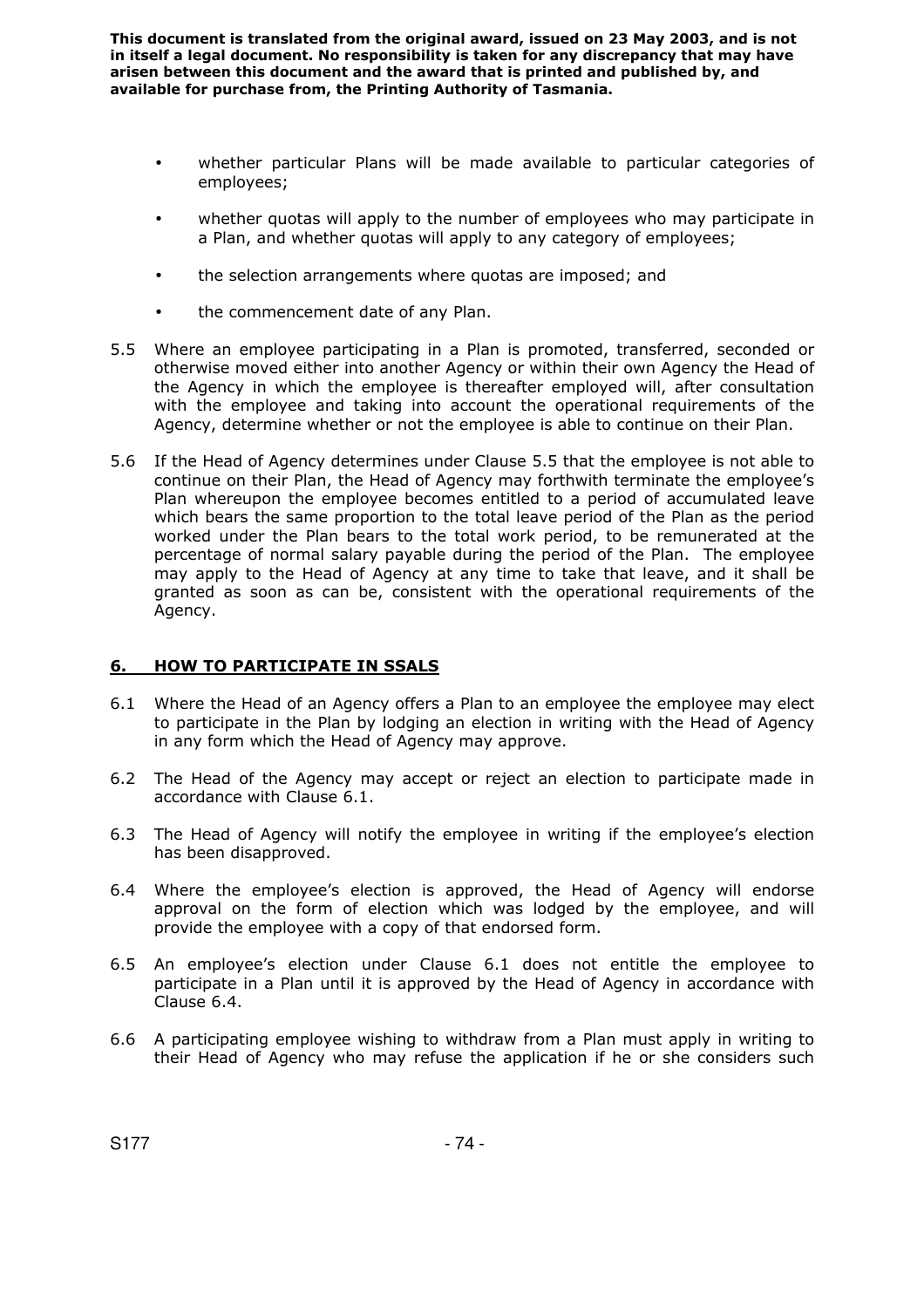refusal to be reasonably required to meet the operational requirements of the Agency.

# **7. CONDITIONS AND ADMINISTRATIVE ARRANGEMENTS**

7.1 Work Period to be completed prior to Period of Leave

The work period specified in a Plan must be completed before a participating employee can commence the leave period specified in that Plan.

7.2 Suspension of Plan

The Head of Agency on the application of the employee or otherwise can in writing suspend a Plan.

In deciding to suspend a plan, either on application of the employee or otherwise, the Head of Agency will take into account the employee's circumstances and response to any proposal to suspend, and what is reasonably required to meet the operational requirements of the Agency. Suspension may occur either during the work period or the leave period of the Plan, and will be for such period as may be specified by the Head of Agency in the instrument by which the Plan is suspended.

Where the total period of the Plan comprises five years or more (for example a four over five plan) the Plan may only be suspended with the agreement of the employee.

An employee is entitled to compensation for reasonable expenses incurred by the employee, but not otherwise recoverable, as a result of the Head of Agency's decision to suspend the plan otherwise than on the application of the employee.

7.3 Accumulated Leave

Accumulated leave is to be managed in accordance with any legislative requirements and with any guidelines which may be issued by the relevant Head of Agency which are not inconsistent with the SSALS.

A record is to be kept to show at all times the exact amount of the accumulated leave for each participating employee.

On withdrawal from a Plan, the accumulated leave is to be taken immediately or either wholly or in part at a later time approved by the Head of Agency, at the percentage of normal salary payable during the period of the Plan. It is not to be paid out unless the participating employee's employment ends.

Where a participating employee moves to another Agency the exact amount of the accumulated leave and salary for that employee is to be transferred to that Agency not later than twenty working days after the date of movement.

7.4 Payment during the Leave Period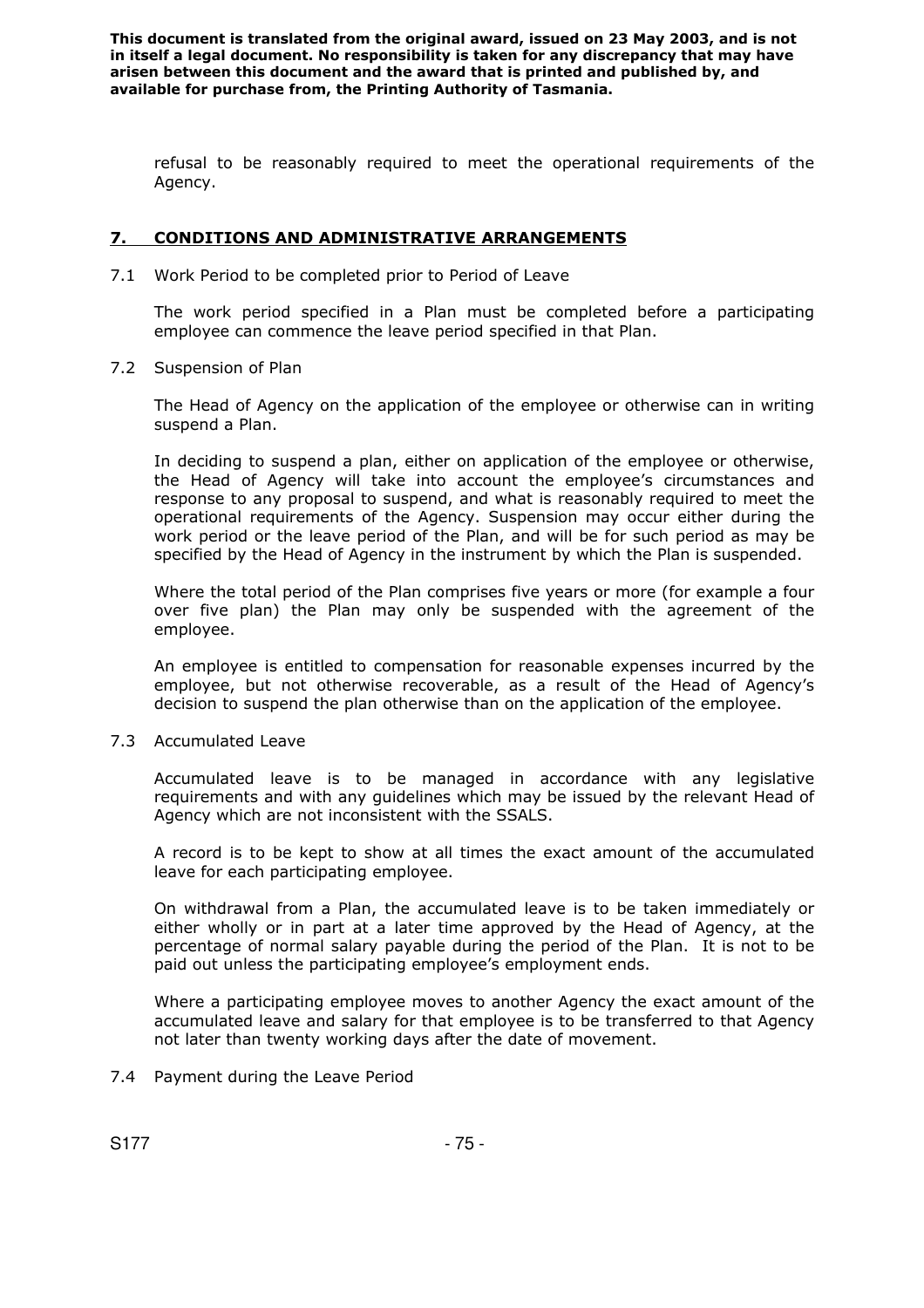During the leave period the participating employee will receive salary at the percentage of normal salary payable during the period of the Plan. Normal employment conditions will apply as if the employee was on annual leave. An employee may, on request, receive a lump sum payment in either one or two instalments.

7.5 Salary Increments

Salary increments will accrue throughout the period of a Plan.

7.6 Superannuation

Superannuation contributions are to be paid throughout the period of a Plan and in accordance with the rate of salary applicable under the Plan.

It is the responsibility of a participating employee to obtain any personal superannuation advice from the Retirement Benefits Fund Board or from the employee's own adviser(s).

A participating employee's superannuation contributions (where the employee is a contributor to a superannuation scheme other than Retirement Benefits Fund) and entitlements depends upon the employment arrangements for that employee.

An Agency's superannuation responsibilities and financial obligations for participating employees depends upon the nature of the employment arrangements for each participating employee.

7.7 Other Compulsory Deductions from Pay

Compulsory deductions from pay will be made throughout the period of a Plan.

("Compulsory deductions" include garnishees, salary attachments, court orders, etc.)

7.8 Voluntary Deductions from Pay

Voluntary deductions from pay (including life insurance premiums, private health fund premiums, union membership fees etc) made by the Agency at the request of an employee will continue throughout the period of the Plan.

7.9 Administrative Records

An Agency administering a Plan must maintain proper separate records of accruals based upon that Plan.

7.10 Recreation Leave

Recreation leave entitlements accrue throughout the period of the Plan and will be taken otherwise than during the leave period of a Plan at the percentage of normal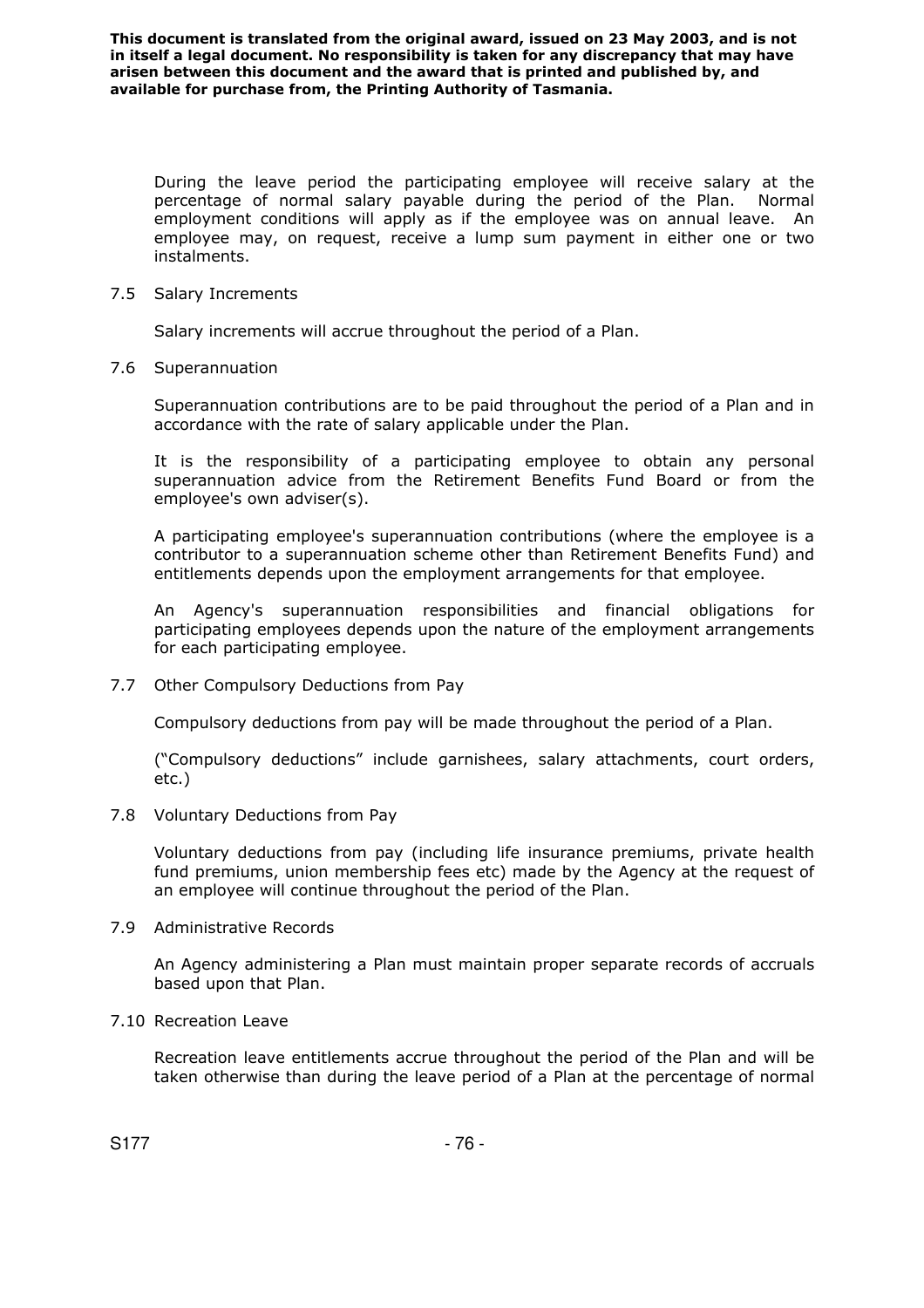salary payable during the period of the Plan. Whenever taken, entitlements will be deducted from credits in the normal manner.

#### 7.11 Sick Leave

Sick leave entitlements taken during the period of a Plan will be taken at the rate of salary applicable under the Plan and will be deducted from credits in the normal manner.

Sick leave entitlements will accrue throughout the period of the Plan and access to those entitlements will be in accordance with the Tasmanian State Service Regulations and any relevant Award provisions.

#### 7.12 Maternity Leave and Adoption Leave

Where a participating employee is absent on maternity leave or adoption leave, either within the work period of a Plan or during the leave period, the employee's participation in the Plan is not affected by that maternity or adoption leave. Salary arrangements established by the Plan apply during maternity or adoption leave.

#### 7.13 Other Leave

Payment of all other leave entitlements (including leave on account of special circumstances, bereavement leave, leave of absence with or without pay, Defence Force leave, leave for jury service, leave in lieu of overtime, etc) taken during the currency of a Plan will be at the rate of salary applicable under the Plan. Such entitlements will when taken be deducted from credits in the normal manner, and are to be taken otherwise than during the leave period of a Plan.

#### 7.14 Long Service Leave

Long service leave is provided for in the *Long Service Leave (State Employees) Act 1994*.

Long service leave entitlements accrue throughout the work period of a Plan. The leave period is not to be regarded as a period of employment in calculating length of employment for the purposes of the Act, but is not to be taken as interrupting the continuous employment of a participating employee. Long Service leave entitlements are to be taken otherwise than during the leave period of a Plan.

Where a participating employee is absent on long service leave in the work period of a Plan the employee's participation in the Plan is not postponed for the duration of that long service leave, and salary is to be paid at the rate of salary applicable under the Plan.

## 7.15 State Service Holidays (Public Holidays)

The leave period of a Plan is to be extended by the number of State Service holidays (public holidays) falling within it.